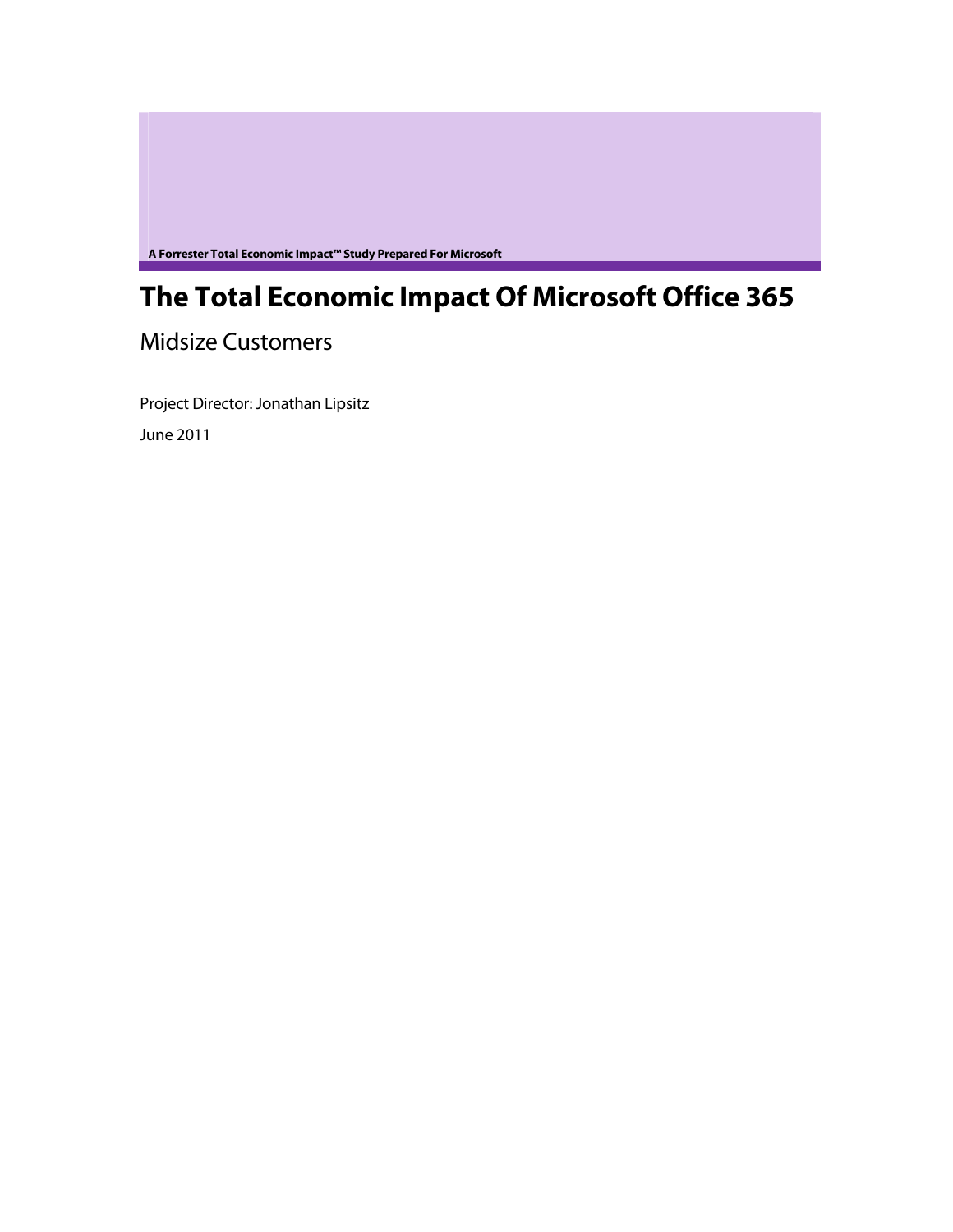# **TABLE OF CONTENTS**

| $Risk \hspace*{20pt} . \hspace*{20pt} . \hspace*{20pt} . \hspace*{20pt} . \hspace*{20pt} . \hspace*{20pt} . \hspace*{20pt} . \hspace*{20pt} 31$ |  |
|-------------------------------------------------------------------------------------------------------------------------------------------------|--|
|                                                                                                                                                 |  |
|                                                                                                                                                 |  |
|                                                                                                                                                 |  |
|                                                                                                                                                 |  |
|                                                                                                                                                 |  |
|                                                                                                                                                 |  |
|                                                                                                                                                 |  |

© 2011, Forrester Research, Inc. All rights reserved. Unauthorized reproduction is strictly prohibited. Information is based on best available resources. Opinions reflect judgment at the time and are subject to change. Forrester®, Technographics®, Forrester Wave, RoleView, TechRadar, and Total Economic Impact are trademarks of Forrester Research, Inc. All other trademarks are the property of their respective companies. For additional information, go to www.forrester.com.

#### **About Forrester Consulting**

Forrester Consulting provides independent and objective research-based consulting to help leaders succeed in their organizations. Ranging in scope from a short strategy session to custom projects, Forrester's Consulting services connect you directly with research analysts who apply expert insight to your specific business challenges. For more information, visit www.forrester.com/consulting.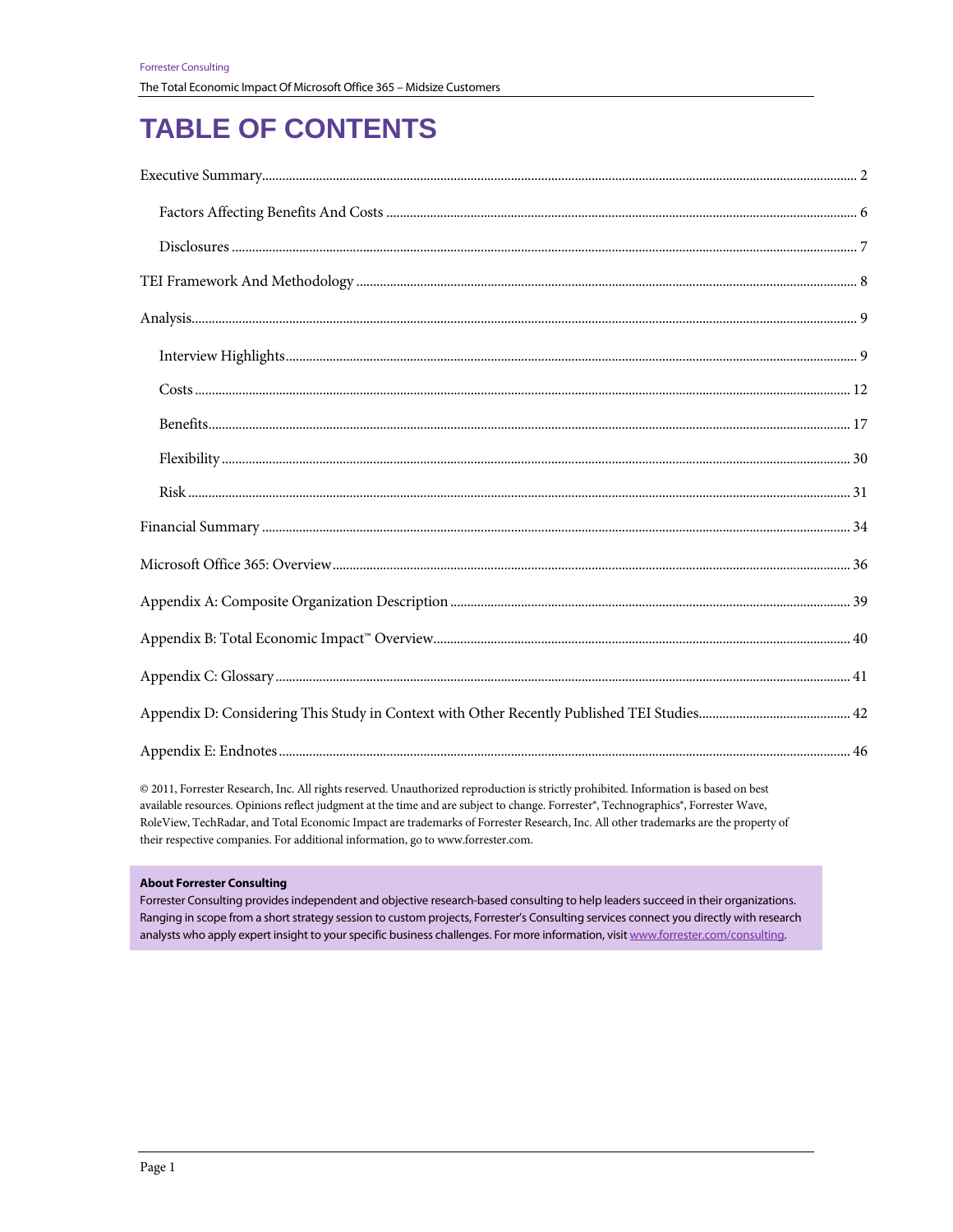# **Executive Summary**

Increasing numbers of small and medium-size businesses (SMBs) are looking to cloud computing for IT cost reduction, flexibility in delivering the latest tools to information workers, greater workforce productivity and collaboration, reduced infrastructure complexity, and improved IT security. A smaller business can now afford the benefits of enterprise-class IT infrastructure and the latest versions of software applications without the traditional financial hurdles (or roadblocks). Removing the large upfront capital expenditures in favor of the predictability of paying on a metered or per-user basis changes an SMB's financial statement in good ways. Not having to tie up IT staff with mundane on premises hardware and software maintenance and upgrade chores — freeing that talent for higher-value-adding work — while leveraging the IT IQ of a cloud computing provider is a compelling new option for many business executives with IT challenges. For one thing, if a cloud service provider can deliver a business-ready alternative more securely, more efficiently, and at a comparable or lower total cost of ownership, business owners and their IT staff should be investigating those alternatives and redeploying IT resources — staff and funds — to more business-critical projects. Furthermore, as the workforce continues to become more remote, more mobile, and more reliant on multiple devices, the cloud is the right architecture to reduce complexity and to deliver services to employees anywhere, anytime, and on any device. Today's cloud services have the points of presence, the scale, and the focus on mobile devices needed in today's location-flexible world; most on-premises solutions do not. For both reasons, SMB organizations focused on business growth should ask the question, "Can we run this in the cloud?" first, and then look for reasons why a workload should remain on-premises.

In December 2010, Microsoft commissioned Forrester Consulting to examine the total economic impact and potential return on investment (ROI) that SMBs may realize by deploying Office 365, consisting of Office Professional Plus (as a subscription), Exchange Online (with Forefront Online Protection for Exchange), SharePoint Online, and Lync Online. The purpose of this study is to provide readers at these midsized companies, defined for this study as having fewer than 250 users, with a framework to evaluate the potential financial impact of Office 365 on their companies. This study does not include all of the potential benefits associated with each individual product but describes the general benefits of the entire suite and the benefits of moving to Microsoft's cloud solution. Readers should refer to the individual, detailed Total Economic Impact™ (TEI) studies for Office 2010, SharePoint 2010, Exchange 2010 and Lync 2010 which can be searched for at www.microsoft.com/bpio. Appendix D contains a summary of these TEI studies.

# **Office 365 delivered an ROI of 321% with a payback period of 2 months for the composite# midsize organization. Office 365 improves productivity, provides IT peace of mind, and reduces TCO compared to a similar on premises implementation.**

This study is based on the experience of seven SMBs that have moved all or part of their communications and collaboration computing into the cloud. The interviews showed that these companies are enjoying knowledge

1

<sup>#</sup> Forrester created a composite organization that reflects the characteristics of the seven interviewed customers. The financial results are for the midsize composite organization.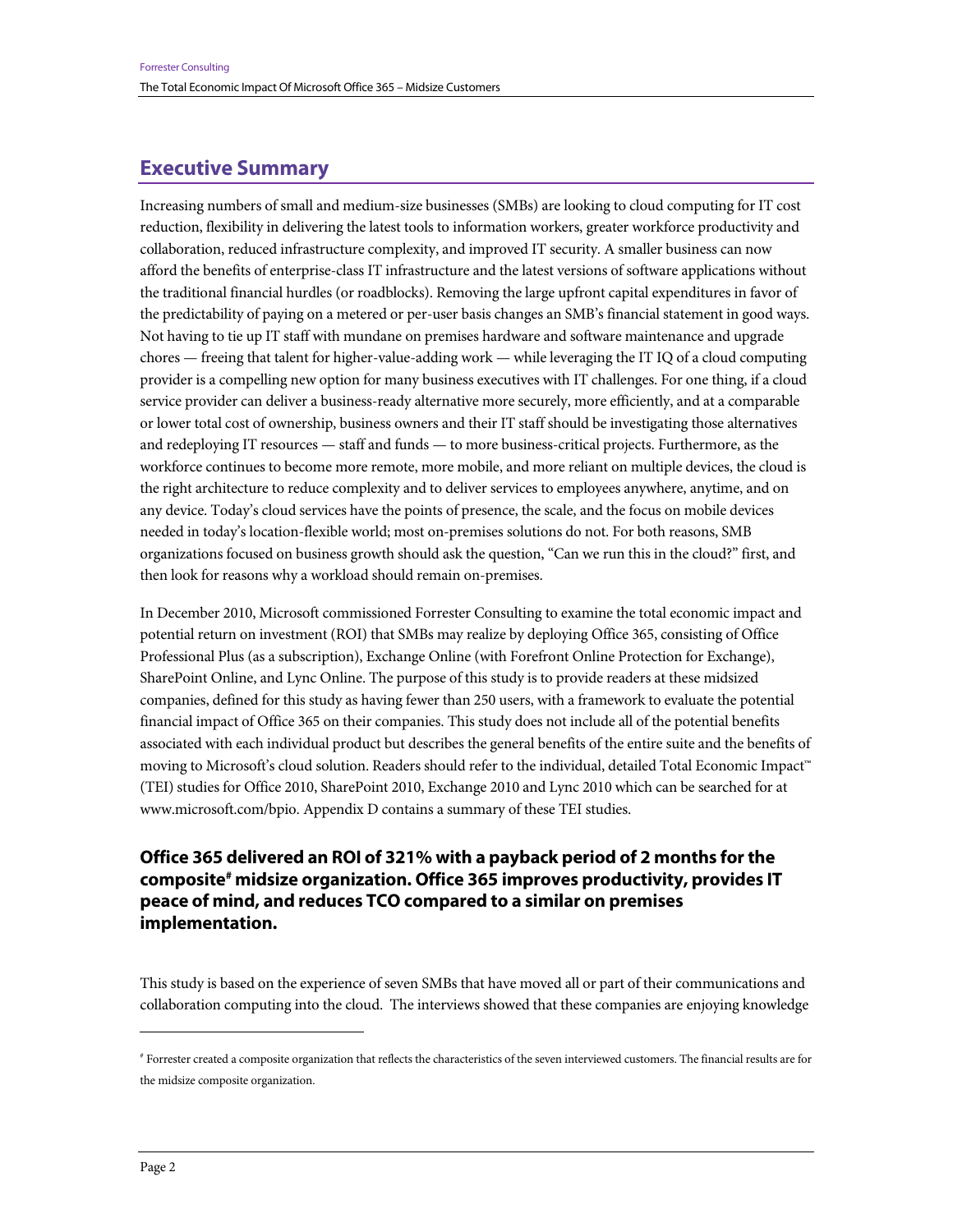worker and mobile worker productivity gains as well as cost savings in specific categories that are described in detail in this study: redeploying time and talent formerly tied up in implementations; eliminating hardware and the need to maintain, upgrade or replace it; eliminating software license costs; cost savings on web conferencing; and a host of productivity savings for a range of roles throughout the company.

Forrester found that a composite organization, based on the seven companies we interviewed, could achieve benefits over and above the value accruing from its existing on premises software capabilities. A company that formerly worried about its own data security and large data storage concerns can become a consumer of services from a specialist provider such as Microsoft with the expertise and assurance to remove most of those worries. One of the IT leaders interviewed for this study summed it up when he told us, "Peace of mind is the biggest benefit for me. Knowing that someone else is taking care of everything is great." Its knowledge workers will enjoy new software features and upgrades as soon as they are available from the vendor instead of months or years later. Costs for the move to Office 365 are predictable and spread over time as operating expenses (opex) instead of capital expenditures, (capex) putting a rare smile on the face of the finance guy.

Company executives interviewed for this study shared their motivations for investing in Office 365 and their findings based on early results. Cost savings and financial competitiveness top the list; as we heard frequently. "The cost savings that we see from a cloud-based solution are reason enough to choose Office 365. It saves the company money and allows our IT staff to work on business problems and add more value to the company." For others, the rationale is multifaceted - a blend of financial and good business sense leading to stronger companies. One owner/founder told us: "I am a co-owner and also responsible for the overall management of our servers. This is a constant concern for me since we don't have a lot of IT staff. I am tied to my servers, and for me to go on vacation is rough. When I put SharePoint in the cloud, it became easy for me to go on vacation. I could have hired a lot of staff, but that would have been a more expensive solution. It is a big win to move everything to the cloud."

Forrester's one-on-one interviews with seven Office 365 beta customers and subsequent financial analysis found that a composite organization based on these customer companies we interviewed can expect to experience the risk-adjusted ROI, internal rate of return (IRR), costs, and benefits shown in Table 1. See Appendix A for a description of the composite organization.

#### **Table 1**

#### Composite Organization Three – Year Risk-Adjusted ROIi

| <b>ROI</b> | Payback  | Internal rate of | Total benefits | <b>Total costs</b> | Net present | NPV per |
|------------|----------|------------------|----------------|--------------------|-------------|---------|
|            | period   | return (IRR)     | (PV)           | (PV)               | value (NPV) | user    |
| 321%       | 2 months | 920%             | \$1,167,564    | (5277,084)         | \$890,480   | \$5,936 |

Source: Forrester Research, Inc.

The time to deploy the solution and the payback period, measured from the go-live date, were both substantially shorter than if a comparable solution had been built on premises.

• **Benefits.** The composite organization could expect to see the following benefits that represent value experienced by the interviewed companies: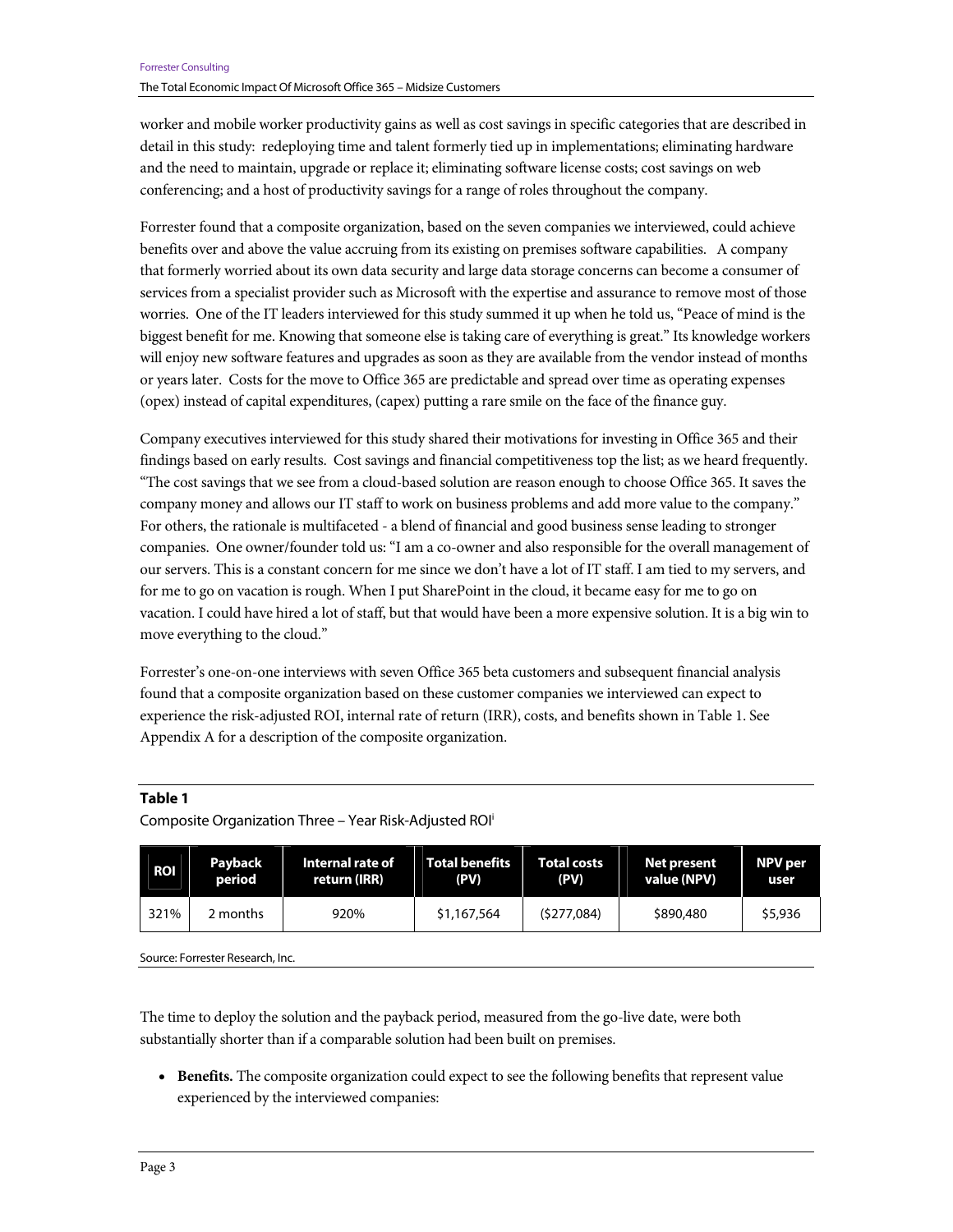- o **Knowledge worker productivity gain.** The features included in the 2010 solutions greatly improve the productivity of knowledge workers. All benefits seen in the on premises solutions are also realized in Office 365. \$657,000 in increased productivity was realized across all 150 employees.
- o **Mobile worker incremental productivity gain.** In addition to the general productivity gain, mobile workers see an incremental improvement by being able to more easily access IT resources and content from the road. There are 50 'road warrior' consultants who achieved a productivity gain of \$168,750 over three years.
- o **Eliminated hardware.** As a cloud solution, Office 365 largely eliminates the need for on premises hardware. For the composite organization, five physical servers and 1.5 terabytes of storage are eliminated. This, along with maintenance and hosting costs, results in a savings of nearly \$64,000 over three years.
- o **Eliminated third party software.** Office 365 includes software components for which an organization would typically pay extra. For the ROI analysis, third-party antivirus/anti-spam (FOPE]) and email backup solutions were included. This totaled approximately \$10,000 over three years.
- o **Web conferencing savings.** Lync Online includes a web conferencing solution that can replace third-party solutions. \$25,000 was saved over the life of the study.
- o **Substituted Microsoft licenses.** The Office 365 subscription model substitutes the need for on premises Microsoft licenses. These include Office Professional Plus licenses, server licenses, and Client Access Licenses (CALS). The substituted license costs are included so that only the net increase in costs is included in the ROI analysis. This does not represent any type of discount or a reduction in the total costs paid to Microsoft. The substituted licenses total \$125,000 in the initial period of the study.
- o **Avoided on premises planning and implementation labor.** The cost and effort to implement a comparable on premises solution would be higher than for Office 365. For the initial implementation, more than \$35,000 in internal labor and professional services costs were avoided.
- o **Reduced IT support effort.** By outsourcing the administration of infrastructure, the IT administration effort for these solutions is largely eliminated. Additionally, the skills required by the remaining support staff are reduced, allowing for less expensive resources to be hired. This amounted to a savings of \$206,350 over three years.

**Reduced travel costs and corresponding CO2 emissions.** The "road warriors" described above have been able to significantly reduce the number of trips to client sites. Additionally, another seventy employees were able to eliminate some travel. The total travel savings was \$260,625 over the life of the study. This resulted in a reduction of 47,000 kg of  $CO<sub>2</sub>$  emissions from air travel.

- o **Improved/latest functionality and easy upgrade.** Office 365 provides a clear and easy path to upgrade to the latest versions of the Microsoft solutions. Several of the companies interviewed felt that always being on the latest version gave them a competitive advantage.
- o **Better customer service and opportunities to grow business.** Many of the benefits above translated into better customer service. Additionally, freeing up business and IT users' time allowed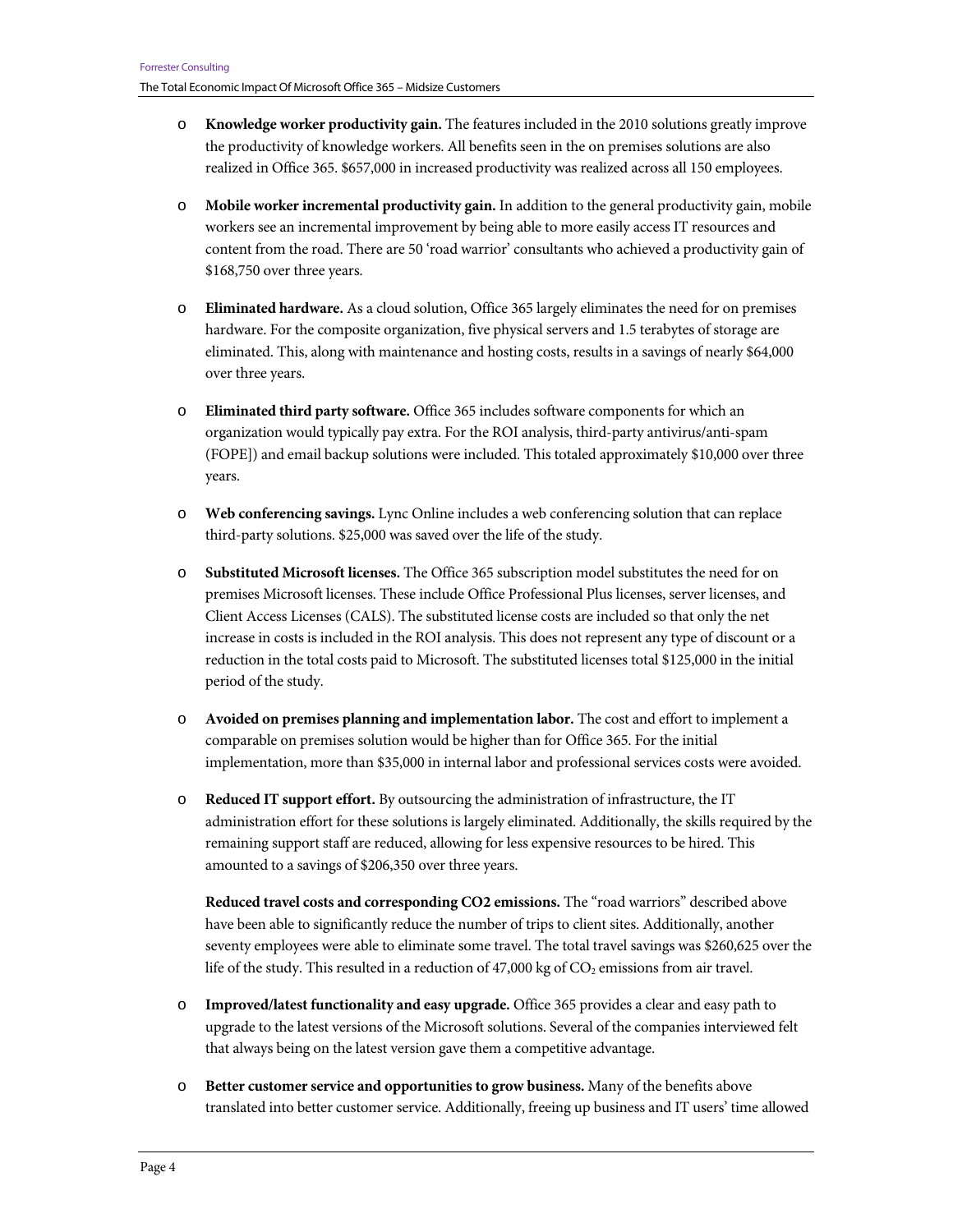them to focus on growing the business and decreased time-to-market with new products and services.

- o **Better cost predictability.** The companies interviewed found it very valuable to have an accurate prediction of what IT expenditure would be for the next year. This also greatly simplified the budgeting process.
- o **Reducing capex.** Approximately half of the companies interviewed said it was important to move expenditures from capex to opex, both in terms of predictability and the ability to get the funding approved by the CFO.
- o **Improved IT security.** The Office 365 solution ensures that the latest security patches and updates are in place. Improved IT security is also realized through the use of world-class IT security solutions such as FOPE and a highly secure infrastructure provided by Microsoft.
- o **Improved archiving and compliance.** Office 365 has improved archiving through the use of SharePoint shared document stores and native email archiving in Exchange Online that eliminates the need for local Outlook .pst files. This has also reduced the time to address regulatory compliance inquiries.
- o **Improved availability and disaster recovery.** Microsoft provides full geographic redundancy, something that none of the companies interviewed could come close to meeting on their own. It also allows users to come back to work much more quickly if an office needs to be shut down.
- **Costs.** The composite organization experienced the following costs:
	- o **Initial planning and implementation/migration labor.** The amount of effort to plan and implement Office 365 is low compared with an on premises solution. Some of the companies interviewed completed all activities with in-house labor, while some used a combination of in house resources and professional services. The composite organization used professional services to help design the solution and create the migration process, with most of the work being completed by inhouse resources. The initial period implementation costs were nearly \$17,000.
	- o **Hardware.** For single sign-on (SSO) and identity federation, an Active Directory Federation Services (ADFS) server is required. The server, along with three years of maintenance and in-house hosting, costs approximately \$10,000.
	- o **Microsoft subscription and licenses.** The Office 365 E3 solution is offered at \$24 per month per user. If SharePoint will be used to collaborate and share documents with customers and other external users, a separate subscription is required. For the three years of the study, the total costs paid to Microsoft were around \$133,000. This was \$8,000 more than for a similar on premises solution.
	- o **Training.** Training end users on Office 365 is very much the same as the training needed for a comparable, new on premises solutions. There are different approaches to training ranging from providing basic documentation to users all the way up to face-to-face training sessions. The interviewed organizations typically arranged training for IT resources that will be supporting Office 365. Total training costs for end users and IT was less than \$13,000 in the initial period.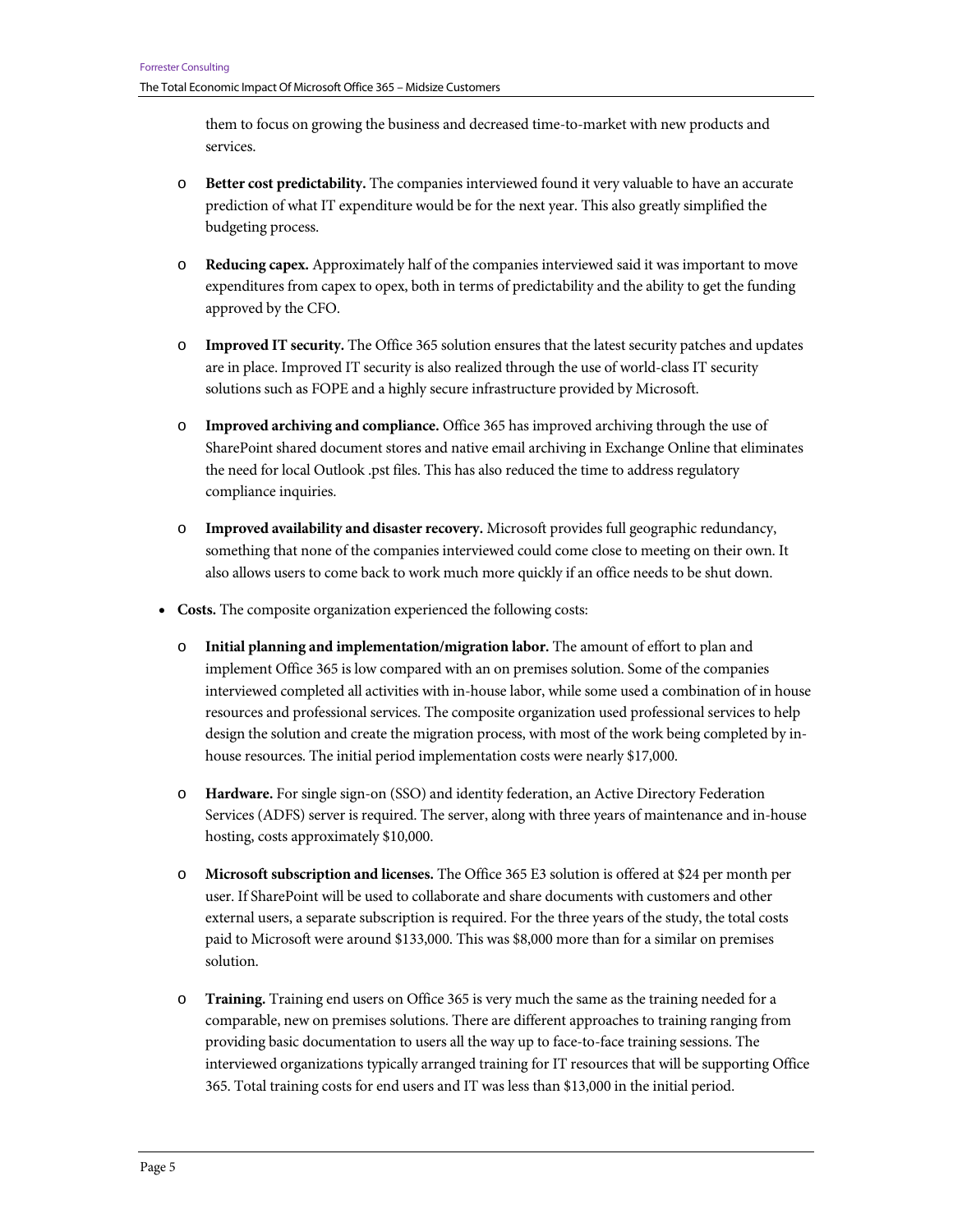- o **Ongoing administration.** Administering Office 365 requires less effort than a comparable on premises solution. For the composite organization 0.75 full-time equivalent (FTE) resources were required to support workers in the US and Europe. This amounts to \$146,250 over the life of the study.
- o **Additional bandwidth.** Office 365 may require additional bandwidth to be added. For the composite organization, an additional T1 line was added at the headquarters. This cost \$15,000 over three years.

#### **Figure 1**

Composite Organization Three – Year Risk-Adjusted Cumulative Cash Flow



# **Factors Affecting Benefits And Costs**

Table 1 illustrates the risk-adjusted financial results the composite organization can expect to achieve. The risk-adjusted values take into account any potential uncertainty or variance that exists in estimating the costs and benefits, which produces more conservative estimates. The following factors may affect the financial results that an organization may experience:

- **Number of users**. Office 365 subscription costs are calculated on a per-user basis. Additionally, a greater number of users may require more data to be migrated, which would lengthen the implementation period and cost. Conversely, the larger the user base, the larger the benefits that should be realized. For productivity-related benefits, larger organizations should see significantly larger gains that would increase the ROI and NPV.
- **Office 365 solution components used**. An organization may decide not to implement all of the Office 365 solution components – Office Professional Plus, Exchange Online, SharePoint Online, and Lync Online. This will reduce the monthly subscription cost but can also result in some of the benefit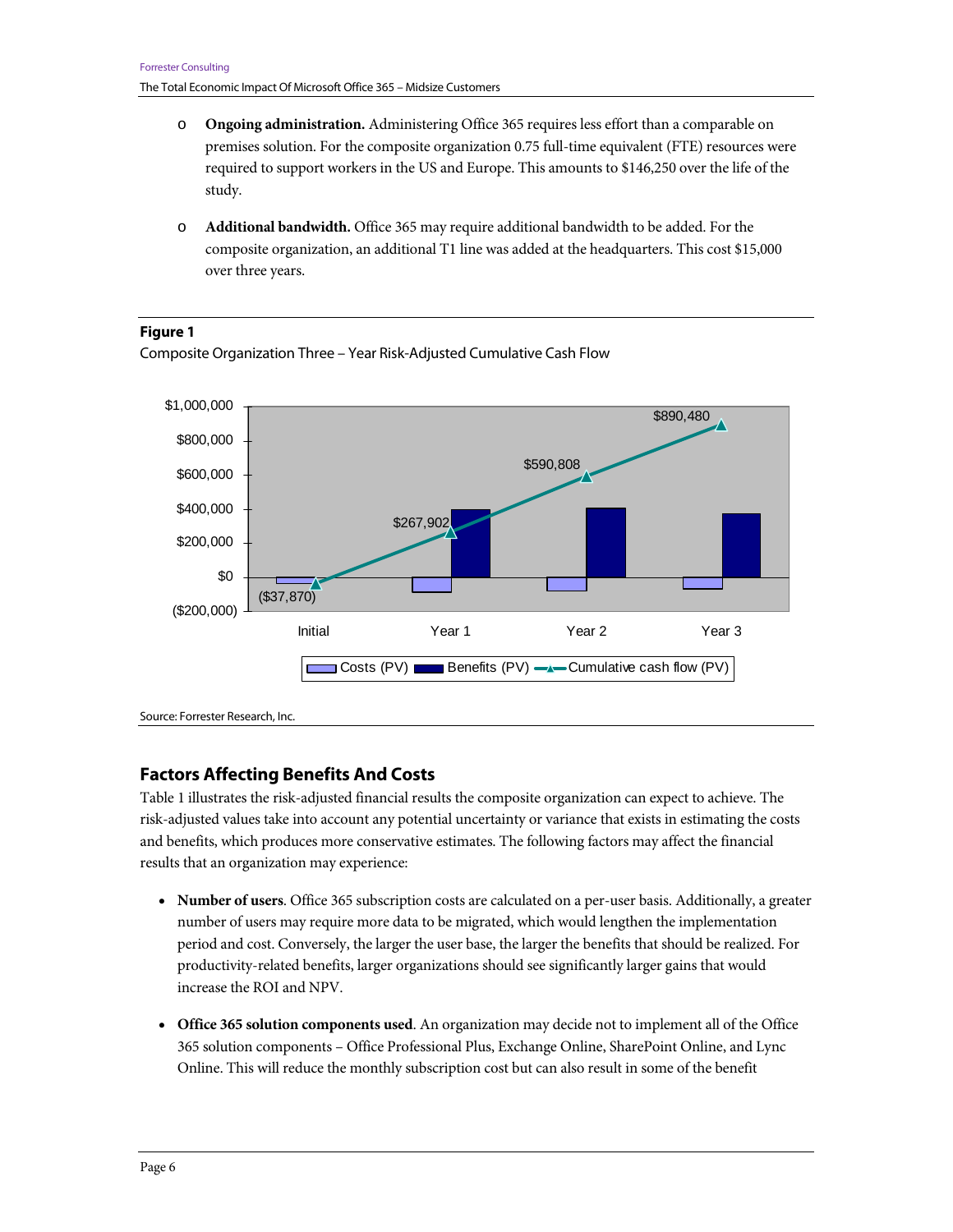categories discussed in the study not being realized. The reader should take into consideration which, if any, benefits would not be realized if the entire suite is not being implemented.

# **Disclosures**

The reader should be aware of the following:

- The study is commissioned by Microsoft and delivered by the Forrester Consulting group.
- Forrester makes no assumptions as to the potential ROI that other organizations will receive. Forrester strongly advises that readers should use their own estimates within the framework provided in the report to determine the appropriateness of an investment in Microsoft Office 365.
- Microsoft reviewed and provided feedback to Forrester, but Forrester maintains editorial control over the study and its findings.
- The customer names for the interviews were provided by Microsoft.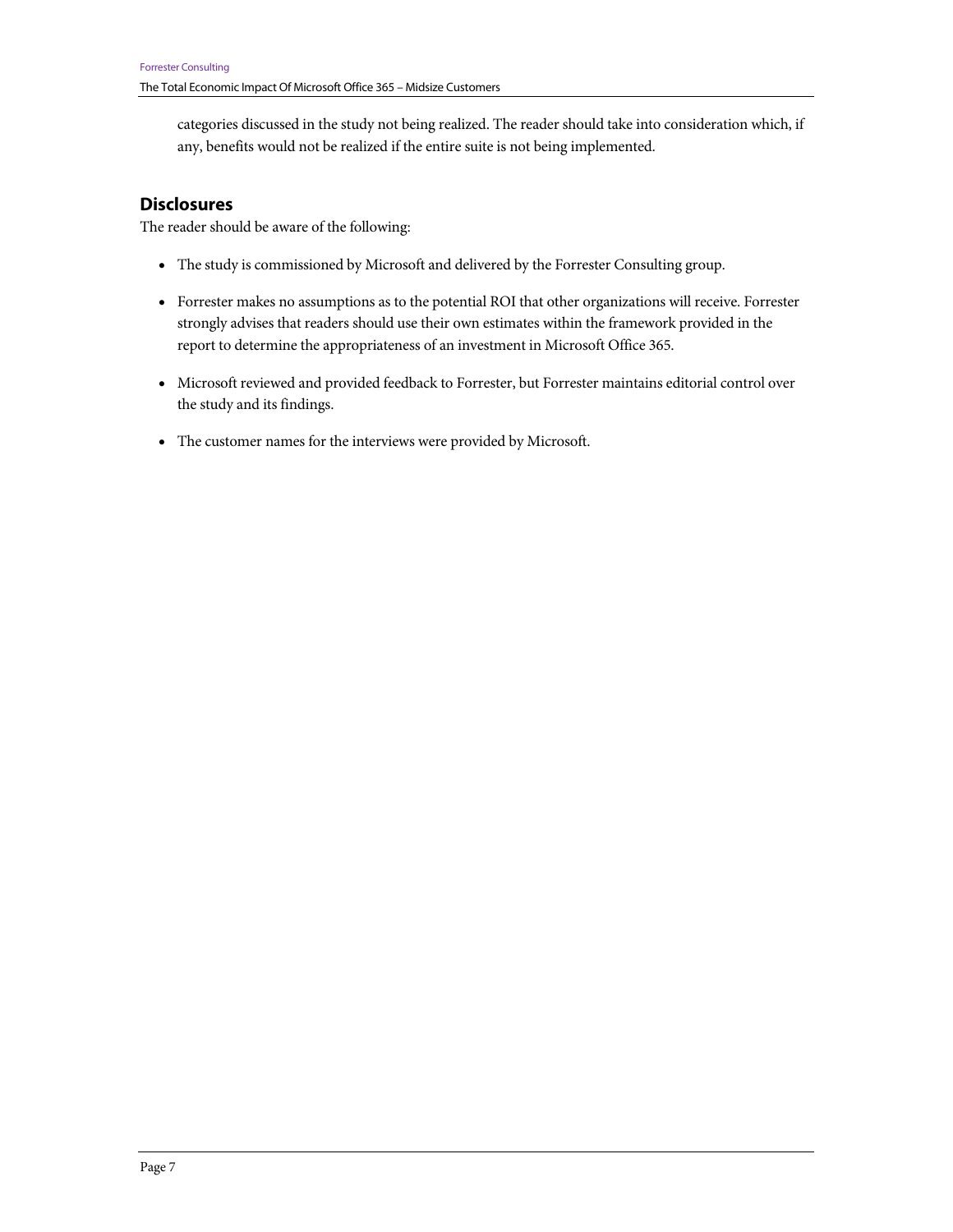# **TEI Framework And Methodology**

#### Introduction

From the information provided in the interviews, Forrester has constructed a Total Economic Impact™ (TEI) framework for those organizations considering implementing Microsoft Office 365. The objective of the framework is to identify the cost, benefit, flexibility, and risk factors that affect the investment decision.

#### Approach And Methodology

Forrester took a multistep approach to evaluate the impact that Microsoft Office 365 can have on an organization (see Figure 2). Specifically, we:

- Interviewed Microsoft marketing and sales personnel and Forrester analysts to gather data relative to Office 365 and the marketplace for cloud-based collaboration and productivity solutions.
- Interviewed seven midsize organizations currently in beta with Microsoft Office 365 to obtain data with respect to costs, benefits, and risks.
- Designed a composite organization based on characteristics of the interviewed organizations (see Appendix A).
- Constructed a financial model representative of the interviews using the TEI methodology. The financial model is populated with the cost and benefit data obtained from the interviews as applied to the composite organization.



Forrester employed four fundamental elements of TEI in modeling Microsoft Office 365:

- 1. Costs.
- 2. Benefits to the entire organization.
- 3. Flexibility.
- 4. Risk.

Given the increasing sophistication that enterprises have regarding ROI analyses related to IT investments, Forrester's TEI methodology serves the purpose of providing a complete picture of the total economic impact of purchase decisions. Please see Appendix B for additional information on the TEI methodology.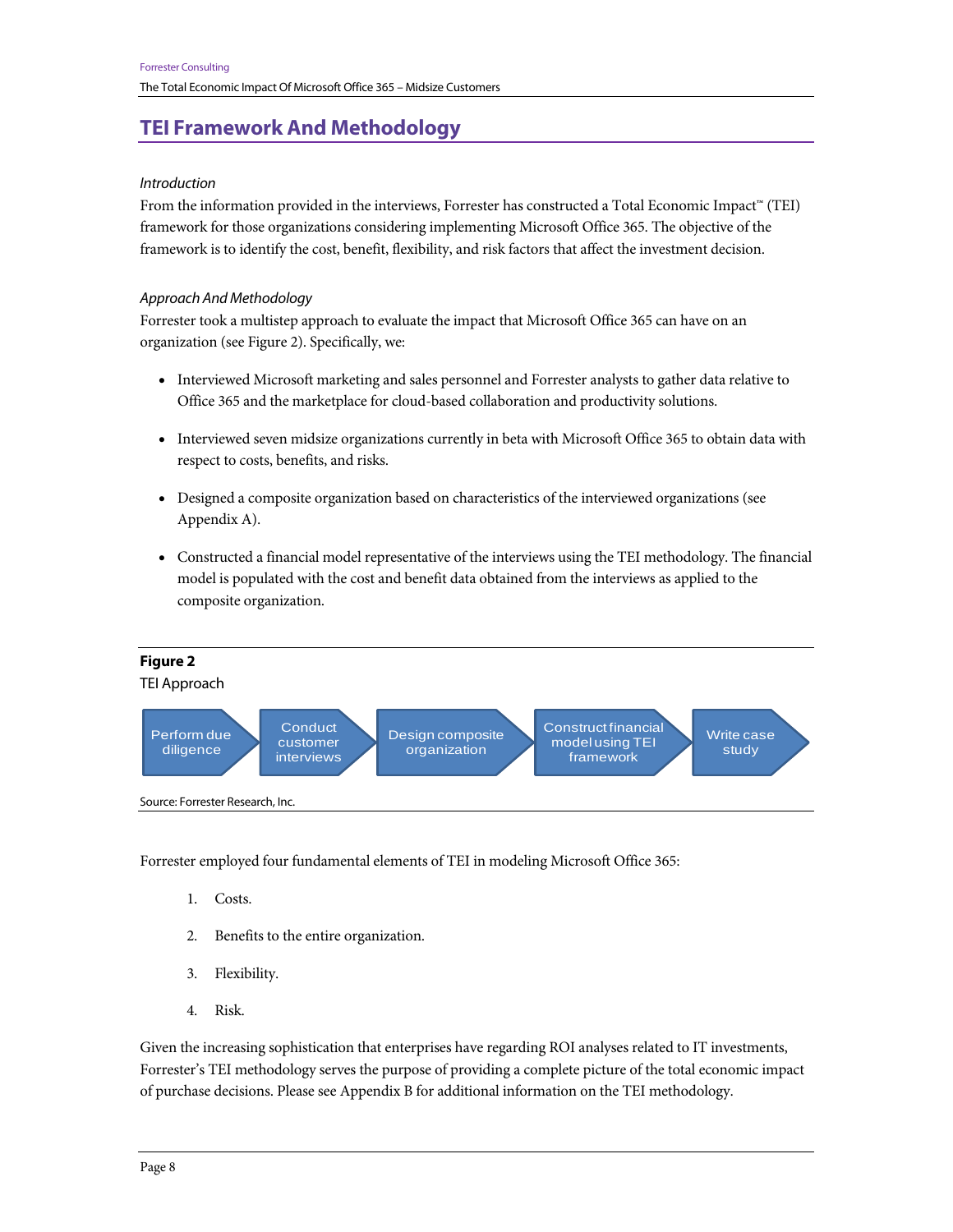# **Analysis**

# **Interview Highlights**

A total of seven interviews were conducted for this study, involving representatives from the following companies (Microsoft customers based in the US and Europe):

- 1. A rapidly growing graphic design shop with 65 employees, most of who work from home. One of the co-founders serves as the IT director. The company was using Exchange Online as part of Microsoft's Business Productivity Online Services (BPOS) offering and is migrating from SharePoint 2010 on premises and LiveMeeting.
- 2. A mortgage origination company with 200 employees. The company was in the middle of a BPOS migration when it decided to adopt Office 365 instead. It was using the 2007 versions of Office Professional (on premises), Exchange Online, and a limited deployment of SharePoint hosted by a third party vendor.
- 3. A European safety engineering consulting firm with 100 employees and more than 700 consulting projects running simultaneously around the world. The company is moving from on premises versions of Exchange 2010, Office Professional 2010, SharePoint 2010, and Office Communications Server 2007 R2 (OCS 2007 R2) to Office 365.
- 4. A neurology medical practice with six doctors and 38 employees. The practice has five satellite offices and also serves international patients from the Middle East. The main impetus for moving to Office 365 was to use Lync Online as a telemedicine solution. It is also considering moving from on premises Exchange and Office Professional 2003 to Office 365.
- 5. A small manufacturing company with 50 employees spread among offices in four European countries. The company uses Exchange Online as part of BPOS and Office Professional 2010 deployed on local machines. It does not use Lync or SharePoint but is considering adding those in the future.
- 6. A software-as-a-service (SaaS) company that provides broadcast text and voice messaging services for large companies. It has three offices and two data centers. The company will be using Office 365 for Exchange, moving from Exchange Online as part of BPOS. It also uses the on premises versions of Office Enterprise, SharePoint, and Lync 2010. These may be migrated to Office 365 in the future.
- 7. A 25-person, UK-based hosting and digital design agency. The company is replacing a non-Microsoft email solution with Office 365 and migrating from BPOS for OCS to Lync Online. It will also be adding the Office 365 version of SharePoint.

The seven interviews uncovered the following salient points:

• Reducing the total cost of ownership (TCO) for productivity and collaboration tools was the primary reason the interviewed companies chose to implement Office 365.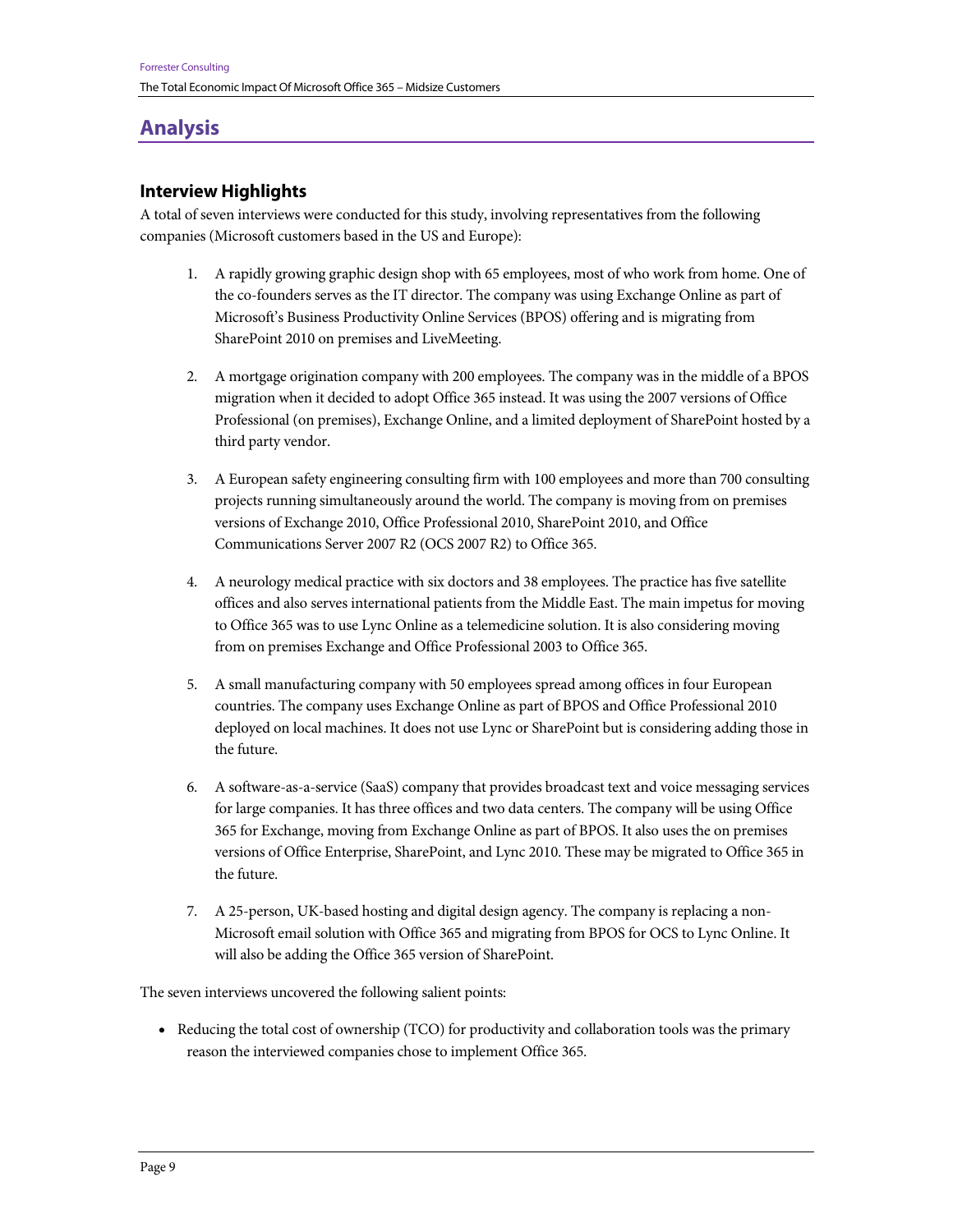- o "The cost savings that we see from a cloud-based solution are reason enough to choose Office 365. It saves the company money and allows our IT staff to work on business problems and add more value to the company."
- o "We started investigating our options and found that Microsoft's online solution can reduce our costs."
- o "I looked at running a basic set of servers, and at first thought, this would be the right way to go. When I took into consideration all of the hardware and licensing costs, as well as the complexity, I realized I didn't want to manage it all myself and that Office 365 was the right solution."
- Office 365's ability to simplify the administration of IT was very appealing to managers at smaller companies and provides greater assurance of continuity and security compared with a company's own in-house capabilities.
	- o "Peace of mind is the biggest benefit for me. Knowing that someone else is taking care of everything is great."
	- o "I want to reduce complexity and move commodity services to the cloud. Since 100% of our Internet technology is based on Microsoft, it made sense to look at Office 365."
	- o "We do not have enough technical expertise in-house to adequately support our infrastructure."
	- o "We had a single Exchange 2003 server that had been deployed a very long time and was not well maintained. I needed to find a way to migrate to the latest solution but manage it with limited staff."
	- o "I am a co-owner and also responsible for the overall management of our servers. This is a constant concern for me since we don't have a lot of IT staff. I am tied to my servers, and for me to go on vacation is rough. When I put SharePoint in the cloud, it became easy for me to go on vacation. I could have hired a lot of staff, but that would have been a more expensive solution. It is a big win to move everything to the cloud."
- Companies that are committed to the cloud as part of their future found that Office 365 was an important part of the overall solution.
	- o "Microsoft's long-term vision is to have 100% parity between their on premises and cloud solutions. When this is achieved, who in their right mind would want to keep things on premises?"
	- o "We believe most small business will be moving to the cloud over the next 10 years, and that they will go with one of the main software vendors. It is not only important to be on the right technology path, but to look for opportunities the cloud provides. We are currently figuring out how to take advantage of that."
- Improved operability between the various Microsoft solutions as well as other systems in the cloud was also very important.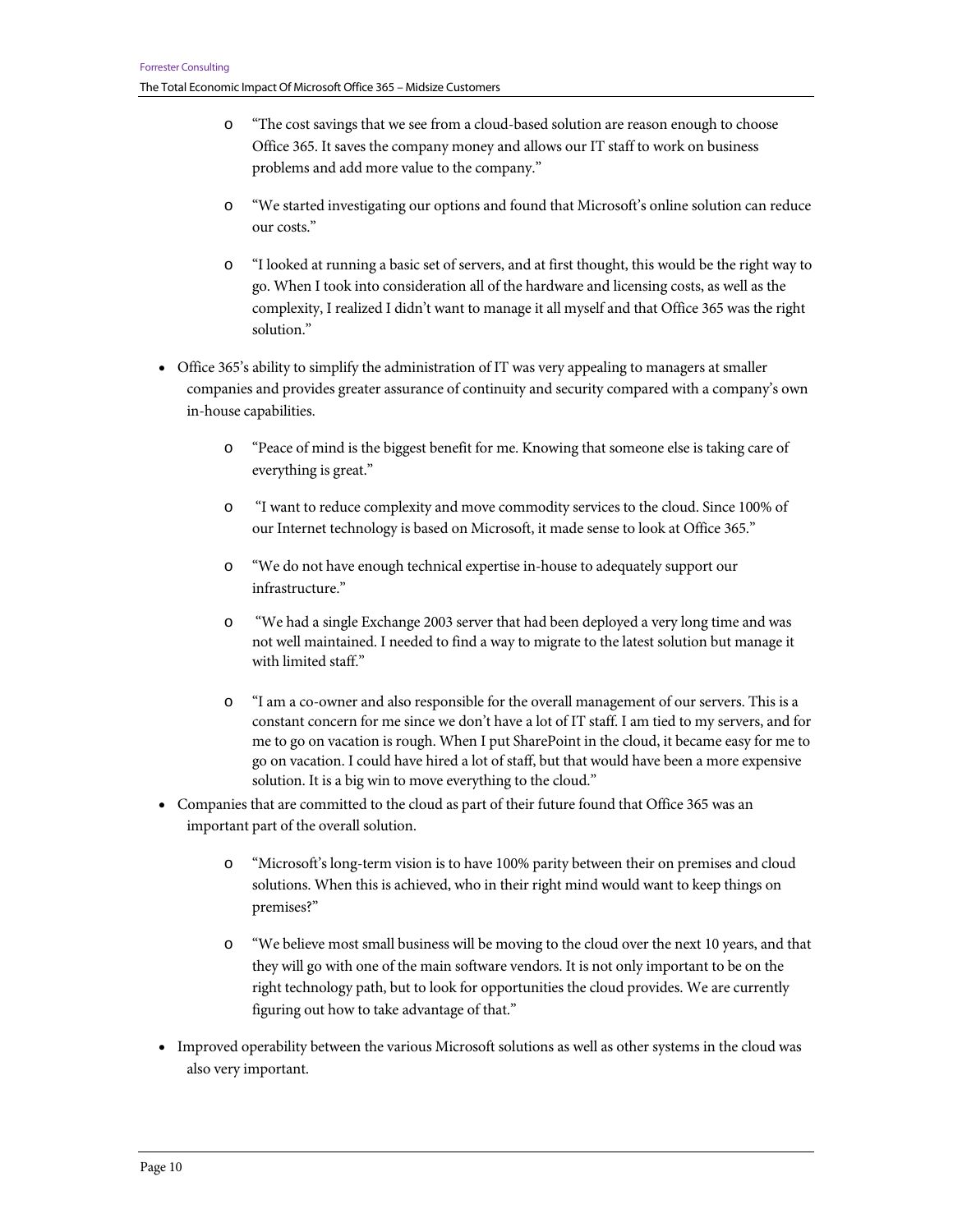- o "Office 365 met my wish for perfect harmonization of all services. The infrastructure results in the perfect orchestration of Lync, Office, Exchange, and SharePoint all working together."
- o "The main reason we are committed to cloud services is the ability of everything to work together. Office 365 plays nicely with our hosted ERP solution."
- Existing familiarity with Microsoft solutions made Office 365 a compelling choice.
	- o "We dove into our options and after a half day of research realized that our familiarity with Exchange made Office 365 the right choice."
	- o "Because our users and IT staff already know how to use the Microsoft solutions, adoption of Office 365 will be very easy."
- Office 365 makes it easier to serve customers and employees at remote locations.
	- o "Rural patients, particularly those with chronic conditions, no longer need to routinely drive long distance for follow-up visits."
	- o "Lync should create a sense of community between employees working at multiple locations."
	- o "We don't have a primary location where everyone comes in to work. Most people work from home or client locations. That is why have a cloud solution is so appealing. It reaches out to everyone and removes barriers."
	- o "We tried telemedicine with OCS and realized it would not work. Lync has the high resolution we need to work with doctors and patients in far away locations, including Saudi Arabia and Peru."
	- Office 365 strengthens businesses' operations and processes.
		- o "We found Office 365 to be a very powerful way to get a business started very fast. We have the same enterprise-level services that a large corporation would have. It makes it easier for us to compete."
		- o "Technology is one of our differentiators. We invest more in technology than facilities. Our engineers run meetings on customers' construction sites, so Office 365 supports our daily business processes."

#### Composite Organization

Based on the interviews with the seven existing midsize customers provided by Microsoft, Forrester constructed a TEI framework, a composite company, and an associated ROI analysis that illustrates the areas financially affected. The composite organization that Forrester synthesized from these results represents a USbased IT consulting organization with small but growing operations in Europe. There are a total of 150 employees, all of whom are knowledge workers using Office 365. Fifty employees work in the headquarters, 70 work between four other US offices or from home, and 30 workers are based in Europe. Of the consultants, 50 are classified as "road warriors" and spend most of their time traveling to customer sites.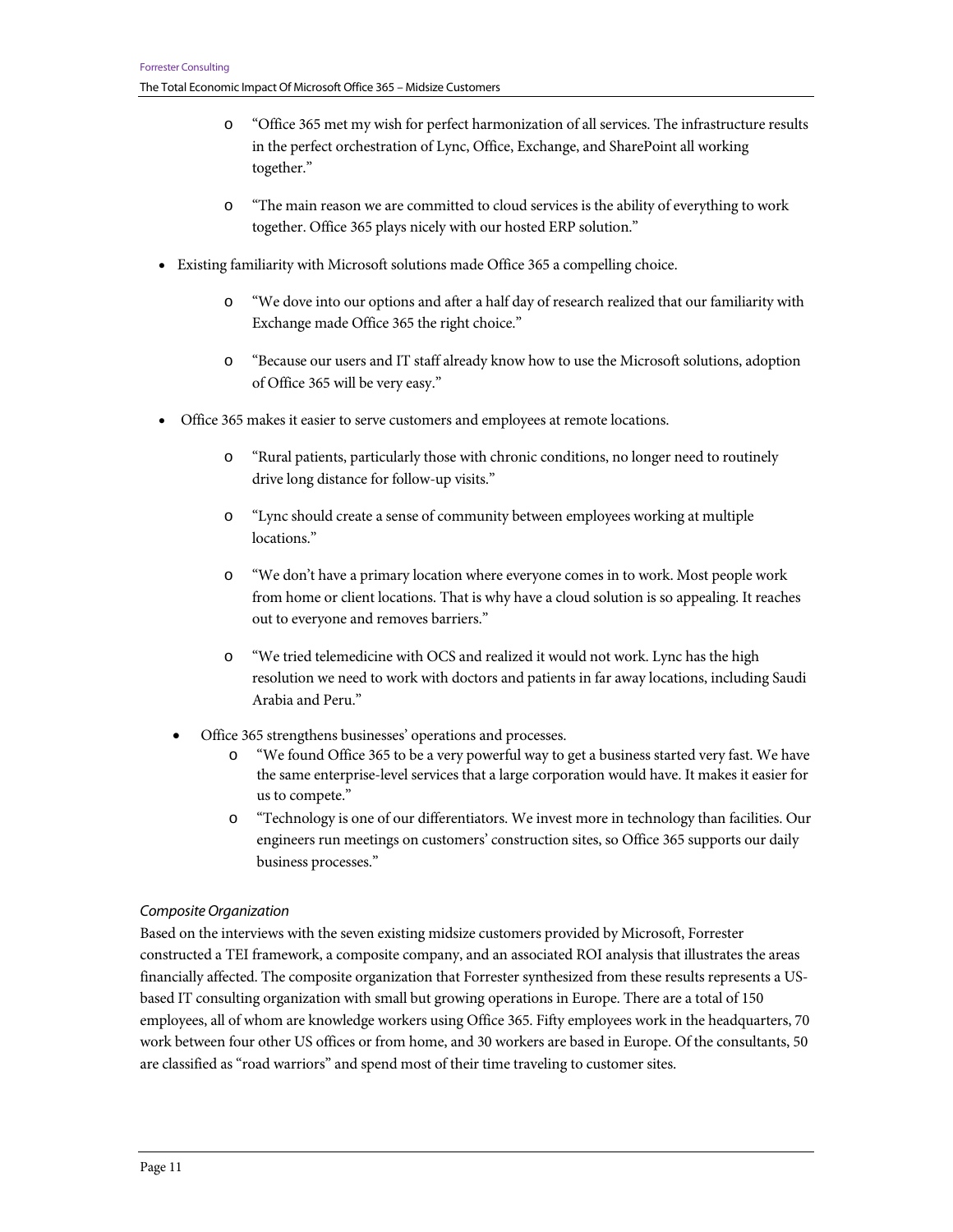Prior to implementing Office 365, the organization was on Exchange 2003 and Office Professional 2003. There was no prior use of SharePoint or Lync/OCS. The implementation of the previous solution took place in 2004. A more detailed description of the composite organization can be found in Appendix A.

#### Framework Assumptions

Table 2 provides the model assumptions that Forrester used in this analysis.

#### **Table 2**

Model Assumptions

| Ref.           | <b>Metric</b>                                                                                         | <b>Value</b> |
|----------------|-------------------------------------------------------------------------------------------------------|--------------|
| A <sub>1</sub> | Annual fully burdened cost* per IT FTE resource                                                       | \$65,000     |
| A <sub>2</sub> | Annual fully burdened cost* per mobile worker                                                         | \$93,750     |
| A3             | Annual fully burdened cost* per knowledge worker (across all roles in the organization)               | \$60,000     |
| A4             | Number of users on Office 365                                                                         | 150          |
|                | *Fully burdened cost includes insurance, paid vacation, and any other cost borne by the organization. |              |

Source: Forrester Research, Inc.

The discount rate used in the PV and NPV calculations is 12%, and time horizon used for the financial modeling is three years. Organizations typically use discount rates between 8% and 16% based on their current environment. Readers are urged to consult with their respective company's finance department to determine the most appropriate discount rate to use within their own organizations.

All calculations in this study are done in US dollars even though some of the customers interviewed use the euro as their primary currency. Some dollar values presented in this study have been rounded to the nearest whole cent or dollar. Therefore, some of the calculation results in the subsequent tables may not exactly match the results if the reader follows the formulas and values presented.

### **Costs**

Office 365 largely follows a SaaS cost model, with many cost categories being replaced by a service subscription. For some of the cost categories, there is a corresponding benefit. These are referenced in the individual cost areas and fully explored in the Benefits section. Many of the costs can vary widely depending on the size of the reader's organization. Therefore, the reader is strongly encouraged to use this model as a basis for determining the TEI to their own organization.

#### Initial Planning And Implementation / Migration Labor

The customers were all participating in an Office 365 beta pilot at the time of being interviewed. Based on this experience, they were able to estimate the level of effort for planning, piloting, and implementing Office 365. The typical planning and piloting effort involved four to eight hours per week, lasting from two to six weeks.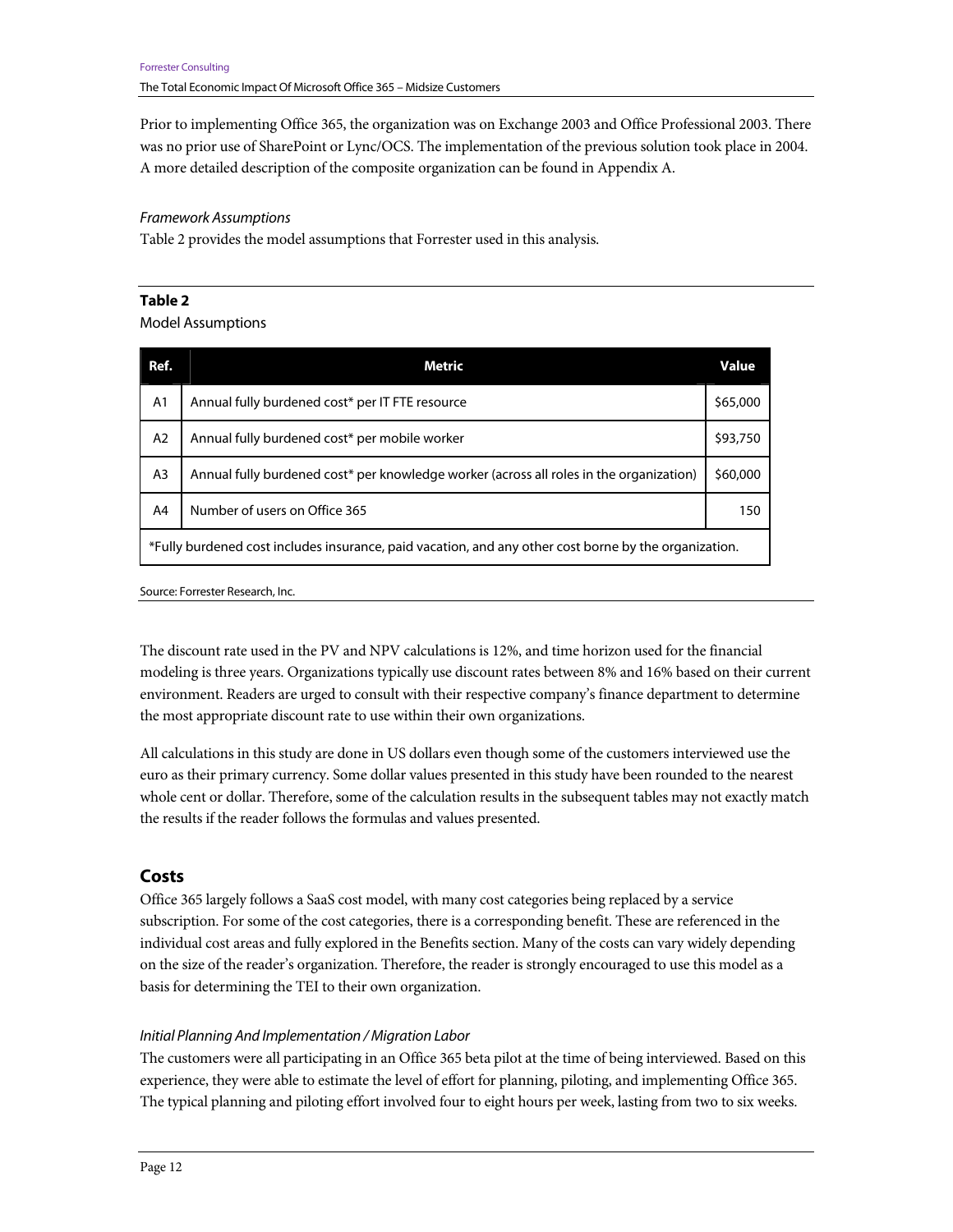Once the necessary Office 365 configurations were completed, users were migrated in blocks over a series of nights or weekends. The duration of the migration depends on the number of users and the amount of data to be migrated, both mailboxes and SharePoint files.

Some of the companies used professional services, and others completed the effort solely with in-house resources. The deciding factor was how much time the staff had available to work on the migration. For a midsize company, professional services are typically used to define the solution and a migration process. Inhouse resources then manage the migration. Many Microsoft partners are developing fixed-price migration offerings, similar to the BPOS migration services they offered.

For the composite organization, the effort was split between multiple resources. These amounted to one FTE resource over two months. In addition, professional services were used for design and configuration, as well as defining the migration process. One FTE x 2 months x \$5,417 per month is equal to \$10,833 of internal effort. This plus \$6,000 for professional services totals \$16,833 in planning and implementation labor costs.

There is a corresponding benefit for the avoided incremental effort to implement a comparable on premises solution. This is discussed in the Benefits section of this study.

#### **Table 3**

Initial Planning And Implementation/Migration Labor

| Ref.           | <b>Metric</b>                                       | <b>Calculation</b>        | <b>Initial</b> |
|----------------|-----------------------------------------------------|---------------------------|----------------|
| <b>B1</b>      | Number of internal IT FTEs                          |                           |                |
| <b>B2</b>      | Number of months                                    |                           | 2              |
| B <sub>3</sub> | Monthly fully burdened cost                         | A <sub>1</sub> /12 months | \$5,417        |
| B <sub>4</sub> | Professional services                               |                           | \$6,000        |
| Bt             | Initial planning and implementation/migration labor | $(B1*B2*B3)+B4$           | \$16,833       |

Source: Forrester Research, Inc.

#### **Hardware**

While Office 365 allows an organization to eliminate hardware, there is still a need for an ADFS server if a company wishes to implement identity federation and SSO. For a smaller organization, this typically requires one server. The technical requirements are not great, so a middle-of-the-road server configuration will suffice.

The server can be hosted on premises or at a colocation-type facility. Most of the companies interviewed are hosting on-site. The composite organization hosts the server on-site and allocates overheads for power, space, cooling, etc. These servers would be replaced every three to four years, following the organization's regular refresh cycle.

The corresponding benefit for the avoidance of Exchange, Lync, and SharePoint server installation is covered in the Benefits section of this study.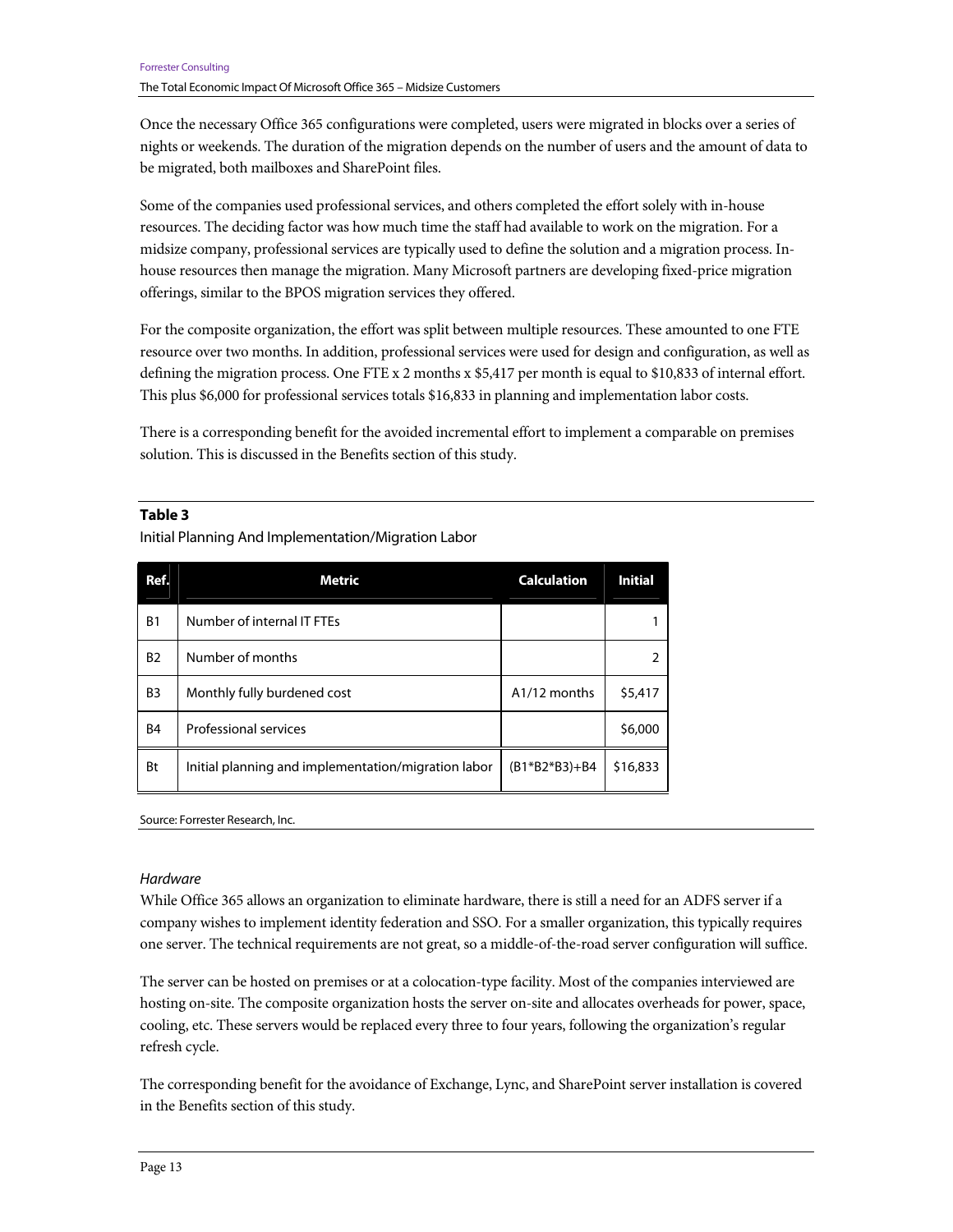#### Hardware

| Ref.           | Metric                 | <b>Calculation</b>               | <b>Initial</b> | Year 1 | Year 2 | Year 3 | Total   |
|----------------|------------------------|----------------------------------|----------------|--------|--------|--------|---------|
| C <sub>1</sub> | Number of ADFS servers |                                  |                |        |        |        |         |
| C <sub>2</sub> | Cost per server        |                                  | \$7,000        |        |        |        |         |
| C <sub>3</sub> | Maintenance            | $(C1 * C2)$ [initial period]*10% |                | \$700  | \$700  | \$700  |         |
| C <sub>4</sub> | In-house hosting costs | C1[initial period]*\$200         |                | \$200  | \$200  | \$200  |         |
| Ct             | Hardware               | $(C1*C2)+C3+C4$                  | \$7,000        | \$900  | \$900  | \$900  | \$9,700 |

Source: Forrester Research, Inc.

#### Microsoft Subscription And Licenses

Office 365 for midsize customers has a very straight forward pricing model. Depending on the services included – Office Professional Plus, Exchange Online, SharePoint Online, and Lync Online – a monthly per user subscription cost is incurred. For the composite organization, the Office 365 E3 offering was chosen, which includes all of these components. The corresponding monthly cost was \$24 per user.

If a company wishes to make SharePoint available to external users, i.e., customer extranets, there is a small charge for this. The first 50 external users are free, and the price then increases in 50 user blocks. The composite organization is creating customer extranets early on in order to facilitate greater collaboration and to reduce the travel required.

#### **Table 5**

Microsoft Subscription And Licenses

| Ref.           | Metric                                   | <b>Calculation</b>              | <b>Initial</b> | Year 1   | Year 2   | Year 3   | <b>Total</b> |
|----------------|------------------------------------------|---------------------------------|----------------|----------|----------|----------|--------------|
| D <sub>1</sub> | Office 365 subscription<br>costs         | \$24*150 users[A4]*12<br>months |                | \$43,200 | \$43,200 | \$43,200 |              |
| D <sub>2</sub> | SharePoint external user<br>subscription |                                 |                | \$1,200  | \$1,200  | \$1,200  |              |
| Dt             | Microsoft subscription and<br>licenses   | $D1+D2$                         |                | \$44,400 | \$44,400 | \$44,400 | \$133,200    |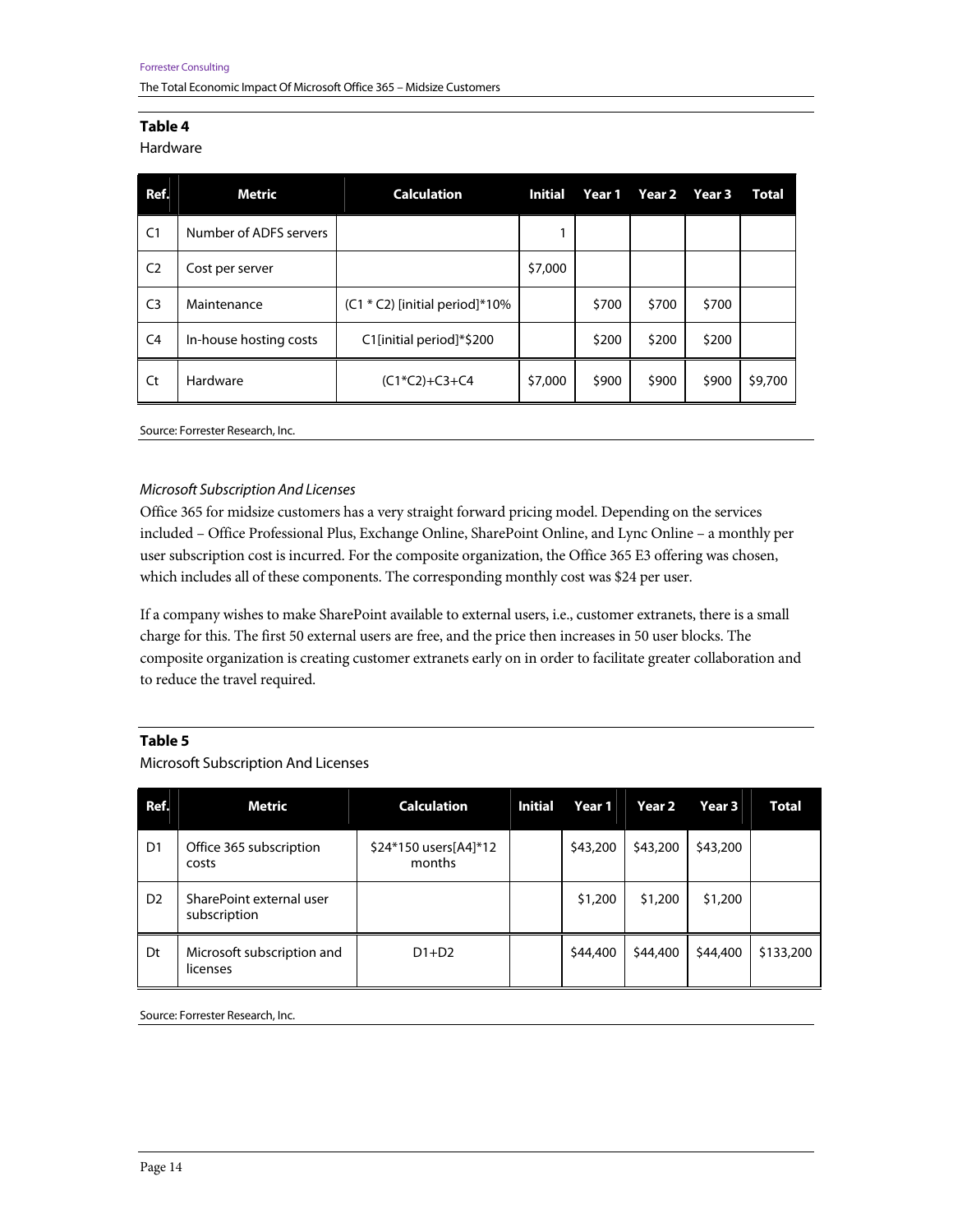#### **Training**

User training requirements for Office 365 would be the same for the on premises solution, and the level required depends on what version the users are migrating from, i.e., Office Professional 2003. Nonetheless, user training costs are included so the reader has a complete TCO picture. The approach companies took to provide training varied greatly. Some used external trainers for live sessions, some used internal trainers, and others made all training available through online tutorials. The composite organization was very proactive in providing training so that user productivity benefits could be realized early on. This training was primarily inperson training sessions along with online training tools

There is some specialized training on Office 365 administration needed by the IT organization. The number of individuals who can benefit from this training can vary based on the size of the company, but the consensus number for a company the size of the composite organization was one IT resource who could then train colleagues.

#### **Table 6**

**Training** 

| Ref.  | Metric            | <b>Calculation</b> | <b>Initial</b> |     | Year 1 Year 2 | Year 3 | <b>Total</b> |
|-------|-------------------|--------------------|----------------|-----|---------------|--------|--------------|
| $E1*$ | IT training       |                    | \$5,000        | \$0 | \$0           | \$0    |              |
| $E2*$ | End user training |                    | \$7,500        | \$0 | \$0           | \$0    |              |
| Et*   | Training          | $E1 + E2$          | \$12,500       | \$0 | \$0           | \$0    | \$12,500     |

\*These reference numbers are row designates and should not be confused with Office 365 solution sets.

Source: Forrester Research, Inc.

#### Ongoing Administration

The ongoing administration of Office 365 is significantly less than for a comparable on premises solution. The level of effort varies by the number of users and which solutions are being used. For the companies interviewed, the expected level of effort was between 0.5 and one FTE. For the composite organization, 0.75 of an FTE was included, with the majority of the work completed by IT staff in the US and very limited effort in Europe. The majority of the effort is spent in user account management, configuration of Office 365, and upkeep of the ADFS servers.

The administration effort savings is covered in the Benefits section of this study.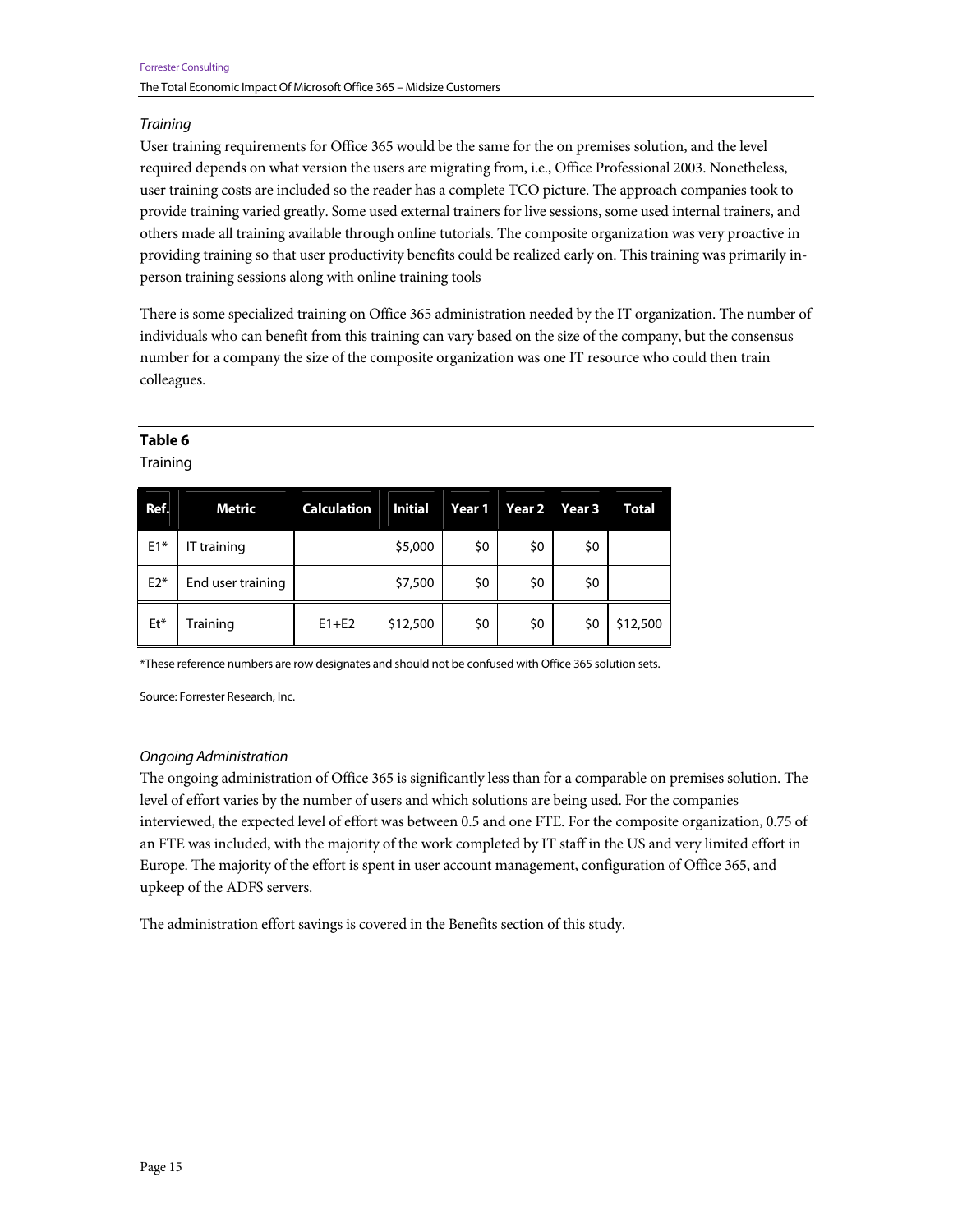#### Ongoing Administration

| Ref.           | <b>Metric</b>                 | <b>Calculation</b> | <b>Initial</b> | Year 1   | Year 2   | Year 3   | Total     |
|----------------|-------------------------------|--------------------|----------------|----------|----------|----------|-----------|
| F1             | Number of IT FTEs             |                    |                | 0.75     | 0.75     | 0.75     |           |
| F <sub>2</sub> | Annual IT fully burdened cost | A1                 |                | \$65,000 | \$65,000 | \$65,000 |           |
| Ft             | Ongoing administration        | $F1*F2$            |                | \$48,750 | \$48,750 | \$48,750 | \$146,250 |

Source: Forrester Research, Inc.

#### Additional Bandwidth

None of the companies interviewed had yet determined if any additional bandwidth would be required. Microsoft provides many tools and whitepapers for calculating bandwidth needs. The additional bandwidth required depends on both the size of the pipe already in place and the expected future usage. One of the companies interviewed, which is also a Microsoft consulting company, said that: "I haven't had a client yet that has needed to increase bandwidth for BPOS [the predecessor to Office 365]. If there is a situation where an upgrade is needed, it is usually a company that has a T1 and needs to add another one (probably \$500 to \$700 a month). If it is a larger company, perhaps it needs to move from a few T1s to a fiber connection (100 MB). A 100 MB connection can be had in my city for \$700 to \$1,000 a month."

For the composite organization, the conservative assumption was made that an additional T1 line would be required for the headquarters. A placeholder value of \$5,000 per year for a T1 line was included. The reader should consider any additional bandwidth requirements for each of their offices.

#### **Table 8**

Additional Bandwidth

| Ref. | <b>Metric</b>        | <b>Calculation</b> |     | Initial Year 1 Year 2 Year 3 |         |         | Total    |
|------|----------------------|--------------------|-----|------------------------------|---------|---------|----------|
| G1   | Additional bandwidth |                    | \$0 | \$5,000                      | \$5,000 | \$5,000 |          |
| Gt   | Additional bandwidth | G1                 | \$0 | \$5,000                      | \$5,000 | \$5,000 | \$15,000 |

Source: Forrester Research, Inc.

Total Costs

Total costs incurred by the composite organization to implement and manage the Office 365 solution are shown in Table 9 below.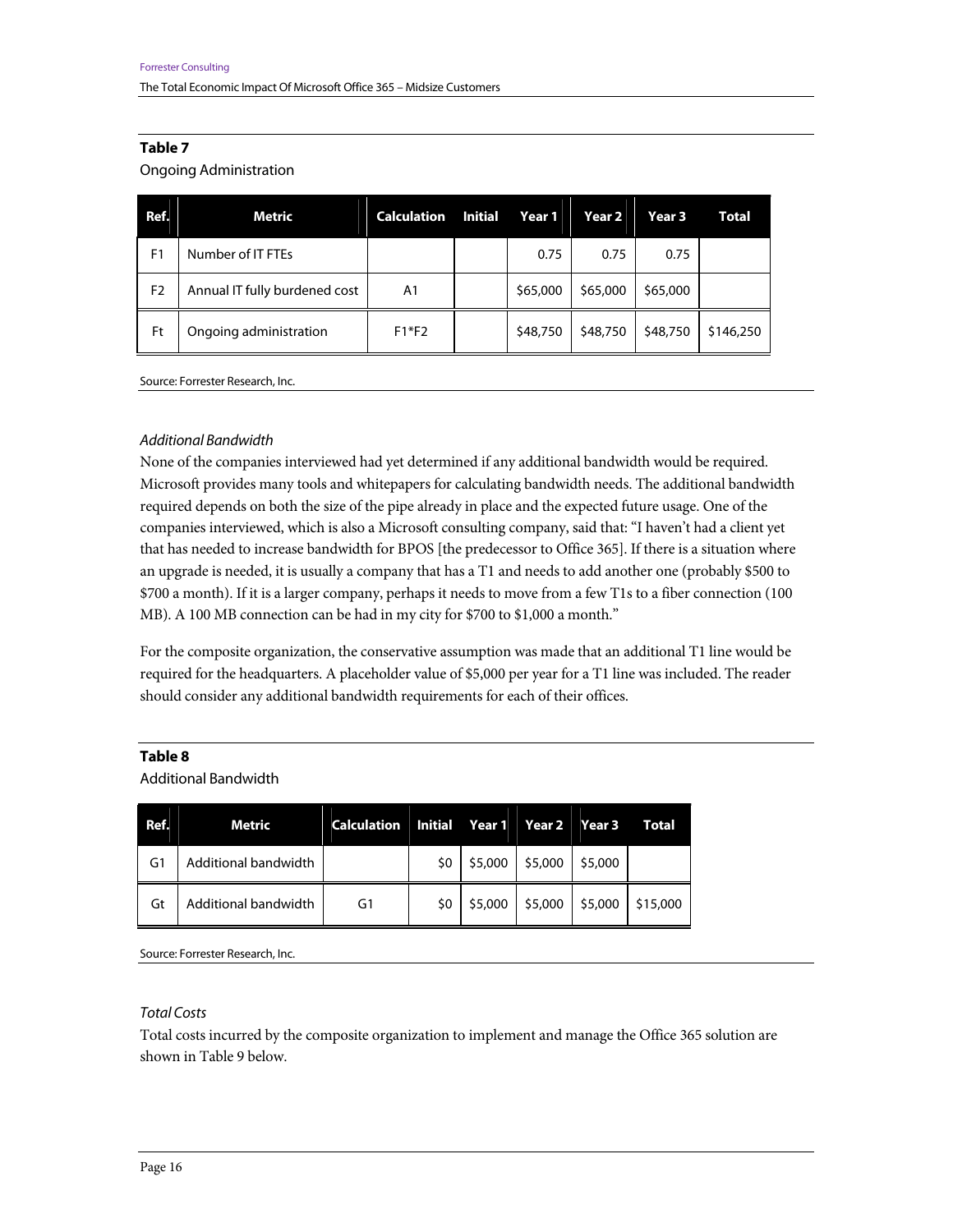#### Total Costs (Non-Risk-Adjusted)

| Ref.      | Costs                                                  | <b>Initial</b> | Year 1     | Year 2     | Year 3     | <b>Total</b> |
|-----------|--------------------------------------------------------|----------------|------------|------------|------------|--------------|
| <b>Bt</b> | Initial planning and<br>implementation/migration labor | (516, 833)     |            |            |            | (516, 833)   |
| Ct        | Hardware                                               | (57,000)       | (5900)     | (5900)     | (5900)     | (59,700)     |
| Dt        | Microsoft subscription and licenses                    |                | (544, 400) | (544, 400) | (544, 400) | (5133,200)   |
| Et        | Training                                               | (512,500)      |            |            |            | (512,500)    |
| Ft        | Ongoing administration                                 |                | (548.750)  | (548.750)  | (548,750)  | (5146, 250)  |
| Gt        | Additional bandwidth                                   |                | (55,000)   | (55,000)   | (55,000)   | (\$15,000)   |
|           | <b>Total</b>                                           | (536, 333)     | (599,050)  | (599,050)  | (599,050)  | (5333, 483)  |

Source: Forrester Research, Inc.

# **Benefits**

The first half of the Benefits section details the quantitative benefits of the composite organization included in the ROI analysis. The second half describes the qualitative benefits that the interviewed customers experienced but cannot be fully described in the financial model. The qualitative benefits are potentially as valuable as the quantitative ones and should be taken into consideration when analyzing the total ROI realized by implementing Office 365.

#### Knowledge Worker Productivity Gain

Office 365, like the on premises solution, provides many tools for increased productivity in SharePoint, Lync, and Office Professional. Features in Lync Online that contribute to productivity gains that were cited by the companies interviewed include Presence, IM, and unified communications. For SharePoint Online, interviewees talked about easier collaboration and document search/retrieval. Outlook was especially important for productivity gains in Office Professional.

Increasing to a 25 GB mailbox will save users time from having to regularly delete items to free up space. In addition to consuming time, this activity is also a source of annoyance for users. Users also see productivity gains from features such as scheduling assistant and conversation view.

Below is a sampling of quotes from the interviewed customers describing the importance of increased productivity and ways in which it will improve.

- "From a user perspective, the productivity and collaboration improvements from the integration of Lync with SharePoint will be huge. I can't even put a value on that. It's priceless in my opinion."
- "All of our users will see productivity gains. The productivity gain from SharePoint is insane."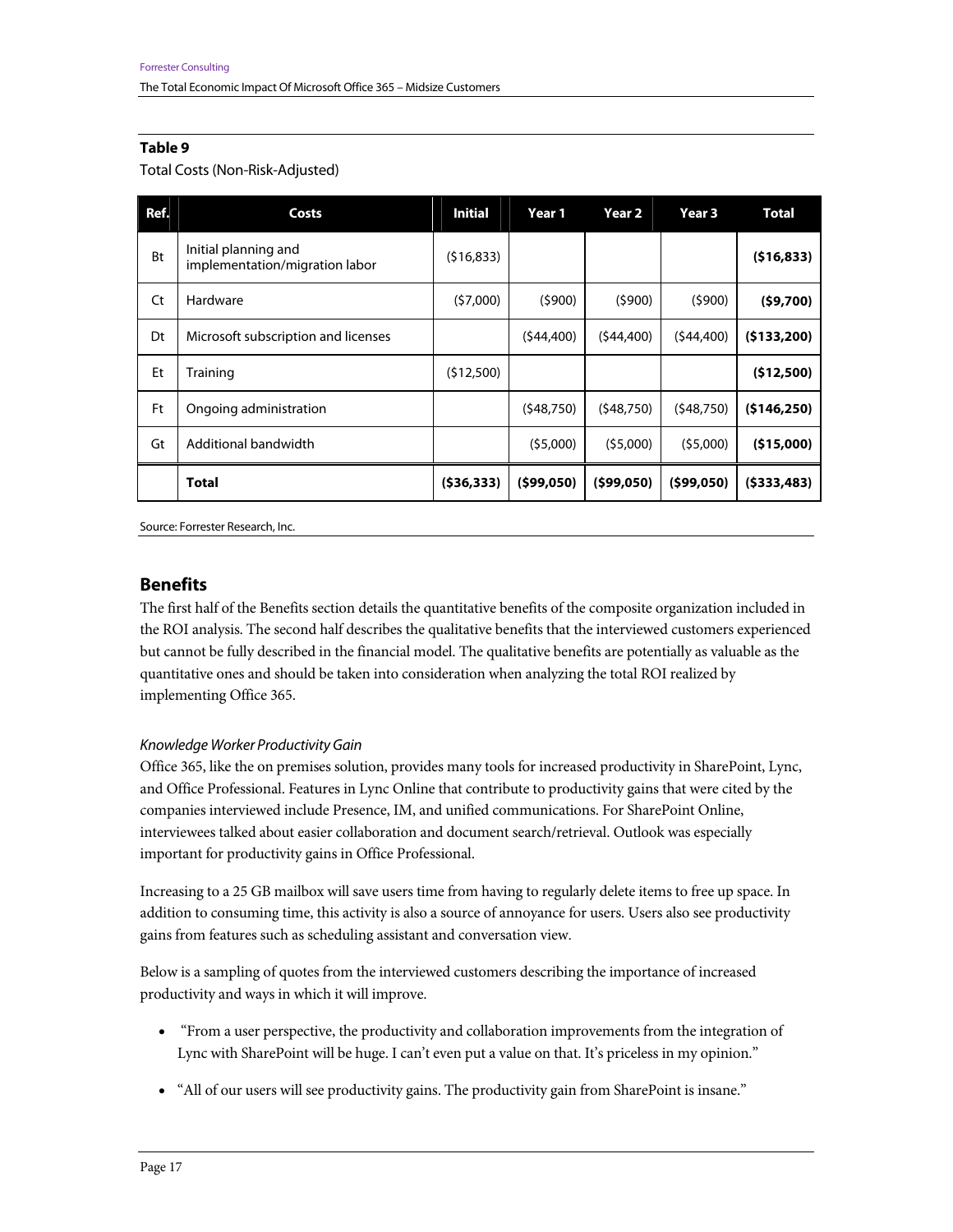- "Everyone being able to work in a collaborative environment is essential. We can work smarter and fewer hours."
- "We are a knowledge company. IT has to make us more productive, smarter."
- "Without Lync we have no mechanism for communicating across the company except phones and shouting. Lync will be a huge improvement in terms of time savings."
- "Lync will be a great successor to Live Meeting. Project managers use Live Meeting 3 to 4 hours a day now, and Lync will take that even further. Seeing who is available to speak instead of sending email is invaluable."

A smaller benefit is realized in Year 1 of the study as users become more familiar with the Office 365 solutions.

#### **Table 10**

Knowledge Worker Productivity Gain

| Ref.            | <b>Metric</b>                                                                                         | <b>Calculation</b>            | Year 1    | Year <sub>2</sub> | Year 3    | <b>Total</b> |
|-----------------|-------------------------------------------------------------------------------------------------------|-------------------------------|-----------|-------------------|-----------|--------------|
| H1              | Exchange (inbox management,<br>conversation view, etc.) - minutes<br>saved per week                   |                               | 5         | 5                 | 5         |              |
| H <sub>2</sub>  | Lync Online (IM, Presence, unified<br>communication) - minutes saved per<br>week                      |                               | 20        | 70                | 70        |              |
| H <sub>3</sub>  | SharePoint Online (document search<br>and collaboration) - minutes saved<br>per week                  |                               | 15        | 40                | 40        |              |
| H <sub>4</sub>  | Office Professional Plus (co-<br>authoring, OneNote, and enhanced<br>features) minutes saved per week |                               | 15        | 40                | 40        |              |
| <b>H5</b>       | Hourly time savings per week                                                                          | $(H1+H2+H3+H4)/60$<br>minutes | 0.92      | 2.58              | 2.58      |              |
| H <sub>6</sub>  | Work weeks per year                                                                                   |                               | 48        | 48                | 48        |              |
| H7              | Number of users                                                                                       | A <sub>4</sub>                | 150       | 150               | 150       |              |
| H <sub>8</sub>  | Average hourly fully burdened cost<br>per knowledge worker                                            | A3/2,000 hours                | \$30.00   | \$30.00           | \$30.00   |              |
| H <sub>9</sub>  | Total potential productivity gain                                                                     | H5*H6*H7*H8                   | \$198,000 | \$558,000         | \$558,000 |              |
| H <sub>10</sub> | Percent captured                                                                                      |                               | 50%       | 50%               | 50%       |              |
| Ht              | Knowledge worker productivity gain                                                                    | H9*H10                        | \$99,000  | \$279,000         | \$279,000 | \$657,000    |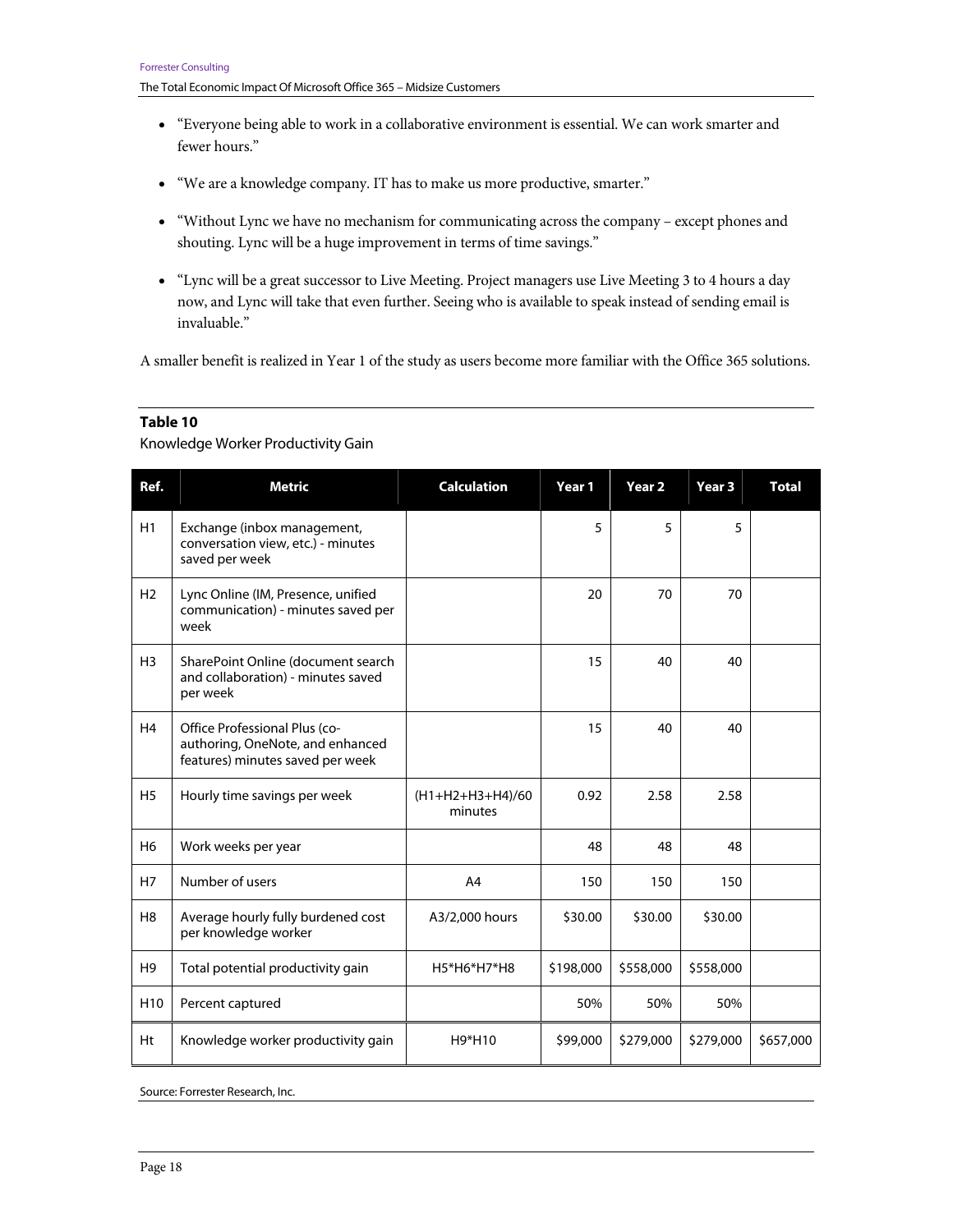**Note on percent captured:** Forrester assumes that for knowledge workers, only a portion of the time gained from improved productivity – ranging from 50% to 75% - will actually be realized by the organization; not all of the time saved will be converted into productive output. This percentage is higher for workers engaged in more task- and process-related activities, and lower for workers in knowledge-intensive roles.

#### Mobile Worker Incremental Productivity Gain

Most of the interviewed companies discussed the ways in which Office 365 will improve the productivity of workers on the road. This would mainly be achieved by allowing them to access corporate IT resources more easily, collaborating with SharePoint, and utilizing Lync Online. This is incremental to the general productivity gains discussed above. Some comments heard include:

- "Office 365 will provide tools to engineers so they can work well and be more productive while traveling. They can also interact better with customers, getting things done more quickly."
- "For mobile workers, if they have the Internet, they have email and everything else readily available to them. This is much more efficient than using a VPN."

For the composite organization, 50 "road warrior" senior consultants are constantly visiting clients. It was conservatively assumed that 1 hour per week is regained for other uses and that only half of this is realized in Year 1 as users become more familiar with the Office 365 solution. Readers are encouraged to think about how many mobile users face difficulties that can be solved by Office 365 and what type of productivity gain can be expected.

| Ref. | Metric                                                | <b>Calculation</b>            | Year 1   | Year 2    | Year 3    | <b>Total</b> |
|------|-------------------------------------------------------|-------------------------------|----------|-----------|-----------|--------------|
| 1    | Number of "road warrior" consultants                  |                               | 50       | 50        | 50        |              |
| 12   | Additional productivity gain minutes<br>per week      |                               | 30       | 60        | 60        |              |
| 13   | Work weeks per year                                   |                               | 48       | 48        | 48        |              |
| 4    | Average hourly fully burdened cost<br>(mobile worker) | A2/2,000                      | \$46.88  | \$46.88   | \$46.88   |              |
| 15   | Total potential productivity gain                     | $(11*12*13*14)/60$<br>minutes | \$56,250 | \$140,625 | \$140,625 |              |
| 16   | Percent realized                                      |                               | 50%      | 50%       | 50%       |              |
| It   | Mobile worker incremental<br>productivity gain        | $15*16$                       | \$28,125 | \$70,313  | \$70,313  | \$168,750    |

#### **Table 11**

Mobile Worker Incremental Productivity Gain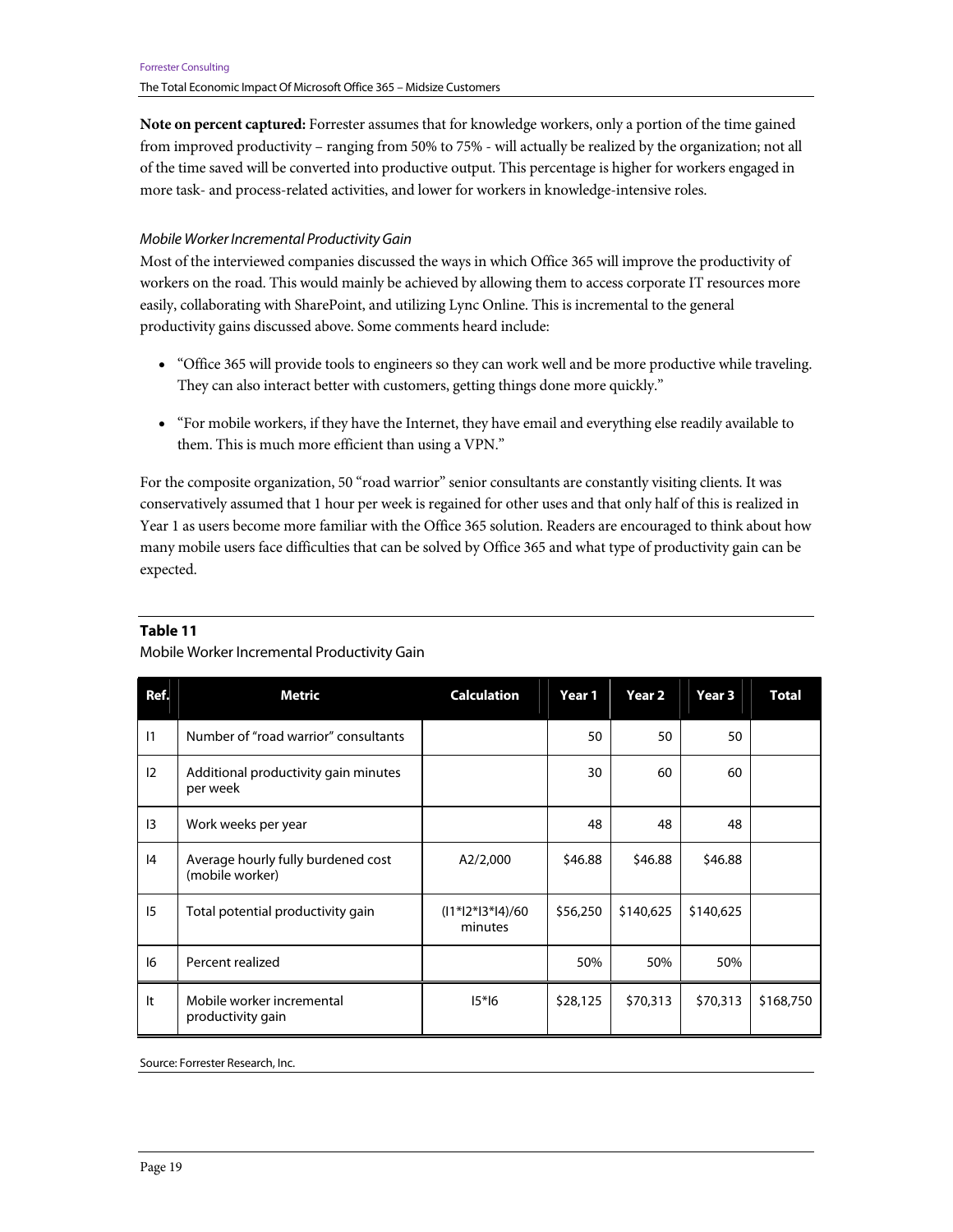### Eliminated Hardware

Office 365 removes the need for Exchange, SharePoint, and Lync servers. It also removes the need for a large storage implementation — SAN and/or direct attach. The size of the on premises infrastructure estate depends on the number of users, locations, mailbox size, etc. Additionally, Microsoft offers 25 GB mailboxes, which would be very difficult for a company to match. Creating an infrastructure with full geographic redundancy like the one Microsoft offers would also add significant cost.

The amount of hardware that did not have to be implemented varied across the interviewees. In terms of servers, the range was from two to eight servers, the former being for Exchange only and the latter for an installation of Exchange, OCS 2007 R2 and SharePoint. One interviewee said: "My servers are maxed out. If I had to expand my infrastructure to support Lync and SharePoint, it would require building out a full data center. This would be a very large investment."

The composite organization would have deployed a one-tier solution for Lync and SharePoint, consisting of one server for each. Virtualization may be used to create a multitier installation and redundancy across the servers. This was not done by the composite organization. Three exchange servers would be required to support email in the US and Europe. If a company wanted to have any disaster recovery capabilities, additional servers would be required. The composite organization does not have additional servers at a disaster recovery facility.

The composite organization was offering 1 gigabyte mailboxes prior to Office 365. To make 25 gigabyte mailboxes available would have required a significant investment in additional storage. Every company interviewed said that they would not be able to provide such a large mailbox but that having a mailbox of this size is of great benefit to the employees and organization.

The added storage would most likely be a combination of SAN for SharePoint and direct attach for Exchange. For simplicity, a single price per terabyte was used across the board.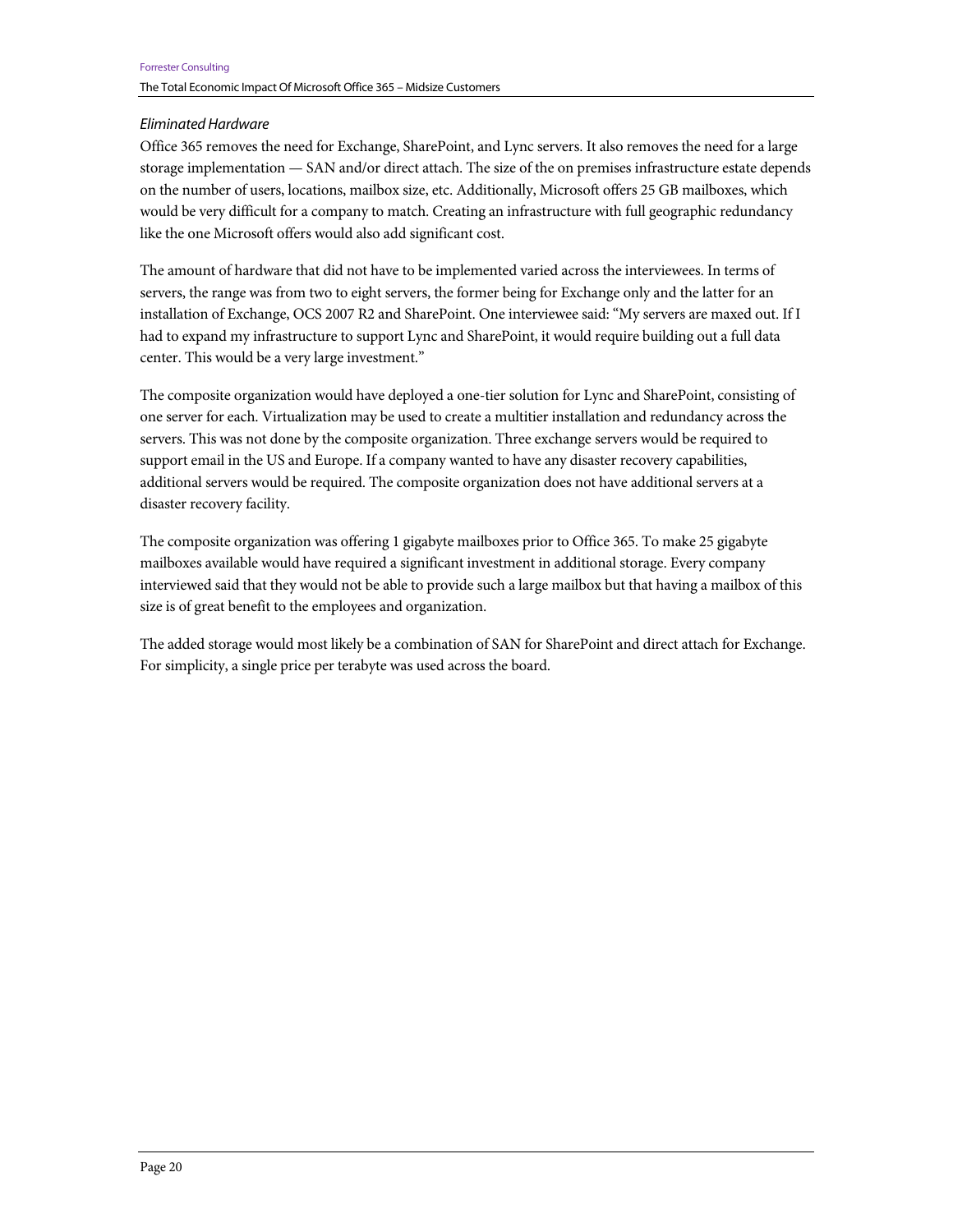#### Eliminated Hardware

| Ref. | <b>Metric</b>                                                 | <b>Calculation</b>                | Year 1   | Year <sub>2</sub> | Year <sub>3</sub> | <b>Total</b> |
|------|---------------------------------------------------------------|-----------------------------------|----------|-------------------|-------------------|--------------|
| J1   | Number of<br>Exchange servers                                 |                                   | 3        |                   |                   |              |
| J2   | Number of<br>SharePoint servers                               |                                   | 1        |                   |                   |              |
| J3   | Number of Lync<br>servers                                     |                                   | 1        |                   |                   |              |
| J4   | Cost per server                                               |                                   | \$7,000  |                   |                   |              |
| J5   | Storage not added<br>(TB) - Exchange and<br><b>SharePoint</b> |                                   | 1.5      | 0                 | 1.0               |              |
| J6   | Cost per terabyte                                             |                                   | \$5,000  | \$5,000           | \$5,000           |              |
| J7   | <b>Total hardware costs</b>                                   | $(I1+J2+J3)*J4+(J5*J6)$           | \$42,500 | \$0               | \$5,000           |              |
| J8   | Avoided<br>maintenance                                        | Sum J7 [through current year]*10% | \$4,250  | \$4,250           | \$4,750           |              |
| J9   | In-house hosting<br>costs                                     | $(J1+J2+J3)*$200$                 | \$1,000  | \$1,000           | \$1,000           |              |
| Jt   | Eliminated hardware                                           | $J7+J8+J9$                        | \$47,750 | \$5,250           | \$10,750          | \$63,750     |

Source: Forrester Research, Inc.

#### Eliminated Third Party Software

Office 365 includes some features that would otherwise be purchased separately – typically from third party vendors. Examples given by interviewed customers include email antivirus/anti-spam, enterprise mailbox search, email backup, and archiving. The composite organization only had antivirus/anti-spam (FOPE) and email backup solutions, so these costs are included in the study.

Another area to possibly eliminate third-party software and solution costs is voicemail systems. Exchange Online includes a full hosted voicemail solution for on-premises phone systems. Customers who integrate their on-premises phone systems with Exchange Online can retire their on-premises voicemail systems and eliminate the associated maintenance and backup costs. None of the interviewed customers had implemented this option, but a couple were considering it.

In addition to the cost savings, the reader should also consider the solution capabilities. As an example, one of the companies interviewed only kept one day of email backed up in a readily accessible format. After that, it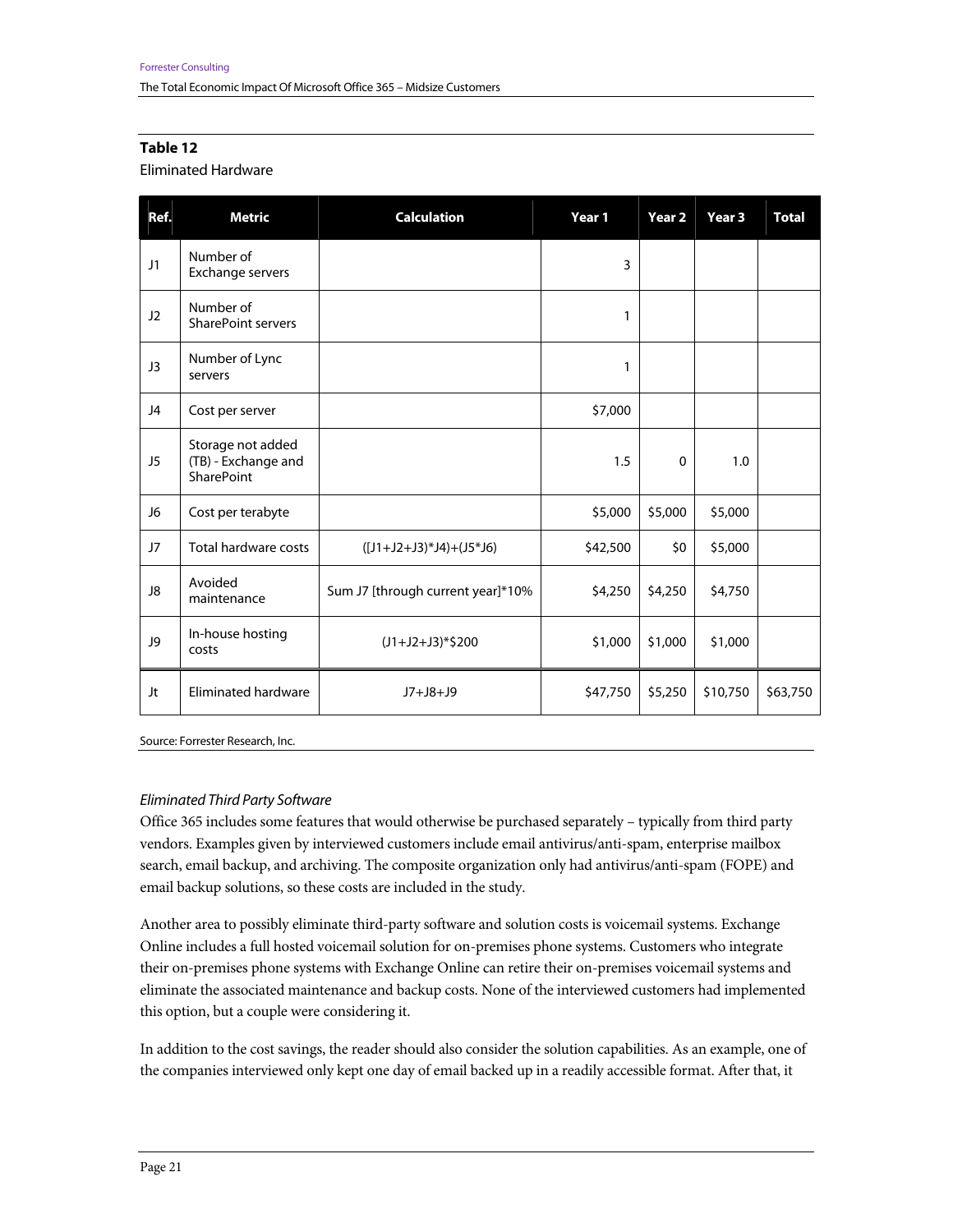was transferred to a tape drive, making recovery more time-consuming. Reducing the number of vendors that need to be contracted with also simplifies the procurement and accounts payable processes.

#### **Table 13**

Eliminated Third-Party Software

| Ref.           | Metric                          | <b>Calculation</b>            | Year 1  | Year 2  | Year 3  | Total    |
|----------------|---------------------------------|-------------------------------|---------|---------|---------|----------|
| K1             | Antivirus/anti-spam             |                               | \$1,800 | \$1,800 | \$1,800 |          |
| K <sub>2</sub> | Email backup agent              | (\$1,000*J1)[Year 1 only]+20% | \$3,600 | \$600   | \$600   |          |
| Kt             | Eliminated third-party software | $K1+K2$                       | \$5,400 | \$2,400 | \$2,400 | \$10,200 |

Source: Forrester Research, Inc.

#### Web Conferencing Savings

Lync Online provides a full-feature web conferencing solution that will result in less usage of third-party web conferencing solutions in favor of integrated, simplified multimodal communications. The benefit is less in Year 1 as users get accustomed to Lync Online and migrate away from the incumbent web conferencing solution. This migration can also include eliminating cases in which an employee uses a credit card to purchase a web conferencing solution for their own use.

#### **Table 14**

Web Conferencing Savings

| Ref. | Metric                         | Calculation |         | Year 1 Year 2 | Year 3   | <b>Total</b> |
|------|--------------------------------|-------------|---------|---------------|----------|--------------|
| L1   | Web conferencing solution fees |             | \$5,000 | \$10,000      | \$10,000 |              |
| Lt   | Web conferencing savings       | L1          | \$5,000 | \$10,000      | \$10,000 | \$25,000     |

Source: Forrester Research, Inc.

#### **Substituted Microsoft Licenses**

An on premises solution would have required a variety of Microsoft licenses for the 2010 solution set. This would have included server licenses for SharePoint, Exchange, and Lync. Per-asset licenses would have been required for Office Professional Plus as well as CALs for SharePoint, Exchange, and Lync. The assumption was made that each user would have only one asset. In addition, in order to create customer extranets a SharePoint for Internet Sites Standard 2010 license would be required.

These substituted costs are included in the Benefits section so that the ROI analysis will be based on the incremental solution costs paid to Microsoft - that is to the say the difference between the Office 365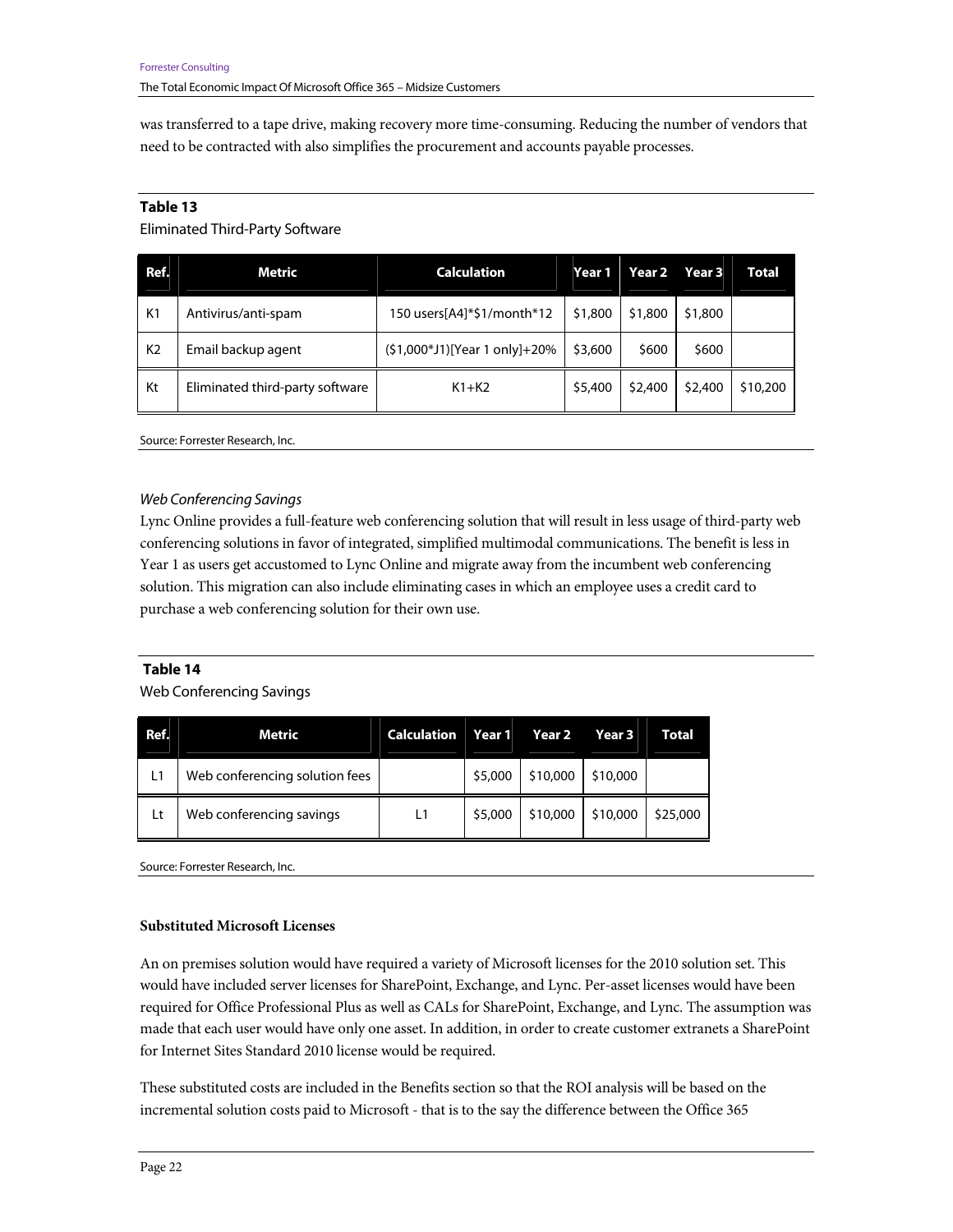subscription costs and the potential on premises license costs. That way, readers can get a clearer understanding of the financial impact associated with benefits they may realize by investing more for Office 365 compared with maintaining their older Microsoft solutions. This does not reduce the total payments to Microsoft as outlined in the Cost section of the study.

Most small and medium-size organizations do not have an enterprise agreement or purchase Software Assurance. Neither of these was included for the composite organization.

#### **Table 15**

#### Substituted Microsoft Licenses

| Ref.           | Metric                                         | <b>Calculation</b>  | Year 1    | Year<br>2 | Year<br>3 | <b>Total</b> |
|----------------|------------------------------------------------|---------------------|-----------|-----------|-----------|--------------|
| M1             | Office Professional Plus 2010 licenses         | 150 devices*\$508   | \$76,200  |           |           |              |
| M <sub>2</sub> | Exchange Standard 2010 server<br>licenses      | J1*\$708            | \$2,124   |           |           |              |
| M <sub>3</sub> | SharePoint Standard 2010 server<br>licenses    | J2*\$4,926          | \$4,926   |           |           |              |
| M4             | Lync Standard 2010 server licenses             | J3*\$708            | \$708     |           |           |              |
| M <sub>5</sub> | SharePoint for Internet Sites Standard<br>2010 |                     | \$11,793  |           |           |              |
| M <sub>6</sub> | <b>Client Access Licenses</b>                  | 150 devices*\$195   | \$29,250  |           |           |              |
| Mt             | <b>Substituted Microsoft licenses</b>          | $M1+M2+M3+M4+M5+M6$ | \$125,001 |           |           | \$125,001    |

#### Source: Forrester Research, Inc.

#### Avoided On Premises Planning And Implementation Labor

This benefit represents the incremental effort that would be required, above and beyond an Office 365 deployment, to build a comparable solution on premises. Deploying the 2010 solution set on premises requires fully specifying, installing and configuring both the hardware and software. There are still migration efforts to get users onto the new solution.

For most of the companies interviewed, IT resource constraints were one of the main reasons that Office 365 was so appealing. Finding the time to take on this project in addition to the normal daily activities would have been very difficult. Additional professional services would also be required, in most cases, to fill this resource gap – both time and knowledge.

It is also worth noting that a portion of these labor costs would be incurred again whenever the hardware or software solution is updated as part of a company's normal refresh life cycle.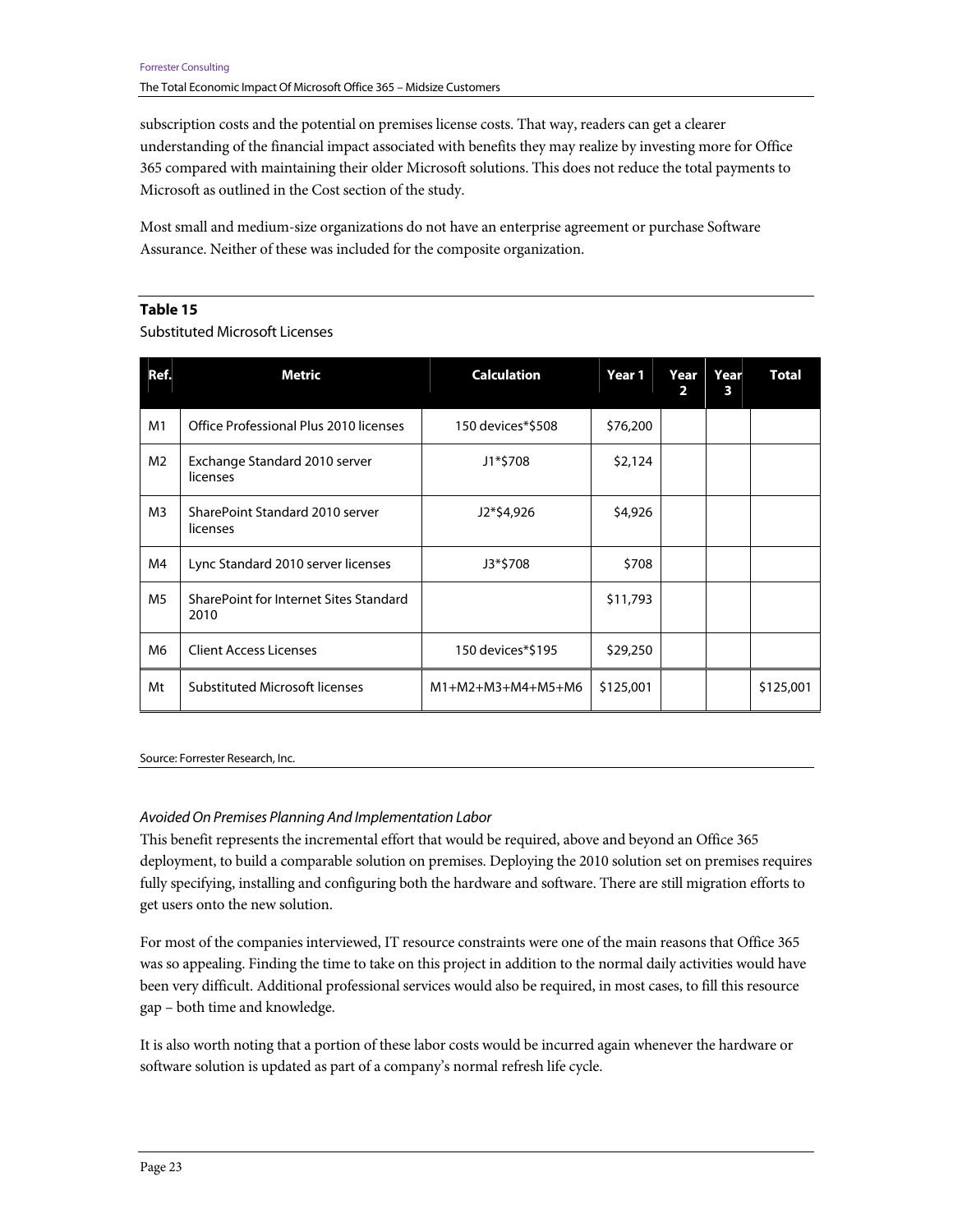Avoided On Premises Planning And Implementation Labor

| Ref.           | Metric                                                   | <b>Calculation</b>        | Year 1   | Year 2 | Year 3 | <b>Total</b> |
|----------------|----------------------------------------------------------|---------------------------|----------|--------|--------|--------------|
| N <sub>1</sub> | Number of IT FTEs                                        |                           | 1.5      |        |        |              |
| N <sub>2</sub> | Number of months                                         |                           | 2.5      |        |        |              |
| N <sub>3</sub> | Monthly fully burdened cost                              | A <sub>1</sub> /12 months | \$5,417  |        |        |              |
| N4             | Professional services                                    |                           | \$15,000 |        |        |              |
| Nt             | Avoided on premises planning and<br>implementation labor | $(N1*N2*N3)+N4$           | \$35,313 |        |        | \$35,313     |

Source: Forrester Research, Inc.

#### Reduced IT Support Effort

A major advantage of Office 365, like other SaaS solutions, is a greatly reduced effort for IT administration. This includes eliminating all effort associated with managing servers and reducing the effort for user account management. How this savings is realized will vary from organization to organization. Some may avoid hiring additional resources, and others may be able to redeploy surplus capacity to work on more strategic projects.

The amount of additional infrastructure administration effort required ranged from 0.5 to two FTEs. Additionally, Microsoft provided tier-three help desk support, which reduces help desk resources. This savings varied from 0.5 to one FTE.

In addition to the number of resources, there is a benefit from being able to use lower-skilled resources that come with a lower price tag. For the composite organization, this benefit was realized in Year 3 when the previous IT administrator left the company and was replaced with a lower-cost resource.

Some companies used professional service organizations to provide administration and help desk support. Whether it is done in-house or outsourced, the cost savings should be comparable.

The interviewees spoke very strongly about the many advantages of reducing IT support effort, not just the associated cost. Some of the comments on the way in which time is saved and the additional benefits include:

- "With Office 365, we can user lower-cost IT support staff. It requires more of a type of person who can deal with user errors than with network administration."
- "IT professional service costs will go way down. I currently have a partner for each of the Office 365 products."
- "The reason to move to the cloud was so I did not have to staff up with skilled IT resources."
- "If you forget about the people to maintain it all, the cost of cloud and on premises solutions look about the same, but this cost is a huge factor. And, the peace of mind that the solution is in the best possible environment is very valuable. I get a much better solution at the same cost."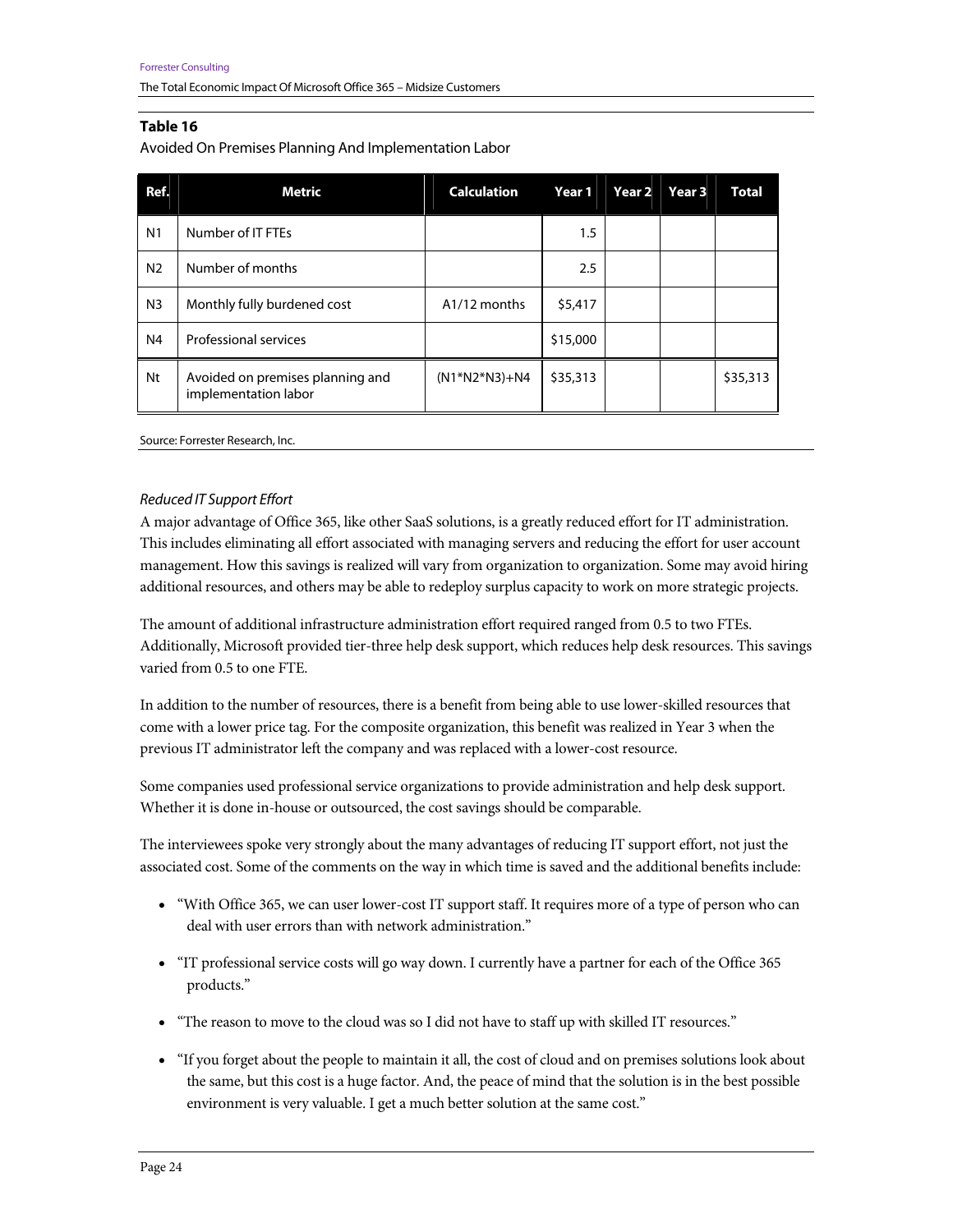- "I have 1.5 IT staff now and would have required a lot more, especially for our remote offices. It would have cost us \$120,000 in additional hires if we weren't in the cloud."
- "Things are getting more complex. Without Office, 365 we would need more people to understand it all."

Reduced IT Support Effort

| Ref.           | <b>Metric</b>                                         | <b>Calculation</b> | Year 1   | Year 2   | Year <sub>3</sub> | <b>Total</b> |
|----------------|-------------------------------------------------------|--------------------|----------|----------|-------------------|--------------|
| O <sub>1</sub> | Number of additional IT administrator<br>FTEs avoided |                    |          |          |                   |              |
| O <sub>2</sub> | Annual IT fully burdened cost                         | A1                 | \$65,000 | \$65,000 | \$65,000          |              |
| O <sub>3</sub> | Number of remaining support FTEs                      | F1                 | 0.75     | 0.75     | 0.75              |              |
| O <sub>4</sub> | Salary (skill) reduction for remaining FTEs           |                    | \$0      | \$0      | \$15,000          |              |
| 0t             | Reduced IT support effort                             | $(01*02)+(03*04)$  | \$65,000 | \$65,000 | \$76,250          | \$206,250    |

Source: Forrester Research, Inc.

#### Reduced Travel And CO2 Emissions

The collaboration and communication tools included in Office 365 will reduce the amount of travel required – both for visits to customers and for internal meetings. In addition to the cost savings, there are quality-of-life benefits for those who would otherwise be traveling. Interviewees said that "Office 365 would reduce the travel required to [customers] and also provide a higher level of service." Internally, it would also "reduce travel for IT personnel and other internal meetings."

The 50 'road warriors' travel, on average, 25 times per year, and another 70 employees travel, on average, two times per year. In the first year of the study, total travel was reduced by 2.5% as users become comfortable with replacing face-to-face meetings with online communication and collaboration. By Year 2, this has increased to 5% of all travel, or 70 trips per year.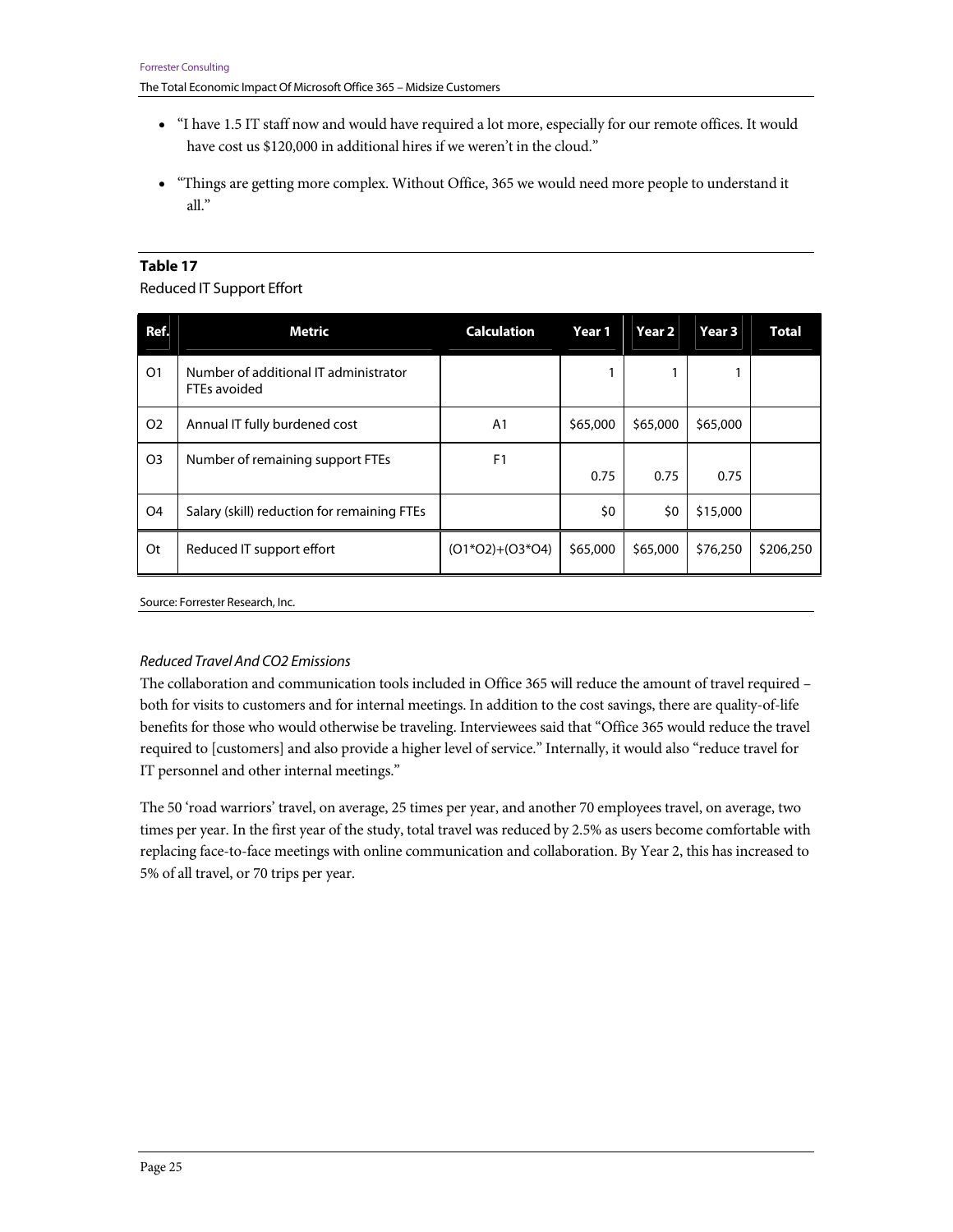Reduced Travel

| Ref.           | <b>Metric</b>                                                                     | <b>Calculation</b>        | Year 1         | Year <sub>2</sub> | Year 3         | <b>Total</b> |
|----------------|-----------------------------------------------------------------------------------|---------------------------|----------------|-------------------|----------------|--------------|
| <b>P1</b>      | Number of mobile workers                                                          | 1                         | 50             | 50                | 50             |              |
| <b>P2</b>      | Average number of mobile<br>worker trips per year                                 |                           | 25             | 25                | 25             |              |
| P <sub>3</sub> | Number of in-office employees<br>traveling                                        |                           | 70             | 70                | 70             |              |
| <b>P4</b>      | Average number of in-office<br>worker trips per year                              |                           | $\overline{2}$ | $\overline{2}$    | $\overline{2}$ |              |
| P <sub>5</sub> | Average cost per trip                                                             |                           | \$1,500        | \$1,500           | \$1,500        |              |
| <b>P6</b>      | Percent of trips avoided via<br>online collaboration, video<br>conferencing, etc. |                           | 2.5%           | 5.0%              | 5.0%           |              |
| Pt             | Reduced travel                                                                    | $([P1*P2]+[P3*P4))*P5*P6$ | \$52,125       | \$104,250         | \$104,250      | \$260,625    |

Source: Forrester Research, Inc.

Table 19 shows the metric calculation for the corresponding improvement in the composite organization's carbon footprint, an important input for sustainability and corporate social responsibility reporting.<sup>ii</sup>

#### **Table 19**

Reduced CO<sub>2</sub> Emissions

| Ref.           | Metric                                              | <b>Calculation</b>                                       | Year 1 | Year <sub>2</sub> | Year 3  | <b>Total</b> |
|----------------|-----------------------------------------------------|----------------------------------------------------------|--------|-------------------|---------|--------------|
| Q <sub>1</sub> | Number of air travel<br>trips avoided               | $([P1*P2]+[P3*P4))*P6$                                   | 35     | 70                | 70      |              |
| Q <sub>2</sub> | Average distance<br>(kilometers)                    |                                                          | 1,500  | 1,500             | 1,500   |              |
| Q <sub>3</sub> | Passenger kilometers<br>avoided                     | $Q1*Q2$                                                  | 52,125 | 104,250           | 104,250 |              |
| Q4             | $CO2$ emissions<br>reduction                        | Kilograms CO <sub>2</sub> per passenger<br>air kilometer | 0.18   | 0.18              | 0.18    |              |
| Qt             | Carbon footprint<br>improvement: kg CO <sub>2</sub> | $Q3*Q4$                                                  | 9,383  | 18,765            | 18,765  | 46,913       |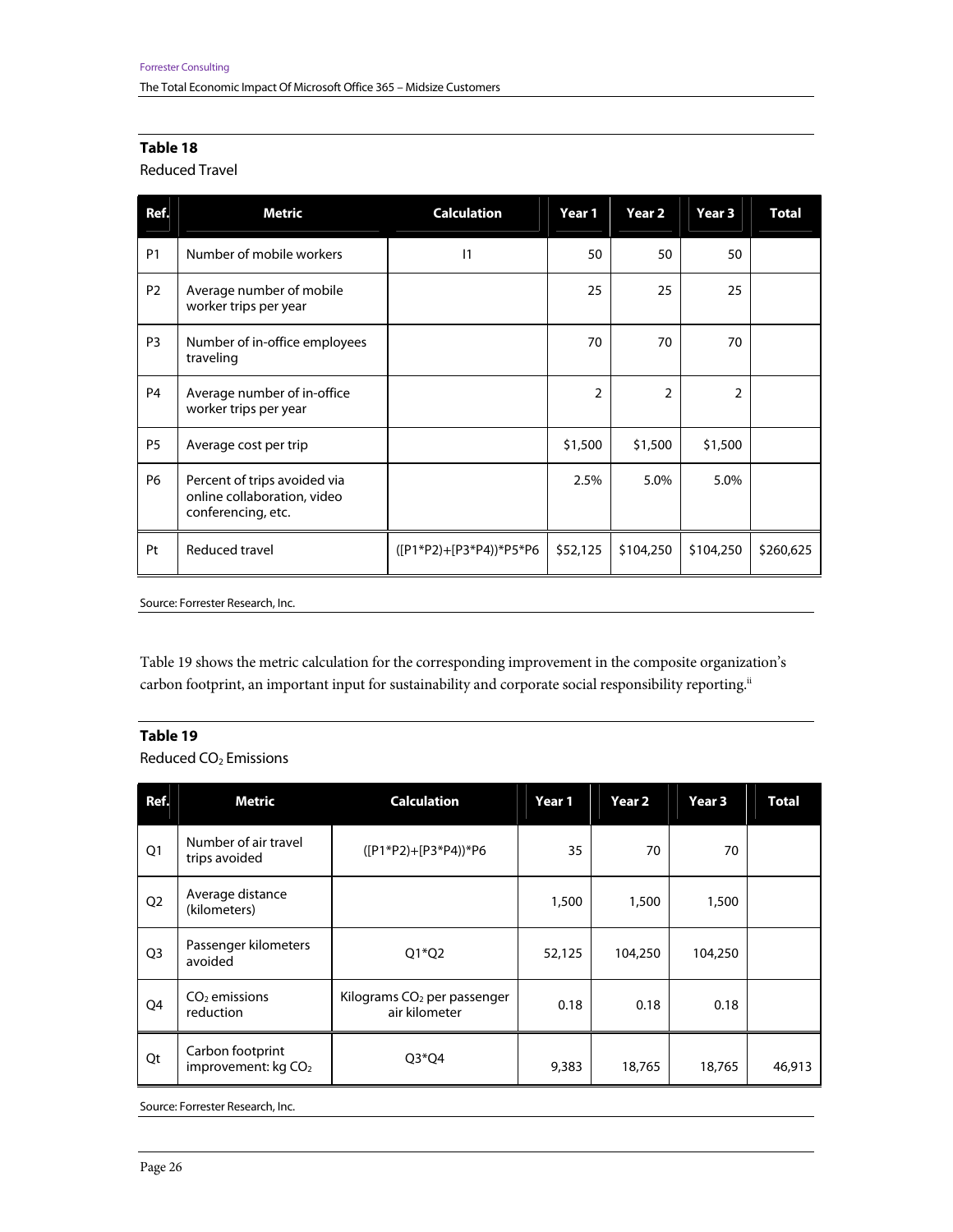#### Total Quantified Benefits

Table 20 below summarizes the total quantified benefits the composite organization realized by implementing Microsoft Office 365.

### **Table 20**

Total Quantified Benefits (Non-Risk-Adjusted)

| Ref. | <b>Benefits</b>                                       | Year 1    | Year 2    | Year 3    | <b>Total</b> |
|------|-------------------------------------------------------|-----------|-----------|-----------|--------------|
| Ht   | Knowledge worker productivity gain                    | \$99,000  | \$279,000 | \$279,000 | \$657,000    |
| It   | Mobile worker incremental productivity gain           | \$28,125  | \$70,313  | \$70,313  | \$168,750    |
| Jt   | Eliminated hardware                                   | \$47,750  | \$5,250   | \$10,750  | \$63,750     |
| Kt   | Eliminated third-party software                       | \$5,400   | \$2,400   | \$2,400   | \$10,200     |
| Lt   | Web conferencing savings                              | \$5,000   | \$10,000  | \$10,000  | \$25,000     |
| Mt   | Substituted Microsoft licenses                        | \$125,001 |           |           | \$125,001    |
| Nt   | Avoided on premises planning and implementation labor | \$35,313  |           |           | \$35,313     |
| 0t   | Reduced IT support effort                             | \$65,000  | \$65,000  | \$76,250  | \$206,250    |
| Pt   | Reduced travel                                        | \$52,125  | \$104,250 | \$104,250 | \$260,625    |
|      | <b>Total</b>                                          | \$462,714 | \$536,213 | \$552,963 | \$1,551,889  |

Source: Forrester Research, Inc.

#### Other Benefits Of Office 365

Companies interviewed for this study described numerous categories of benefits from Office 365. To ascribe financial benefit for the composite company, Forrester included only the categories of benefit that a) are applicable to a professional services firm like the composite and b) were most compellingly articulated, quantified, and most certain to be realized by interviewed Microsoft customers. In related research, and in working with Microsoft and its customers, Forrester has identified more benefit areas that many prospective Office 365 customers may recognize and realize. These benefit categories follow.

#### *Improved/Latest Functionality And Easy Upgrade*

Office 365 provides a simple way to provide users with the latest functionality with very little effort. All updates and new features are included in the subscription cost. They can be rolled out to some or all users through automated provisioning. The interviewed customers provided some specific examples of the ways in which they will take advantage of new features and functionality and how this process will be simplified.

• "We are faster and better than our competition. That is why we need the latest features from Microsoft. Getting the newest features automatically will improve our business."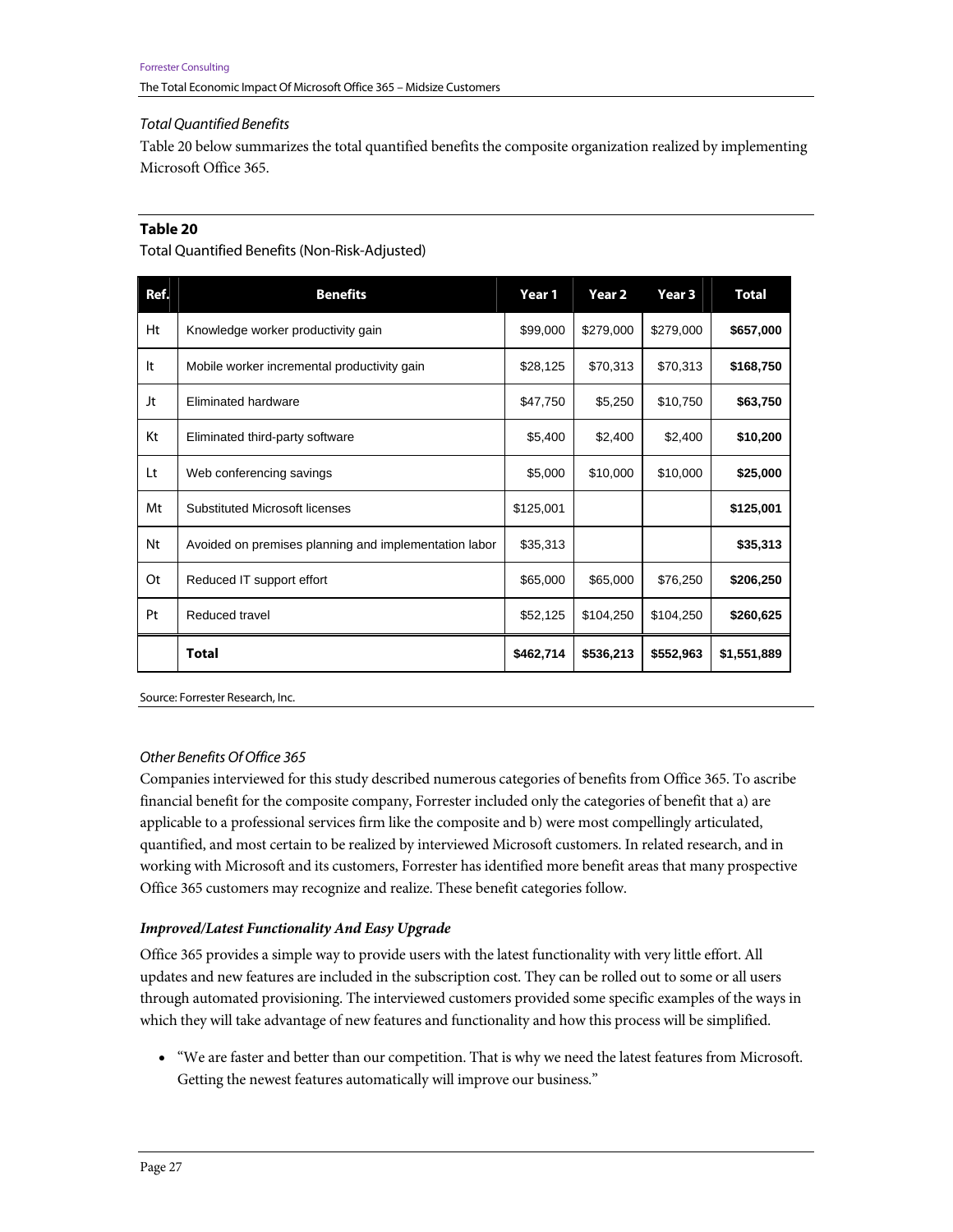• "Now we don't need to be knowledgeable on all the latest technologies in order to roll it out to our users. This will greatly speed up migrations. For example, Exchange 2010 provides much better performance and is more stable, and we can take advantage of that today."

#### *Better Customer Service And Opportunities To Grow Business*

Office 365 enables companies to provide better service to employees and to customers. This results in better relationships with customers, stronger brands, and creates opportunities to increase revenue. This is very important for midsize companies, especially when working with customers that are much larger. Additionally, the time that is freed up through increased productivity can be used for innovation.

- "We can now provide a higher level of service. That translates to improved relationships and more customers."
- "Office 365 gives our employees more time to help customers. They can focus on what is important to growing the business."
- "Our IT staff did not have time to work on new ideas. Most of the time was spent managing infrastructure. Moving to the cloud allows us to focus on business process innovation."
- "Managing servers, patching, and general troubleshooting were a lot of what we used to do. Now we can work on other projects that bring more value to the company."

#### *Better Cost Predictability*

For small and medium-size companies, predicting and managing cash flow is always a top priority. The Office 365 subscription model removes the guesswork from forecasting IT spend. It also protects against unforeseen expenditures that can be quite high. All of the companies interviewed described this as very important to them.

- "We currently have a lot of different license costs, and it can be hard to keep track of them. With Office 365 we have very transparent cost model."
- "We [now] know exactly how much we have to spend each month. That is very useful."
- "The subscription amounts are known. After 12 months we can increase or reduce our services for a set price. We know what everything will cost in advance."
- "Budgeting is much easier now, and that is very important."

#### *Reducing Capex*

The preference for opex versus capex varies from company to company and over time. At the time the study was written, opex was overwhelmingly preferred by nearly every company interviewed. The Office 365 subscription model allowed for valuable IT projects to be completed now instead of waiting for some time in the future when capex funding would become available.

• "It is very important to us to move everything to the cloud so we can avoid capex."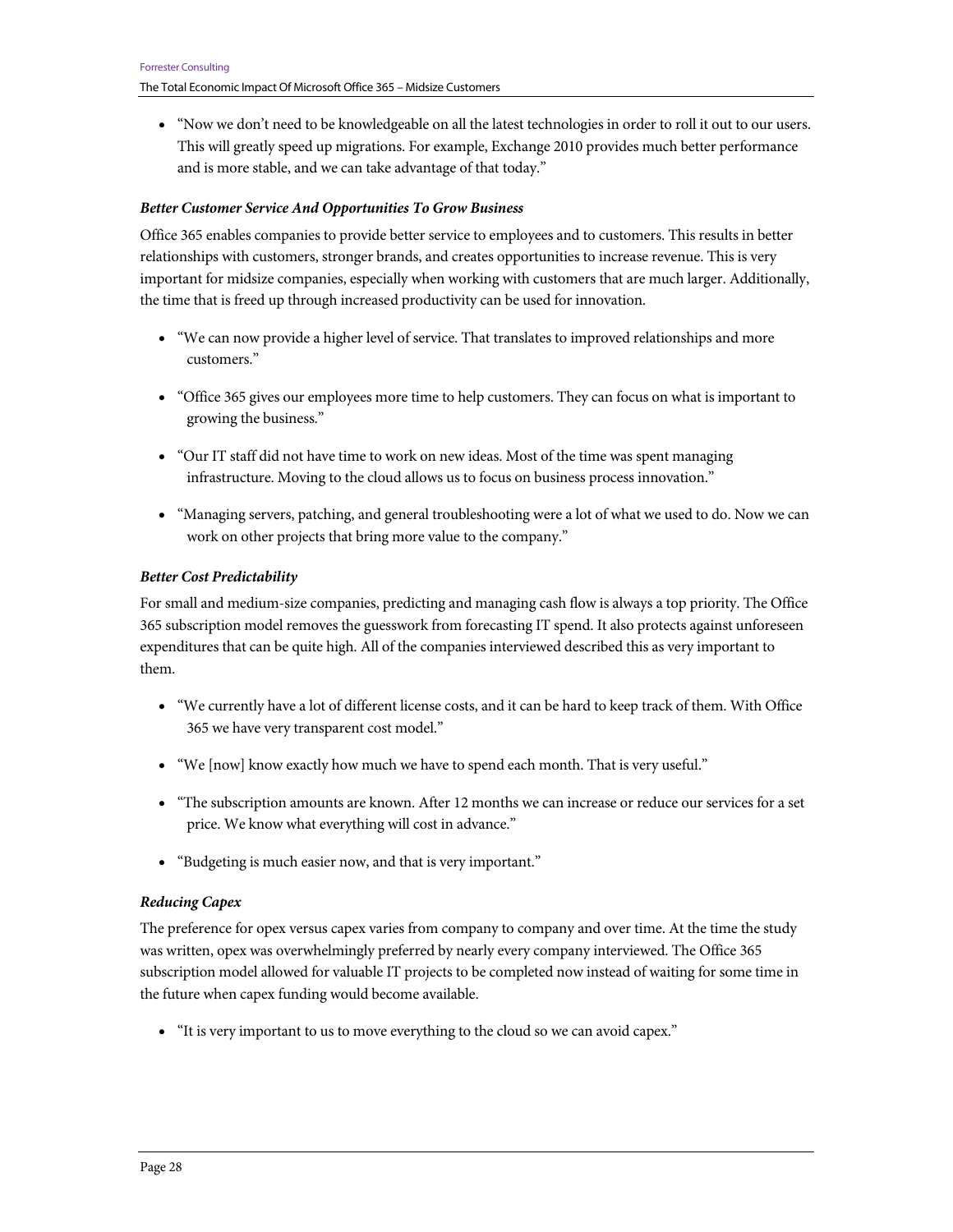- "Since the financial crisis began two years ago, it has been very difficult for us to get capex projects approved. We were worried about how we would fund our infrastructure improvement before learning about Office 365."
- "We prefer the predictability of the opex model. There are still some capex costs such as consultants to manage the implementation."

#### *Improved IT Security*

For smaller companies, providing a world-class IT security infrastructure can be very difficult and costprohibitive. Office 365 makes this easier by offloading some of the responsibility to Microsoft. Additionally, any security problems can irreparably damage a company's reputation and make it harder to compete against larger companies; FOPE protects against outbound spam and other reputation-damaging security events. Some of the reasons for improved IT given by the companies interviewed include:

- "Security has improved because it is no longer our responsibility. We might not have had all the best settings or latest patches. Things are definitely better now."
- "We can't take the chance that an infected computer results in accidentally spamming our large customers. We portray ourselves as a larger player than we actually are, and we need to have security to back that up."
- "In the past, we had spam originating from one of our employee's computers. That is no longer a risk."

#### *Improved Archiving And Compliance*

Office 365 will provide great benefits in the areas of archiving and compliance because of larger mailboxes, shared data stores, and multi-mailbox search. The time required to fulfill compliance and discovery research obligations should be reduced. Retention policies can be better enforced, reducing the headache for audit and legal departments.

- "Compliance is an added benefit we did not originally factor in. Legal discovery and audits are much more efficient."
- "Having 25 gigabyte mailboxes is great for archiving. We are eliminating PST files and other local archives."
- "Office 365 enables better HIPAA compliance with automated workflows and sign-offs."
- "Although we are not using the archiving and compliance capabilities in Office 365 today, it is very reassuring to know that we can easily add these features in the future."

#### *Improved Availability And Disaster Recovery*

Microsoft's Office 365 infrastructure will be better, in terms of reliability and availability, than what most midsize companies could reasonably afford to build out in-house. Full geographic redundancy is one area that would be especially difficult to replicate. For most of the companies interviewed, this was a major selling point. Below are some statements heard on the value of the Office 365 high availability and disaster recovery capabilities: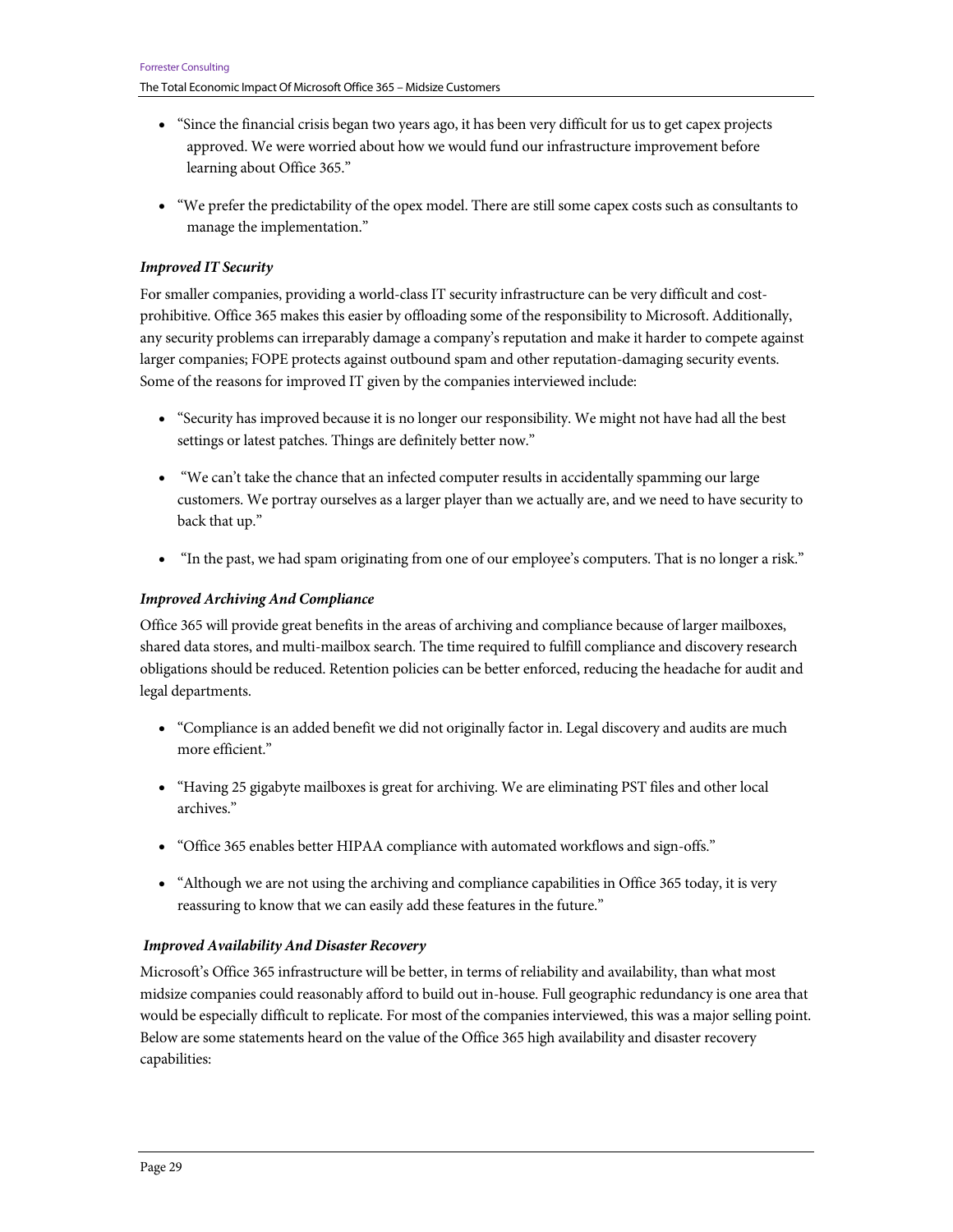- "With Office 365 we have not had any downtime. That is very different than when we were running Exchange on premises."
- "Microsoft's service-level agreement is very important to us. All of our collaboration and communication now depends on Office 365 being up and running."
- "The disaster recovery capabilities are vastly superior to what we could have provided on our own."
- "When you have large clients, you don't want to have fragile systems and outages that can negatively influence how they view you."
- "We had a water pipe bust that shut down our main office for three weeks. It took one week for us to get email running again, during which pretty much no work got done. With Office 365, everyone would have been able to continue working from any location immediately afterwards, and we could have had everyone fully productive in a secondary office with access to all of their files in a couple of days."

# **Flexibility**

Flexibility, as defined by TEI, represents an investment in additional capacity or capability that could be turned into business benefit for some future additional investment. This provides an organization with the "right" or the ability to engage in future initiatives but not the obligation to do so. There are multiple scenarios in which a customer might choose to implement Office 365 and later realize additional uses and business opportunities. Flexibility would also be quantified when evaluated as part of a specific project (described in more detail in Appendix B).

For midsize companies, Office 365 creates organizations that are very flexible in terms of how employees work together and how they interact with customers. It frees up time for both IT and business users to focus on value-add activities and improving the business. Scalability is also an important factor, as many midmarket companies are undergoing rapid expansion. Office 365 allows for new locations, employees, and partners/customers to be onboarded in very little time.

Interviewees felt very strongly that Office 365 will make them more agile.

- "Office 365 allows us to easily provide IT services to part-time and seasonal workers. We can quickly turn services on and off."
- "For mergers and acquisitions, we can get the new organization on our platform overnight."
- "We had many projects we wanted to undertake but could not start because we did not have enough IT resources. Now we will be able to focus on more valuable projects and fix business problems."
- "We are thinking of adding an office in Portugal. Office 365 will make this much easier and factor into our expansion decisions."
- "We opened an office in Slovakia, and all we had to do was buy PCs and increase the number of Office 365 subscriptions. This costs a lot less and allows everyone to be productive much sooner."

None of the flexibility benefits were included in the ROI analysis.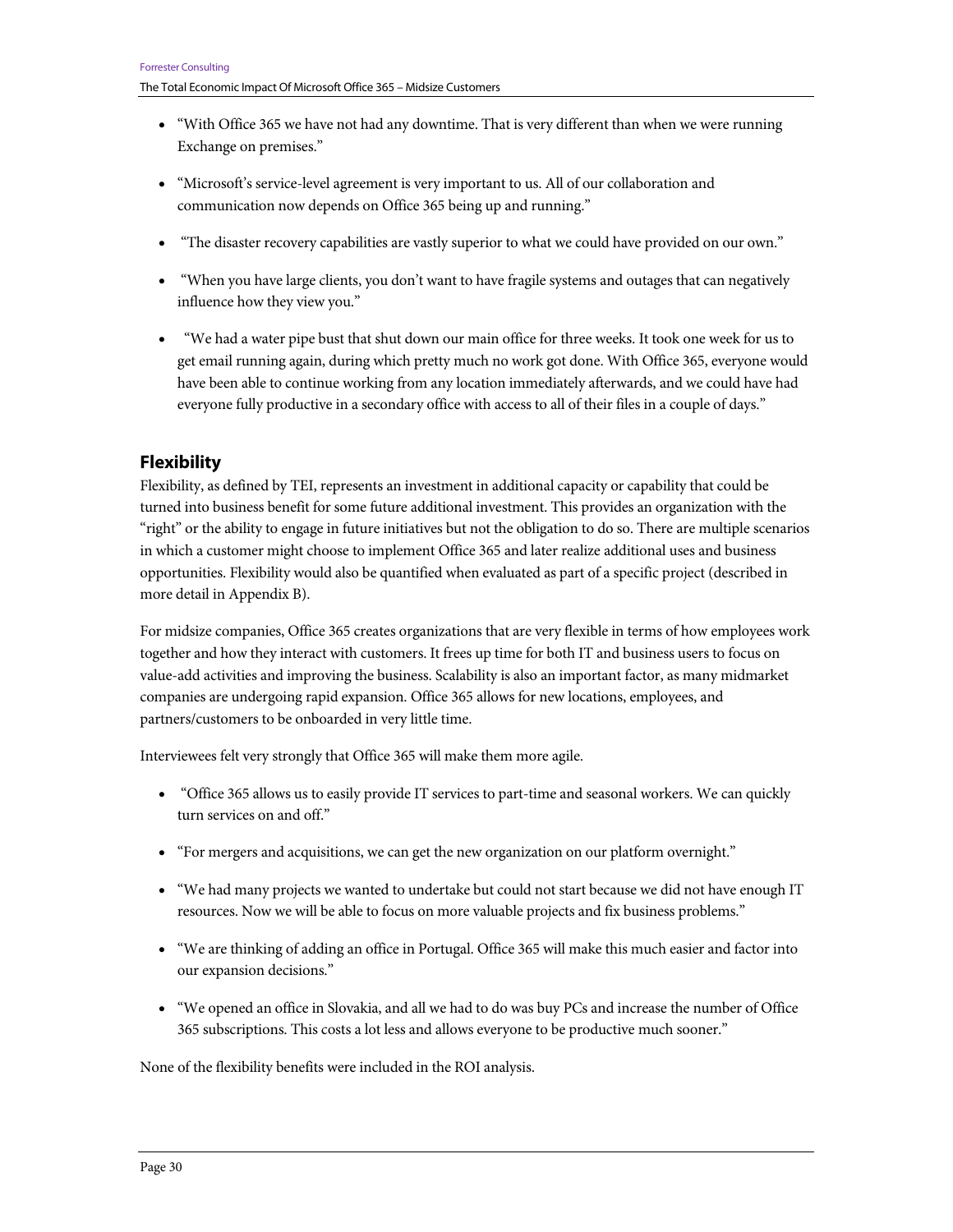### **Risk**

Forrester defines two types of risk associated with this analysis: implementation risk and impact risk. "Implementation risk" is the risk that a proposed investment in Office 365 may deviate from the original or expected requirements, resulting in higher costs than anticipated. "Impact risk" refers to the risk that the business or technology needs of the organization may not be met by the investment in Office 365 resulting in lower overall total benefits. The greater the uncertainty, the wider the potential range of outcomes for cost and benefit estimates.

Quantitatively capturing investment and impact risk by directly adjusting the financial estimates results in more meaningful and accurate estimates and a more accurate projection of the ROI. In general, risks affect costs by raising the original estimates, and they affect benefits by reducing the original estimates. The riskadjusted numbers should be taken as "realistic" expectations, as they represent the expected values considering risk.

The following implementation risks that affect costs are identified as part of this analysis:

- Initial implementation costs can be higher in larger organizations and those with multiple offices. Increased use of professional services can also increase these costs.
- Office 365 costs are based on the number of users, so larger organizations will pay more on a per-month basis. However, there should be a corresponding increase in benefits realized.
- Training costs can vary depending on how many new solution areas are being added (e.g., SharePoint) and what versions of existing solutions are being migrated from (e.g., Office Professional 2003).

The following impact risks that affect benefits are identified as part of the analysis:

- All eliminated costs such as implementation, hardware, and licenses are a direct function of which Microsoft solutions are being implemented and by how many users. The reader is encouraged to ignore benefits in the study that are tied to a solution that will not be used (e.g., Lync Online replacing existing web conferencing costs).
- Total productivity savings are a direct function of how many employees are affected. This can result in lower total benefits for companies smaller than the composite organization, but it can also mean substantially higher ROIs for larger organizations.

There are four risks not associated with the ROI analysis that are unique to the Office 365 solution.

- 1. The first is allowing sensitive data to reside outside of the organization. While this was mentioned by a couple of interviewees, none of them felt that the Microsoft infrastructure was less secure than the one operated on premises.
- 2. The second risk is associated with giving up some level of control in terms of configuration and rollout schedules of the Microsoft solution. Customers said that the self-configuration tools in Office 365 were superior to those in BPOS and should not be a limiting factor in implementing Office 365.
- 3. The third risk is Microsoft's service going down. While Microsoft has designed its solution and provides a 99.9% uptime SLA, there is always the risk that Microsoft could experience a data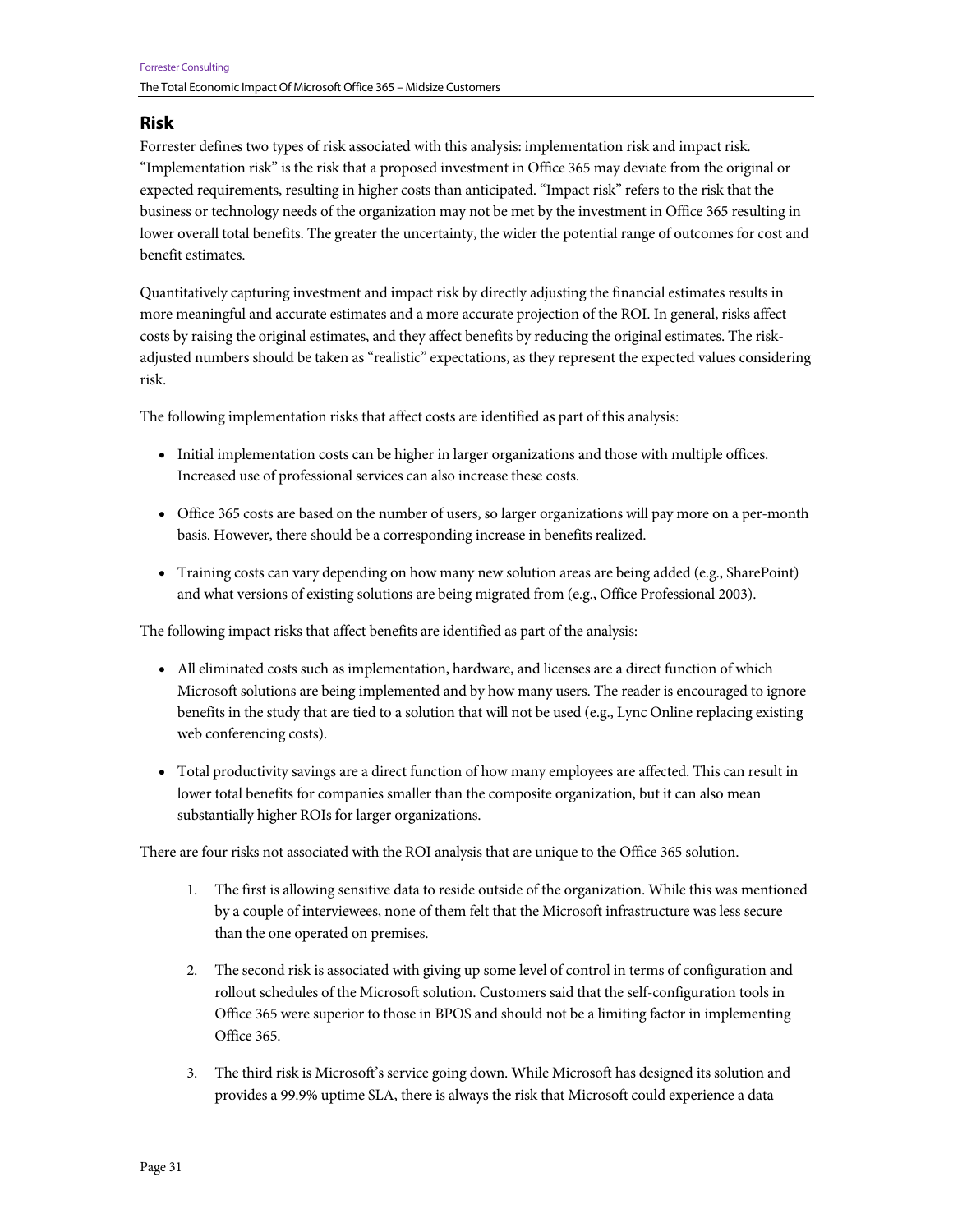center outage or some other type of performance degradation. In most cases, the risk of a service outage should be less with the Office 365 infrastructure than with a self-managed solution.

4. Lastly, there is the risk that a company's connection to the Internet goes down. While this does not occur frequently in the US and Western European countries, it is something that should be taken into careful consideration for offices in countries with less reliable Internet service. This risk can be mitigated by using SharePoint Workspaces (previously called Groove) which allows users to work in an offline mode and sync document changes when the internet becomes available.

Table 21 shows the values used to adjust for risk and uncertainty in the cost and benefit estimates. The TEI model uses a triangular distribution method to calculate risk-adjusted values. To construct the distribution, it is necessary to first estimate the low, most likely, and high values that could occur within the current environment. The risk-adjusted value is the mean of the distribution of those points. Readers are urged to apply their own risk ranges based on their own degree of confidence in the cost and benefit estimates.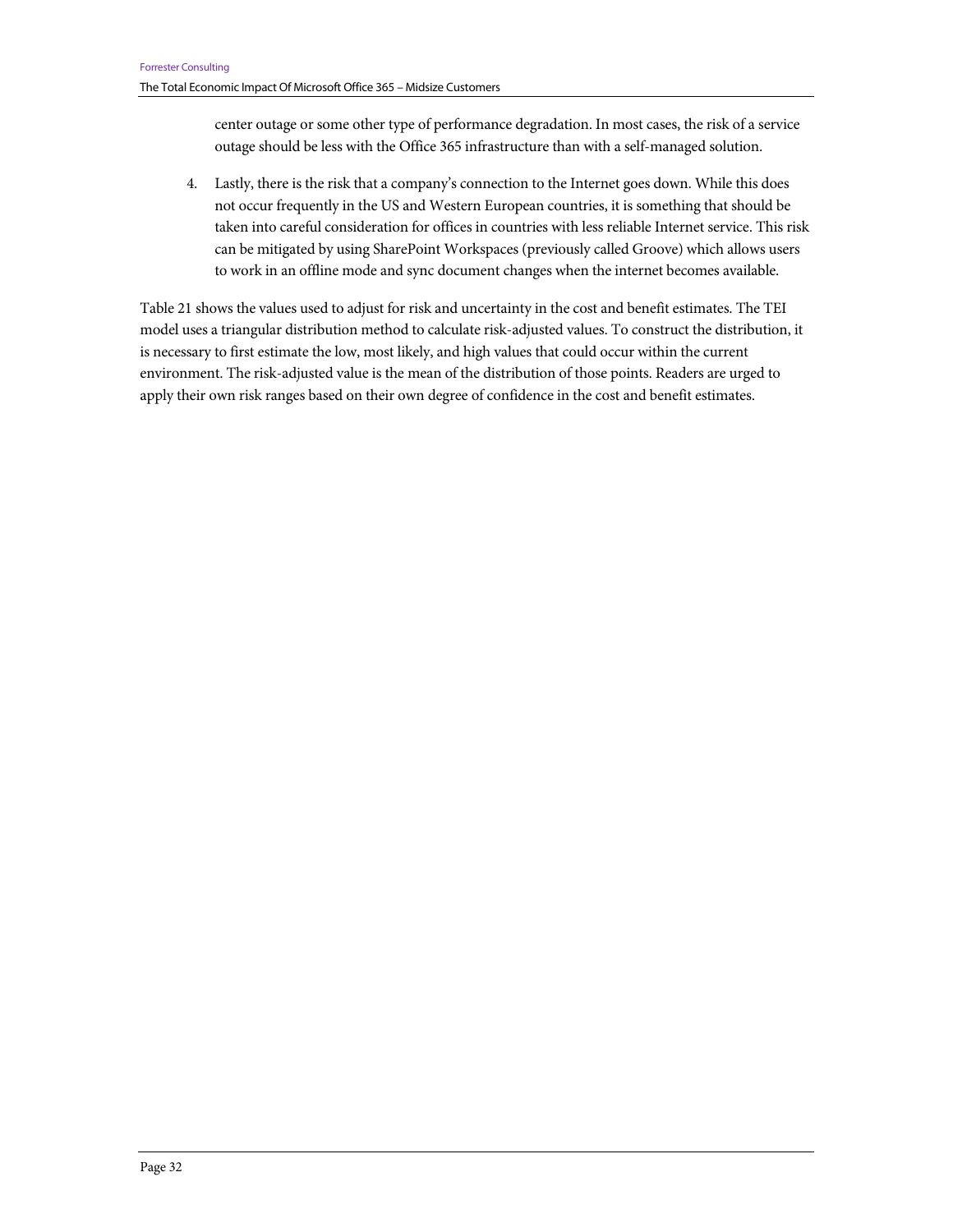# Cost And Benefit Risk Adjustments

| Costs                                                                  | Low  | <b>Most</b><br>likely | <b>High</b> | Mean        |
|------------------------------------------------------------------------|------|-----------------------|-------------|-------------|
| Initial planning and implementation/migration labor<br>(medium risk)   | 100% | 100%                  | 115%        | 105%        |
| Hardware (low risk)                                                    | 98%  | 100%                  | 105%        | 101%        |
| Microsoft subscription and licenses (no risk)                          | 100% | 100%                  | 100%        | 100%        |
| Training (medium risk)                                                 | 100% | 100%                  | 115%        | 105%        |
| Ongoing administration (low risk)                                      | 98%  | 100%                  | 105%        | 101%        |
| Additional bandwidth (low risk)                                        | 98%  | 100%                  | 105%        | 101%        |
| <b>Benefits</b>                                                        | Low  | <b>Most</b><br>likely | <b>High</b> | <b>Mean</b> |
| Knowledge worker productivity gain (medium risk)                       | 80%  | 100%                  | 103%        | 94%         |
| Mobile worker incremental productivity gain (medium risk)              | 80%  | 100%                  | 103%        | 94%         |
| Eliminated hardware (low risk)                                         | 90%  | 100%                  | 105%        | 98%         |
| Eliminated third-party software (medium risk)                          | 80%  | 100%                  | 103%        | 94%         |
| Web conferencing savings (low risk)                                    | 90%  | 100%                  | 105%        | 98%         |
| Substituted Microsoft licenses (low risk)                              | 90%  | 100%                  | 105%        | 98%         |
|                                                                        |      |                       |             |             |
| Avoided on premises planning and implementation labor<br>(medium risk) | 80%  | 100%                  | 103%        | 94%         |
| Reduced IT support effort (medium risk)                                | 80%  | 100%                  | 103%        | 94%         |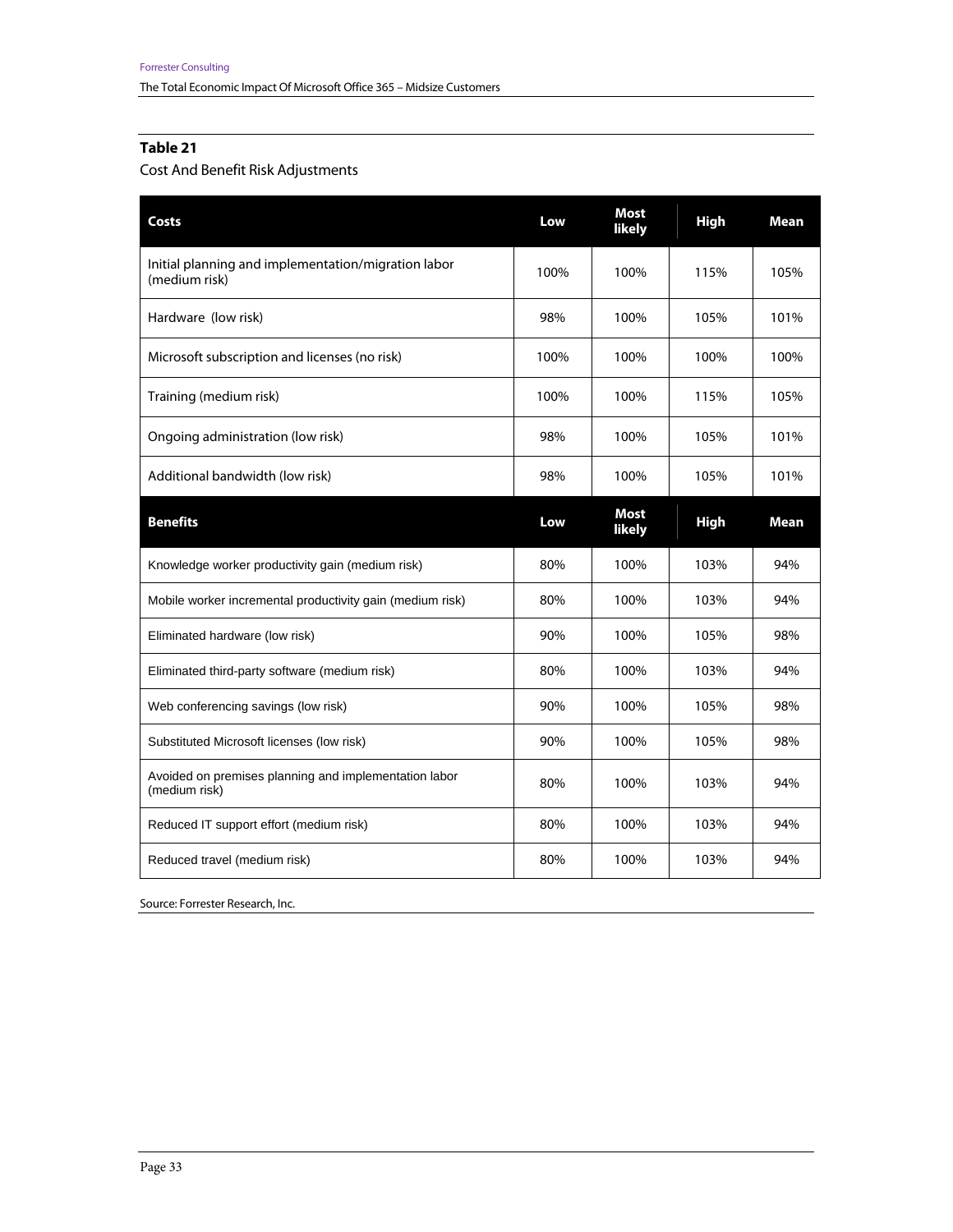# **Financial Summary**

The financial results calculated in the Costs and Benefits sections can be used to determine the ROI, IRR, NPV, and payback period for the organization's investment in Microsoft Office 365. These are shown in Table 22 below.

#### **Table 22**

```
Cash Flow — Non-Risk-Adjusted
```

| <b>Cash flow — original estimates</b> |                       |           |           |           |              |             |  |  |  |
|---------------------------------------|-----------------------|-----------|-----------|-----------|--------------|-------------|--|--|--|
|                                       | <b>Initial</b>        | Year 1    | Year 2    | Year 3    | <b>Total</b> | PV          |  |  |  |
| Costs                                 | (536, 333)            | (599,050) | (599,050) | (599,050) | (5333,483)   | (5274, 235) |  |  |  |
| <b>Benefits</b>                       |                       | \$462,714 | \$536,213 | \$552,963 | \$1,551,889  | \$1,234,190 |  |  |  |
| Net benefits                          | (536,333)             | \$363,664 | \$437,163 | \$453,913 | \$1,218,405  | \$959,955   |  |  |  |
| <b>ROI</b>                            | 350%                  |           |           |           |              |             |  |  |  |
| <b>IRR</b>                            | 1,018%                |           |           |           |              |             |  |  |  |
| Payback period                        | Less than<br>2 months |           |           |           |              |             |  |  |  |

Source: Forrester Research, Inc.

Table 23 below shows the risk-adjusted ROI, IRR, NPV, and payback period values. These values are determined by applying the risk-adjustment values from Table 21 in the Risk section to the cost and benefits numbers in Tables 9 and 20.

### **Table 23**

Cash Flow — Risk-Adjusted

| <b>Cash flow - risk-adjusted estimates</b> |                |            |                   |            |              |             |  |  |  |  |
|--------------------------------------------|----------------|------------|-------------------|------------|--------------|-------------|--|--|--|--|
|                                            | <b>Initial</b> | Year 1     | Year <sub>2</sub> | Year 3     | <b>Total</b> | PV          |  |  |  |  |
| Costs                                      | (537, 870)     | (599, 597) | (599, 597)        | (599, 597) | (5336,660)   | (5277,084)  |  |  |  |  |
| <b>Benefits</b>                            |                | \$442,061  | \$504,650         | \$520,615  | \$1,467,325  | \$1,167,564 |  |  |  |  |
| Net benefits                               | (537,870)      | \$342,464  | \$405,053         | \$421,018  | \$1,130,666  | \$890,480   |  |  |  |  |
| <b>ROI</b>                                 | 321%           |            |                   |            |              |             |  |  |  |  |
| <b>IRR</b>                                 | 920%           |            |                   |            |              |             |  |  |  |  |
| Payback period                             | 2 months       |            |                   |            |              |             |  |  |  |  |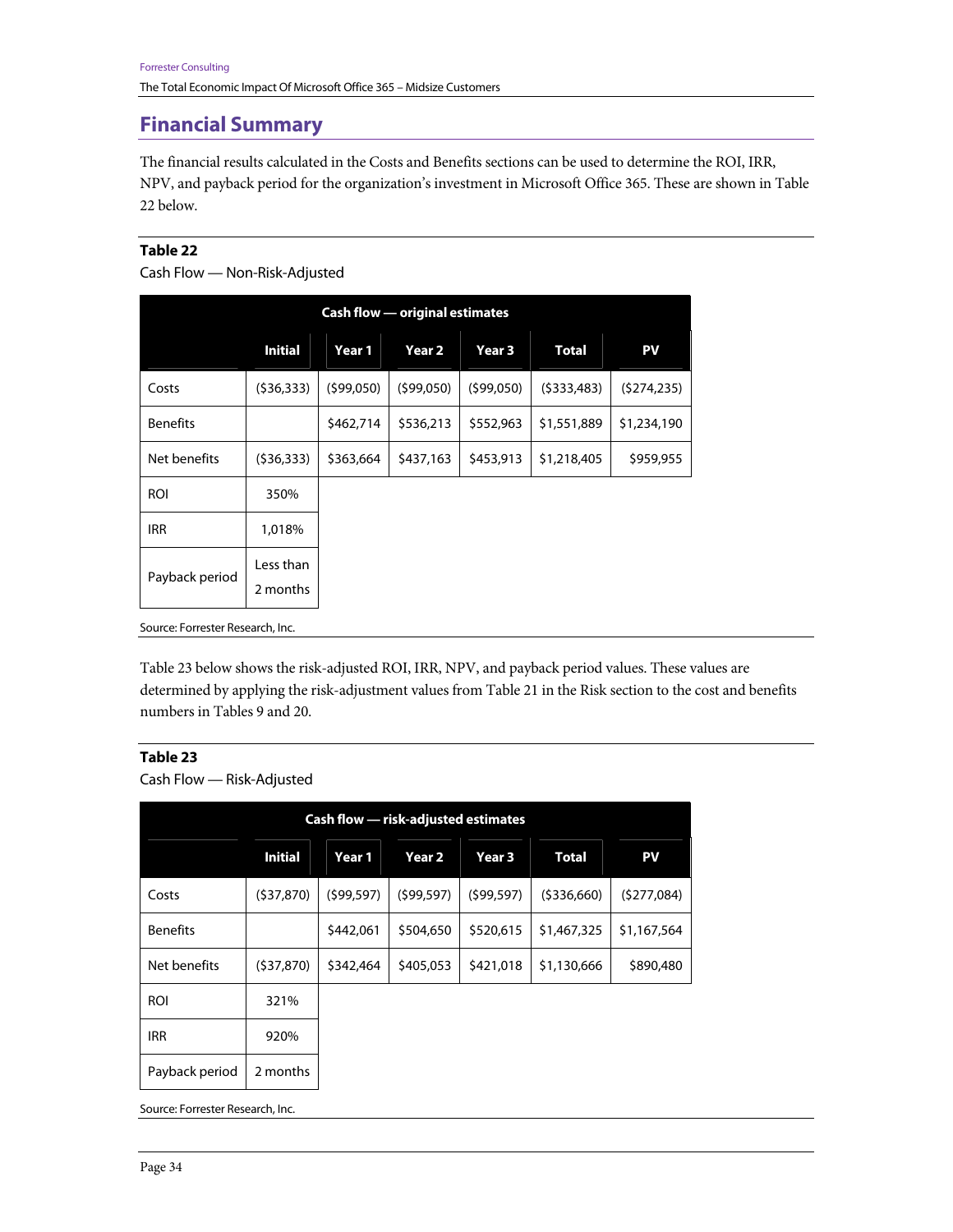# **Figure 3**

Composite Organization Three-Year Risk-Adjusted Cumulative Cash Flow

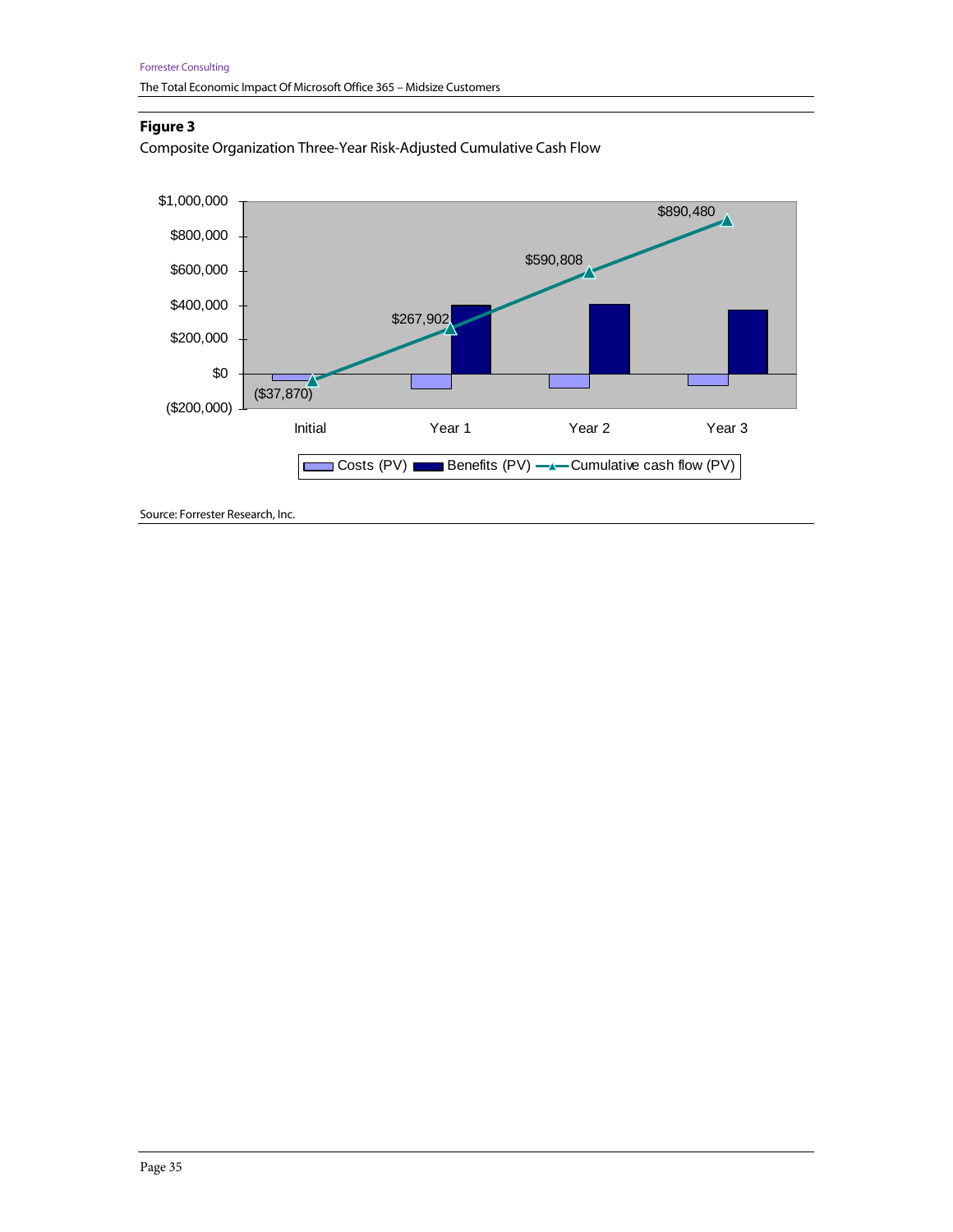# **Microsoft Office 365: Overview**

Microsoft provided the following description of Office 365.

### *Office 365 High-Level Description*

Office 365 is a set of cloud-based services that bring together Office 2010 with sites to share documents, IM, web conferencing, and the power of Exchange Online, the industry's leading business-class email with 25GB mailboxes & built-in layers of anti-virus and anti-spam protection.

Office 365 is collaboration for everyone. Office 365 has Office at the core which is the heart of collaboration, and is known and recognized for ease of use, familiarity, productivity. Office 365 is a cloud service provided and backed by Microsoft, and some of the best partners in the world.

Office 365 For Enterprises (Plans E1-E4) — For Organizations With Internal IT Or Partner IT

Microsoft Office 365 takes the industry's most recognized set of productivity and collaboration tools and delivers them as a subscription service. With our cloud services, your organization can lower overall costs and deliver the right set of tools for the right users, all with appropriate layers of security and compliance. Microsoft is a trusted provider — millions of customers use the Microsoft Business Productivity Online Services suite today. And, Office 365 includes a financially-backed service-level agreement, allowing you to feel confident that you chose the best cloud solution.

### *Office Professional Plus*

Microsoft Office Professional Plus (available in select Microsoft Office 365 service plans) delivers Microsoft Office as a flexible, pay-as-you-go service—a complete, enterprise-class Office experience for organizations of all sizes. Microsoft Office Professional Plus provides the latest version of the Office desktop applications and the Office Web Apps, seamlessly connected and delivered with cloud services, to access your documents, email, and calendars from most devices.

Features:

- Manage the inbox and calendar with Conversation View and other advanced management tools in Microsoft Outlook.
- Leverage the power of business and social networking within Outlook with the Outlook Social Connector.
- Collaborate with control and confidence with real-time co-authoring.
- Instantly share slideshows across town or around the world with Microsoft PowerPoint Broadcast Slide Show.
- Create enhanced presentations using new video and photo editing tools in PowerPoint.
- Work from virtually any place and on any device with Office Web Apps.

#### *Exchange Online*

Microsoft Exchange Online is a full-featured email, calendar, and contacts solution delivered as a service hosted by Microsoft. Built on the same technologies as Microsoft Exchange Server, Exchange Online provides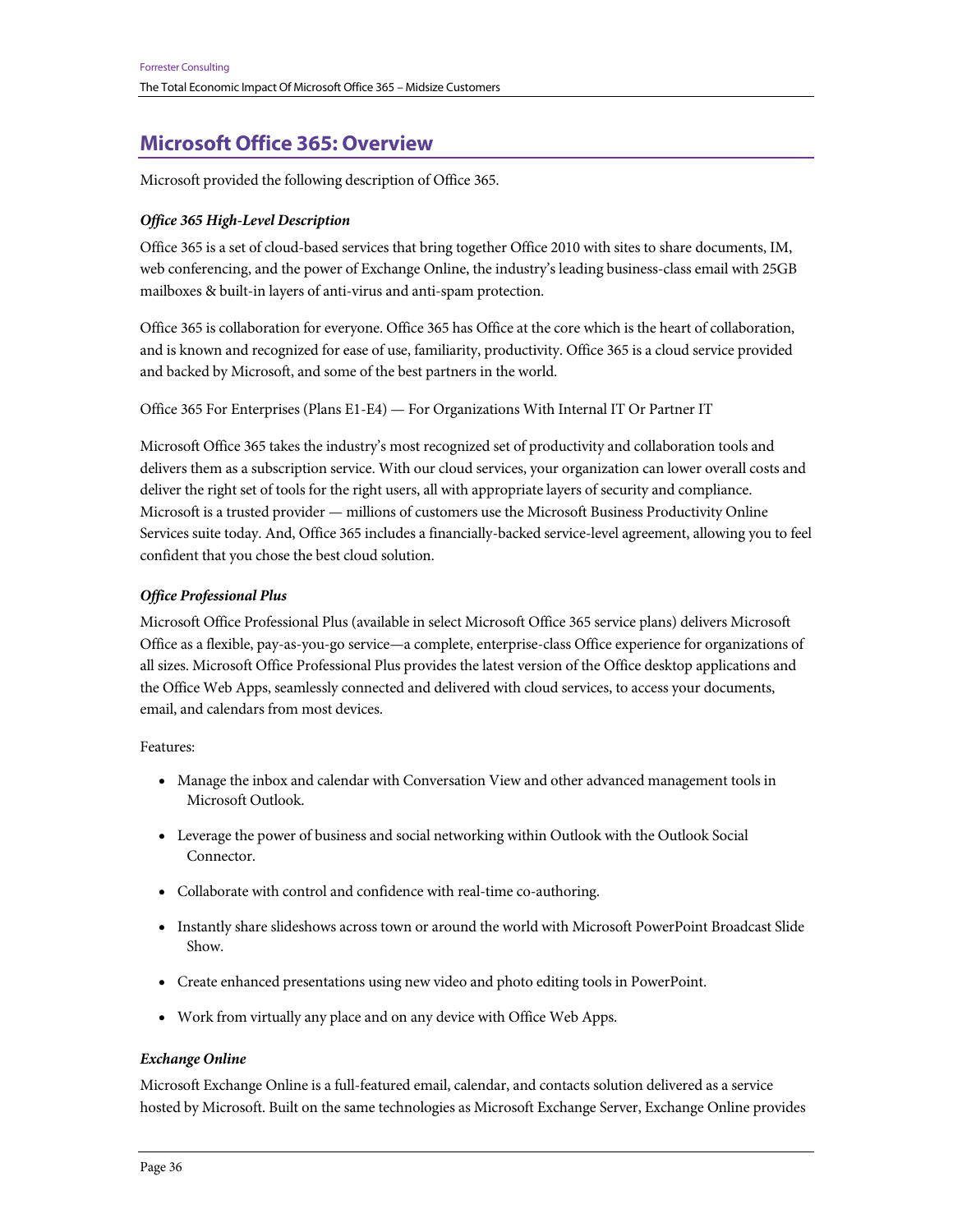end users with a familiar experience across PCs, the Web and mobile devices, while giving IT administrators Web-based tools for managing their online deployment.

Exchange Online provides the core features of Exchange Server, including:

- Large mailboxes: Each user gets 25 GB of mailbox storage standard and the ability to send attachments up to 35 MB in size.
- Antivirus/anti-spam: Forefront Online Protection for Exchange is included, providing multiple filters and virus-scanning engines to help protect your organization from spam, viruses, and phishing scams.
- Web-based access: For web-client access, Outlook Web App provides a premium browser-based experience that matches the look and feel of the full Outlook client.
- Mobility: Mobile access is available from all phones capable of receiving email, including Windows Phone, iPhone, Android, Palm, and Nokia and Blackberry devices.
- Shared calendar and contacts: Users can compare calendars to schedule meetings with Exchange Online and have access to collaboration features like shared calendars, groups, global address list, external contacts, tasks, conference rooms, and delegation.

#### *SharePoint Online*

Microsoft SharePoint Online brings together the familiar Microsoft SharePoint Server technology now delivered as an online service. SharePoint Online helps businesses create sites to share documents and insights with colleagues, partners, and customers.

#### Features

- Manage and share personal documents and insights with colleagues by using MySites.
- Keep teams in sync with shared document libraries, task lists, and calendars with Team Sites.
- Stay up to date on company news, events, and business updates with Intranet Sites.
- Create Microsoft Office documents and save them directly to SharePoint Online.
- A single console for service provisioning, monitoring, and reporting to simplify management.
- Protect sensitive content with document-level permissions.
- Access important documents offline by using SharePoint Workspace.
- Enable real-time communication with colleagues from within SharePoint Online.

#### *Lync Online*

Microsoft Lync Online is a next-generation cloud communications service that connects people in new ways, anytime, from virtually anywhere. Lync Online provides intuitive communications capabilities with presence,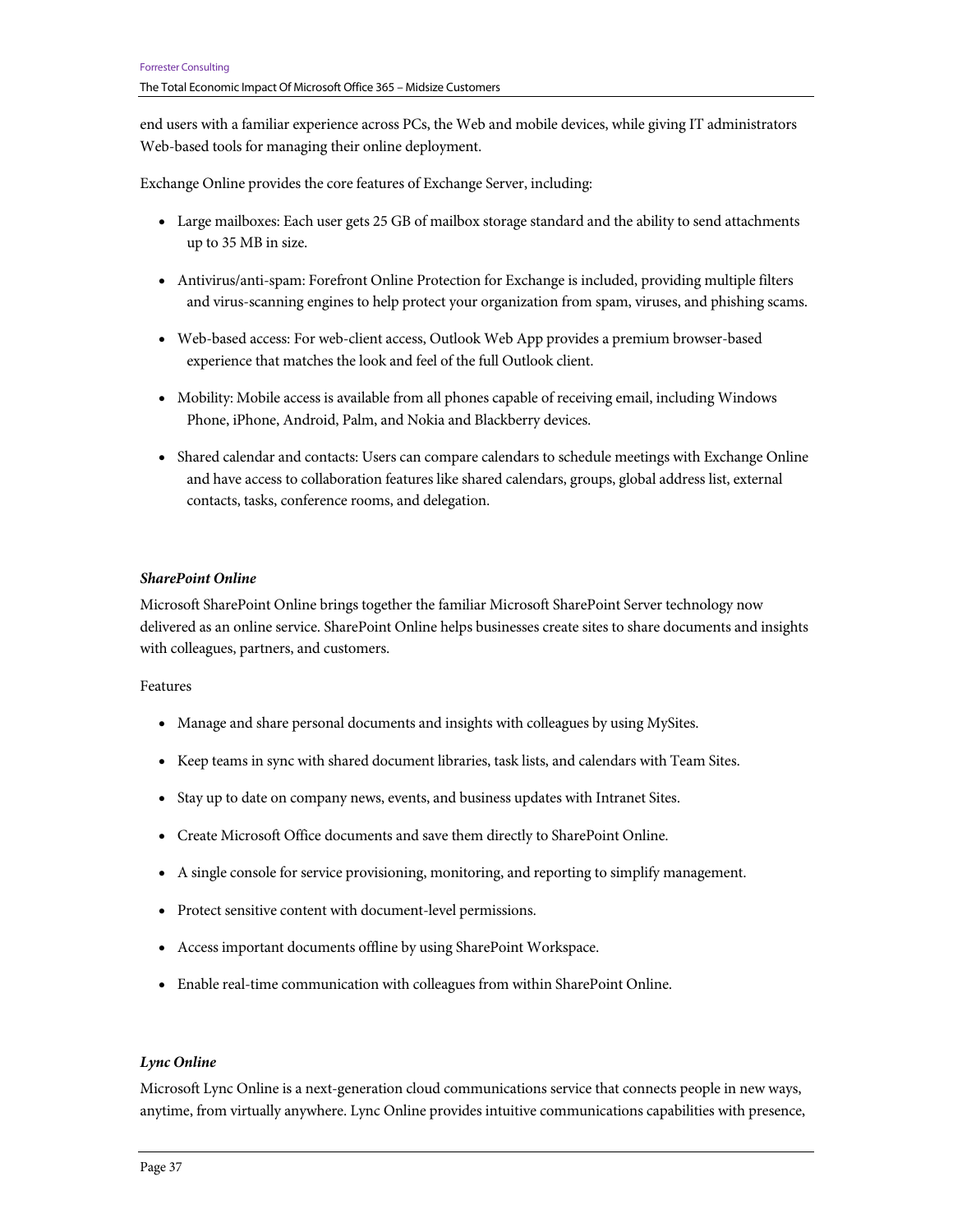instant messaging, audio/video calling, and a rich online meeting experience with PC-audio, video, and web conferencing.

Lync Online enables IT administrators to reduce investment in IT infrastructure and to stay in control of endusers permissions and policies.

Features

- Connect with others through instant messaging (IM), video calls, Lync contact photos, activity update feed, and interactive contact card in Microsoft Office.
- Conduct online presentations to customers and colleagues including audio, video, screen sharing, and a virtual whiteboard.
- Invite external contacts to easily join online meetings through a native or web-based client.
- Communicate with external organizations running Lync by using IM, audio, and video through Lync federation.
- Connect with Windows Live Messenger contacts by using IM, audio, and video calls directly from Lync.
- View presence status and click to communicate from within Microsoft Outlook, SharePoint, and other Office applications.

#### *On-premises Microsoft Lync Server for full enterprise voice (not included in the TEI Study)*

Organizations that want to leverage the full benefits of Microsoft Unified Communications can purchase and deploy Microsoft Lync Server 2010 on their premises as part of Microsoft Office 365. Lync Server 2010 onpremises delivers full enterprise voice and premises-based, dial-in audio conferencing, enabling customers to reduce costs and increase productivity by replacing or enhancing traditional PBX systems. This deployment option requires that all Lync workloads (instant messaging, meetings, and voice) be deployed on-premises. Lync Server 2010 on premises interoperates with Exchange Online and SharePoint Online, allowing customers to choose how to move to the cloud.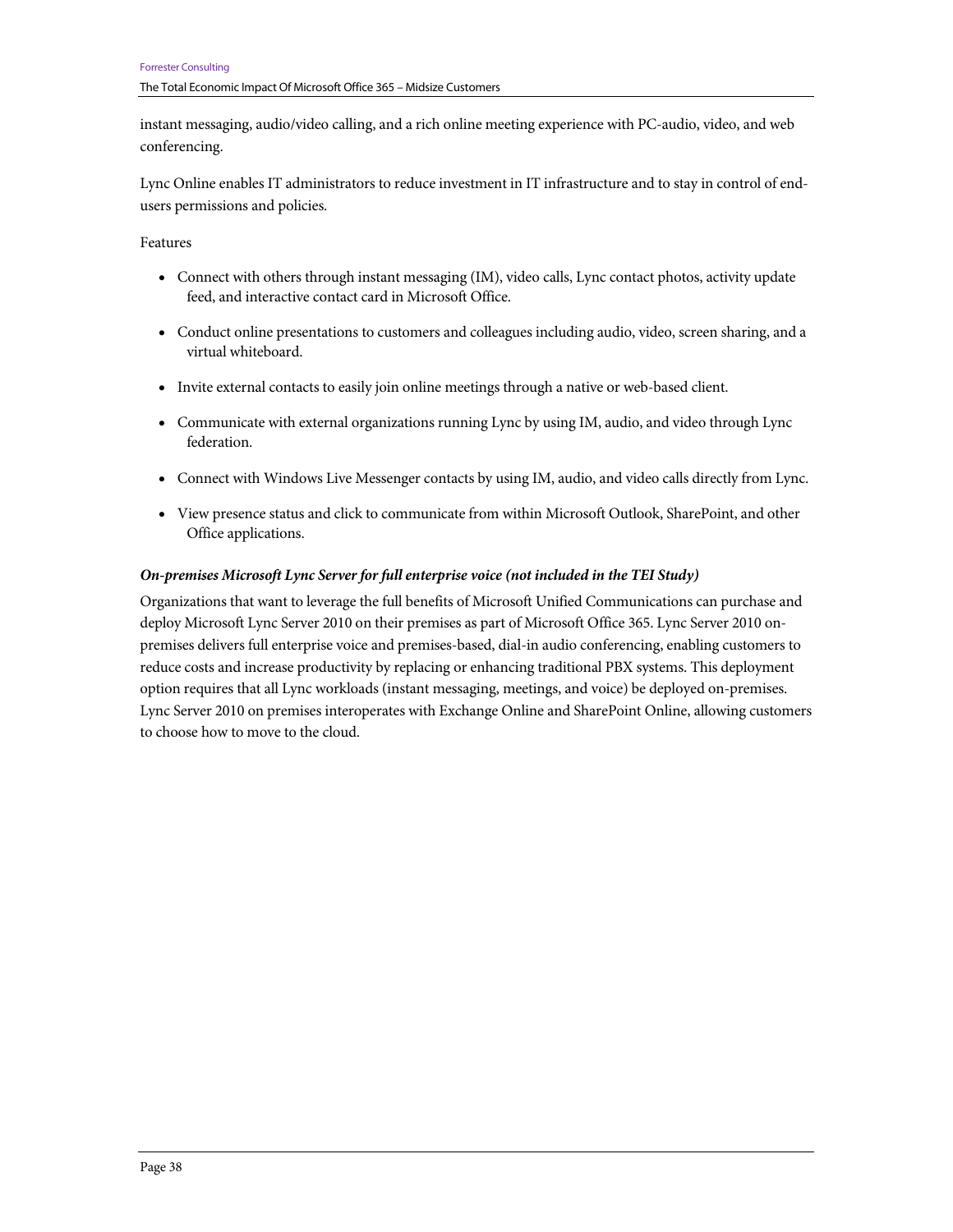# **Appendix A: Composite Organization Description**

Based on interviews with seven midsize customers currently in beta with Office 365, Forrester constructed a composite organization that encompasses characteristics heard across the interviews. Forrester then created a TEI financial framework and an associated ROI analysis for this composite company. By aggregating the findings from the customer interviews and portraying a composite organization that has benefited from replacing its on premises deployment of the 2003 version of various Microsoft solutions with Microsoft Office 365, this Forrester study illustrates the financial impact of using Microsoft Office 365 for a typical midsize customer.

Forrester named the composite organization Third Way Consulting. Third Way is an IT consulting company that helps clients deploy and manage IT solutions in support of business objectives. The company is headquartered in Chicago, with the majority of employees and clients in the US. There are a total of 150 employees, all of whom are knowledge workers using Office 365. Fifty employees work at the headquarters, and another 70 are spread among four US offices or work from home. Thirty employees work out of two European offices.

Fifty consultants are termed 'road warriors' by management because they spend nearly all of their time at client offices and are always traveling. They almost never come into one of the company's offices. Ensuring these workers are fully productive is very important to Third Way's financial success.

All 150 users are being migrated to the Office 365 E3 solution set – Exchange, Lync Online, SharePoint, and Office Professional Plus. Previously, all users were on Exchange 2003 and Office Professional 2003. There was no prior use of SharePoint or Lync/OCS. The implementation of the previous solution took place in 2004.

Third Way decided that it was time to upgrade the 2003 versions of Exchange and Office Professional to take advantage of new features, and that the company would benefit from adding Lync and SharePoint. It also wants to use SharePoint to create extranets for use with clients.

A major concern was how much cost and effort would be required to manage the full 2010 solution set on premises. After careful analysis of deploying Office 365 or a comparable on-premises solution, Third Way decided to do a complete migration to Office 365. The plan was to move all mailboxes, documents and administrative tools to the cloud with applications – i.e., Word, Outlook, SharePoint, etc. – installed on users' computers. This study explores the reasons Third Way decided to deploy Office 365 and the financial implications of this decision.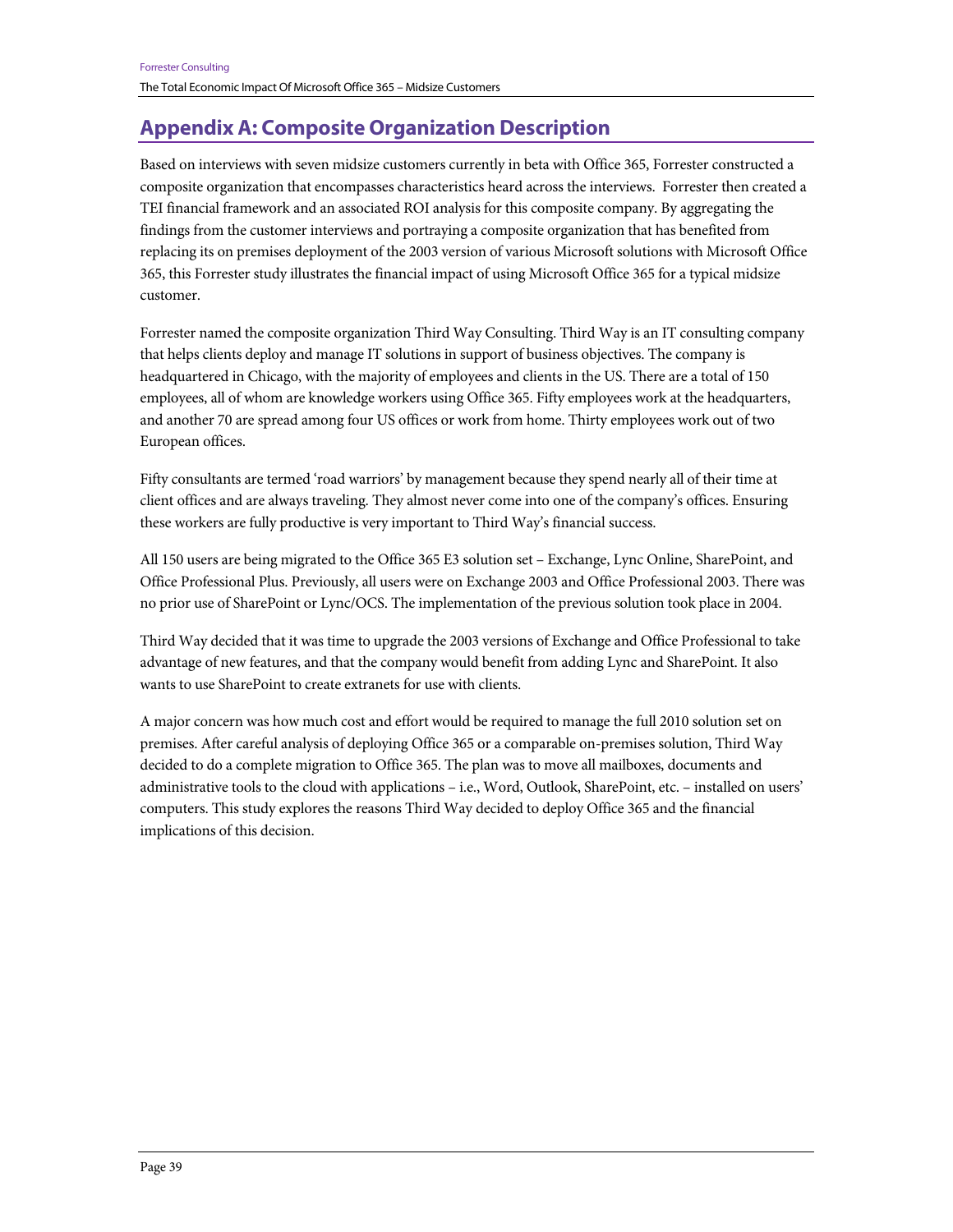# **Appendix B: Total Economic Impact™ Overview**

Total Economic Impact is a methodology developed by Forrester Research that enhances a company's technology decision-making processes and assists vendors in communicating the value proposition of their products and services to clients. The TEI methodology helps companies demonstrate, justify, and realize the tangible value of IT initiatives to both senior management and other key business stakeholders. The TEI methodology consists of four components to evaluate investment value: benefits, costs, risks, and flexibility.

#### Benefits

Benefits represent the value delivered to the user organization — IT and/or business units — by the proposed product or project. Often product or project justification exercises focus just on IT cost and cost reduction, leaving little room to analyze the effect of the technology on the entire organization. The TEI methodology and the resulting financial model place equal weight on the measure of benefits and the measure of costs, allowing for a full examination of the effect of the technology on the entire organization. Calculation of benefit estimates involves a clear dialogue with the user organization to understand the specific value that is created. In addition, Forrester also requires that there be a clear line of accountability established between the measurement and justification of benefit estimates after the project has been completed. This ensures that benefit estimates tie back directly to the bottom line.

#### Costs

Costs represent the investment necessary to capture the value, or benefits, of the proposed project. IT or the business units may incur costs in the form of fully burdened labor, subcontractors, or materials. Costs consider all the investments and expenses necessary to deliver the proposed value. In addition, the cost category within TEI captures any incremental costs over the existing environment for ongoing costs associated with the solution. All costs must be tied to the benefits that are created.

#### Risk

Risk measures the uncertainty of benefit and cost estimates contained within the investment. Uncertainty is measured in two ways: 1) the likelihood that the cost and benefit estimates will meet the original projections, and 2) the likelihood that the estimates will be measured and tracked over time. TEI applies a probability density function known as "triangular distribution" to the values entered. At minimum, three values are calculated to estimate the underlying range around each cost and benefit.

#### **Flexibility**

Within the TEI methodology, direct benefits represent one part of the investment value. While direct benefits can typically be the primary way to justify a project, Forrester believes that organizations should be able to measure the strategic value of an investment. Flexibility represents the value that can be obtained for some future additional investment building on top of the initial investment already made. For instance, an investment in an enterprise wide upgrade of an office productivity suite can potentially increase standardization (to increase efficiency) and reduce licensing costs. However, an embedded collaboration feature may translate to greater worker productivity if activated. The collaboration can only be used with additional investment in training at some future point in time. However, having the ability to capture that benefit has a present value that can be estimated. The flexibility component of TEI captures that value.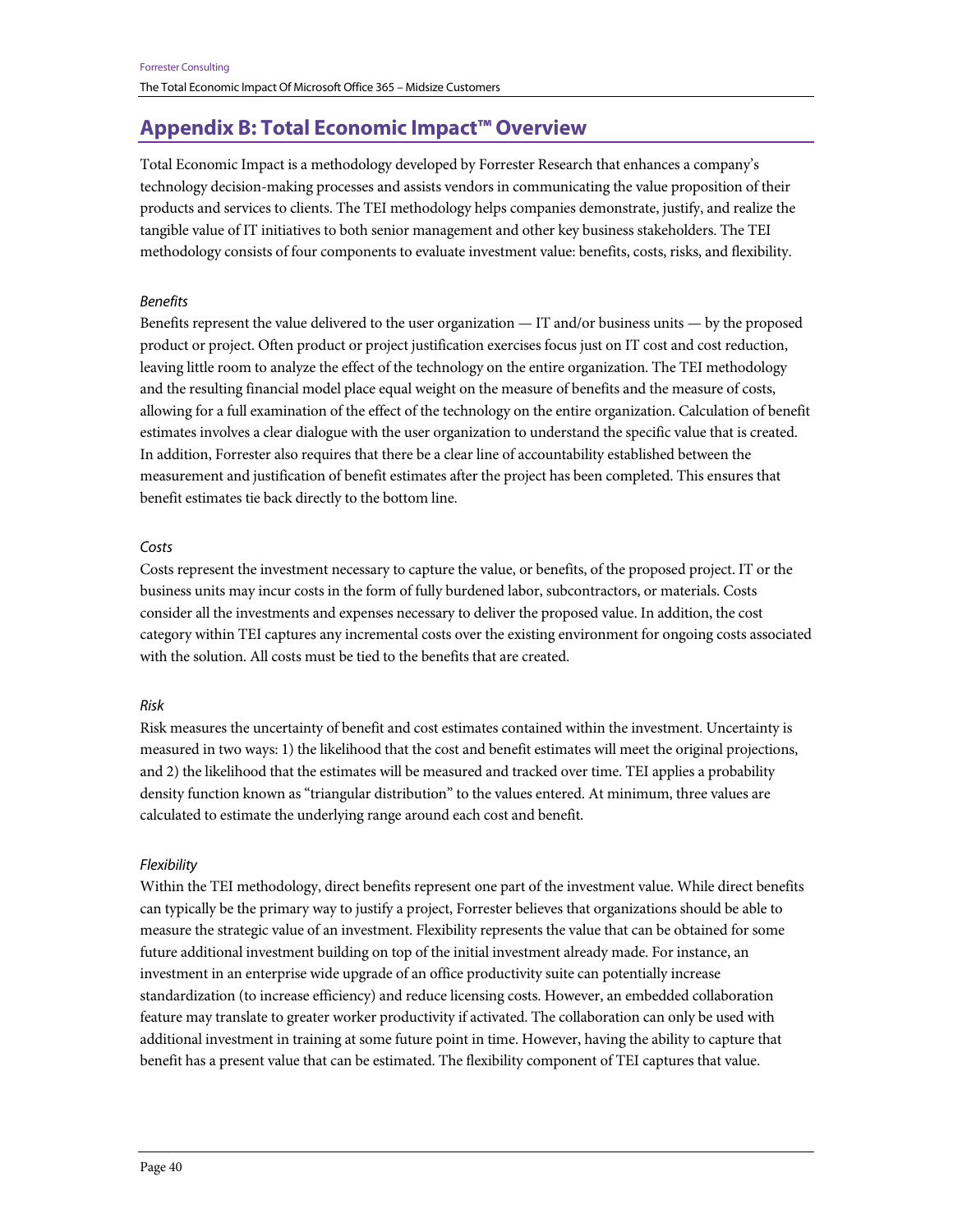# **Appendix C: Glossary**

**Discount rate:** The interest rate used in cash flow analysis to take into account the time value of money. Although the Federal Reserve Bank sets a discount rate, companies often set a discount rate based on their business and investment environment. Forrester assumes a yearly discount rate of 10% for this analysis. Organizations typically use discount rates between 8% and 16% based on their current environment. Readers are urged to consult their respective organization to determine the most appropriate discount rate to use in their own environment.

**Net present value (NPV):** The present or current value of (discounted) future net cash flows given an interest rate (the discount rate). A positive project NPV normally indicates that the investment should be made, unless other projects have higher NPVs.

**Present value (PV):** The present or current value of (discounted) cost and benefit estimates given at an interest rate (the discount rate). The PV of costs and benefits feed into the total net present value of cash flows.

**Payback period:** The breakeven point for an investment. The point in time at which net benefits (benefits minus costs) equal initial investment or cost.

**Return on investment (ROI):** A measure of a project's expected return in percentage terms. ROI is calculated by dividing net benefits (benefits minus costs) by costs.

### A Note On Cash Flow Tables

The following is a note on the cash flow tables used in this study (see the example table below). The initial investment column contains costs incurred at "time 0" or at the beginning of Year 1. Those costs are not discounted. All other cash flows in Years 1 through 3 are discounted using the discount rate (shown in Framework Assumptions section) at the end of the year. Present value (PV) calculations are calculated for each total cost and benefit estimate. Net present value (NPV) calculations are not calculated until the summary tables and are the sum of the initial investment and the discounted cash flows in each year.

#### **Table [Example]**

Example Table

| Ref. | <b>Category Calculation Initial cost Year 1 Year 2 Year 3 Year 3 Year 4 Year 4 Year 4 Year 4 Year 4 Year 4 Year 4 Year 4 Year 4 Year 4 Year 4 Year 4 Year 4 Year 4 Year 4 Year 4 Year 4 Year 4 Year 4 Year 4 Year 4 Year 4 Year </b> |  |  | <b>Total</b> |
|------|--------------------------------------------------------------------------------------------------------------------------------------------------------------------------------------------------------------------------------------|--|--|--------------|
|      |                                                                                                                                                                                                                                      |  |  |              |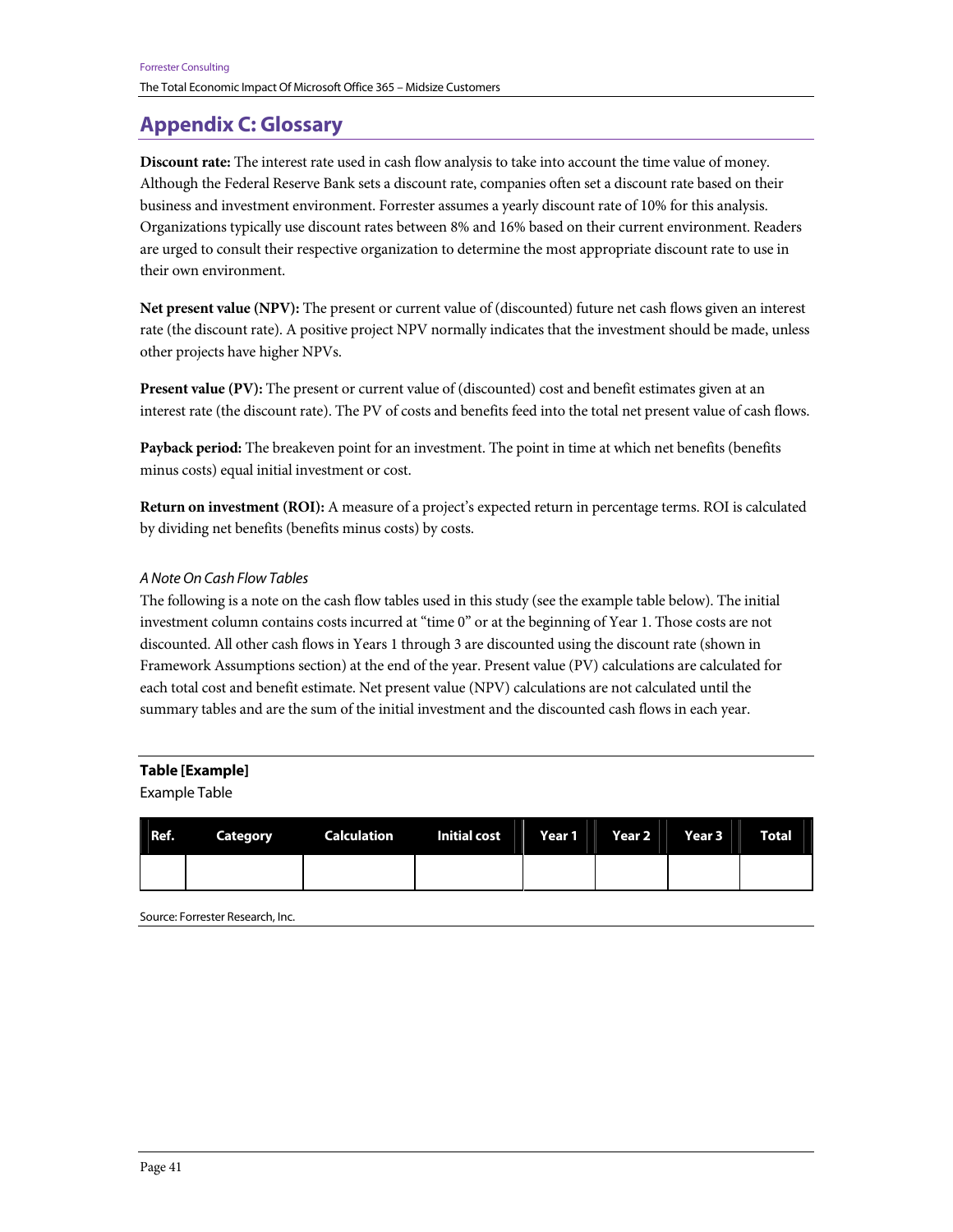# **Appendix D: Considering This Study in Context with Other Recently Published TEI Studies**

Microsoft has commissioned Forrester Research to conduct Total Economic Impact™ case studies to calculate the potential return on investment (ROI) for many of the company's desktop and server products and online services. Each study contains a detailed quantitative analysis based on interviews with multiple Microsoft customers that have been using one or more products. Forrester relies on the experience of these customers and their articulation of the costs, benefits, flexibility options and risks as they relate to those financial impacts.

The reader of these studies should be careful in drawing conclusions about comparative value solely based on the ROI metric calculated by Forrester. ROI is a metric that will vary by size and type of organization as well as use cases of a given product. As a result, comparing the anticipated ROIs across studies without the full context of the assumptions behind the ROIs will not result in a fair comparison. When reviewing multiple Forrester TEI case studies we recommend you take the following into consideration:

- Each study bases its findings on a different set of customer organizations, of varied sizes and different industries.
- The "composite" organization that Forrester synthesizes based on the interviews conducted for each study vary by size, industry and use case, from 150 users to more than 5,000.
- Customers' deployments of Microsoft products vary in extent; at the time of the study many are still testing prior to full-scale deployment.
- Differences in the product features, functionality and their use cases (Lync Server 2010 versus Lync Online as part of Office 365, for example), will produce different cost, benefit and ROI calculations.

\*\*\*

*The Total Economic Impact TM Of Microsoft Exchange 2010 Online Prepared for Microsoft Corporation, July 2011 by Amit Diddee* 

*"Forrester's in-depth interviews with Microsoft Exchange Online's customers yielded several important observations. Based on information collected in interviews with current Microsoft Exchange Online customers, Forrester found that organizations can realize benefits in the form of cost avoidance of storage, IT labor savings, cost avoidance of Microsoft Exchange and Windows server, enhanced message filtering, cost avoidance of providing mobile access to BlackBerry users, savings in backup systems and staff, and cost effective scalability.* 

*Based on these findings, companies looking to implement Microsoft Exchange Online can see cost savings and productivity benefits. Using the TEI framework, many companies may find the potential for a compelling business case to make such an investment."* 

#### *The Total Economic Impact TM Of Microsoft Forefront Endpoint Protection (FEP) 2010*

#### *Prepared for Microsoft Corporation, May 2011 by Michael Speyer*

*"The interviewed companies experienced the following economically quantifiable benefits:* 

o *Reduced labor effort for remediating malware infections.*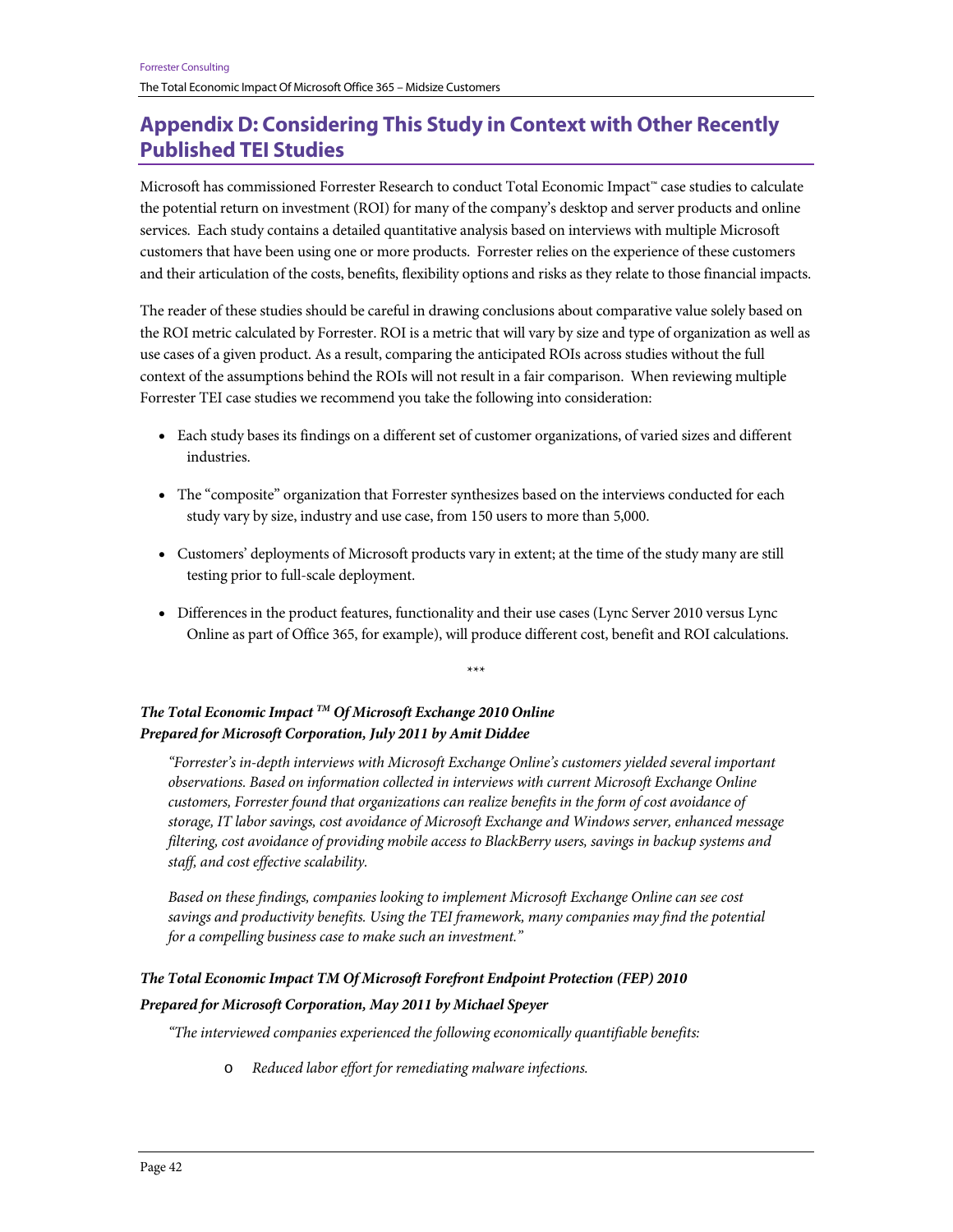- o *Reduced labor effort for investigating malware alerts.*
- o *Reduced labor effort for desktop administration.*
- o *Cost avoided for license fees associated with retired third party antimalware software.*

*The labor savings for investigating and remediating malware infections arises from fewer malware incidents and reduced effort needed for remediation. We note that there are additional benefits that we have not quantified such as reduced exposure of sensitive date, disruption to business processes or data theft. Cumulatively, these represent a reduction in enterprise risk."* 

# *The Total Economic Impact TM Of Microsoft Lync Server 2010 Prepared for Microsoft Corporation, November 2010 by Jeffrey North*

*"Forrester's in-depth interviews with Microsoft Lync Server 2010 customers yielded important observations on the business value of the Lync 201 investment. Forrester found that organizations can realize benefits in the form of:* 

- o *Replacing PBX telephone systems with Lync Server 2010 software.*
- o *Cost reductions for Web- and teleconferencing charges.*
- o *IT and help desk labor cost savings.*
- o *Enhanced individual and workgroup productivity.*
- o *Travel cost savings.*

*Further, although not quantified for this case study, Forrester recommends that prospective Lync Server 2010 implementers examine potential future options for these categories as well:* 

- o *Embedding enhanced communications into line-of-business applications, changing the way these tools serve the enterprise.*
- o *Extending unified communication beyond the enterprise, to partners, customers, and suppliers, through federation.*
- o *Extending rich presence, audio conferencing, and access to multiple communication capabilities to mobile workers.*

*Forrester believes that Lync Server 2010 offers the promise of significant competitive advantage in making employee, customer, and supplier/partner relationships stronger for firms that adopt these collaboration technologies."* 

# *The Total Economic Impact TM Of Microsoft Office SharePoint 2010 Prepared for Microsoft Corporation, March 2010 by Jeffrey North*

*"In conducting the interviews with Microsoft customers, Forrester found that organizations can achieve significant financial benefits from consolidating collaboration, document management, internal and external portal software, and search onto SharePoint Server 2010. The new capabilities of SharePoint*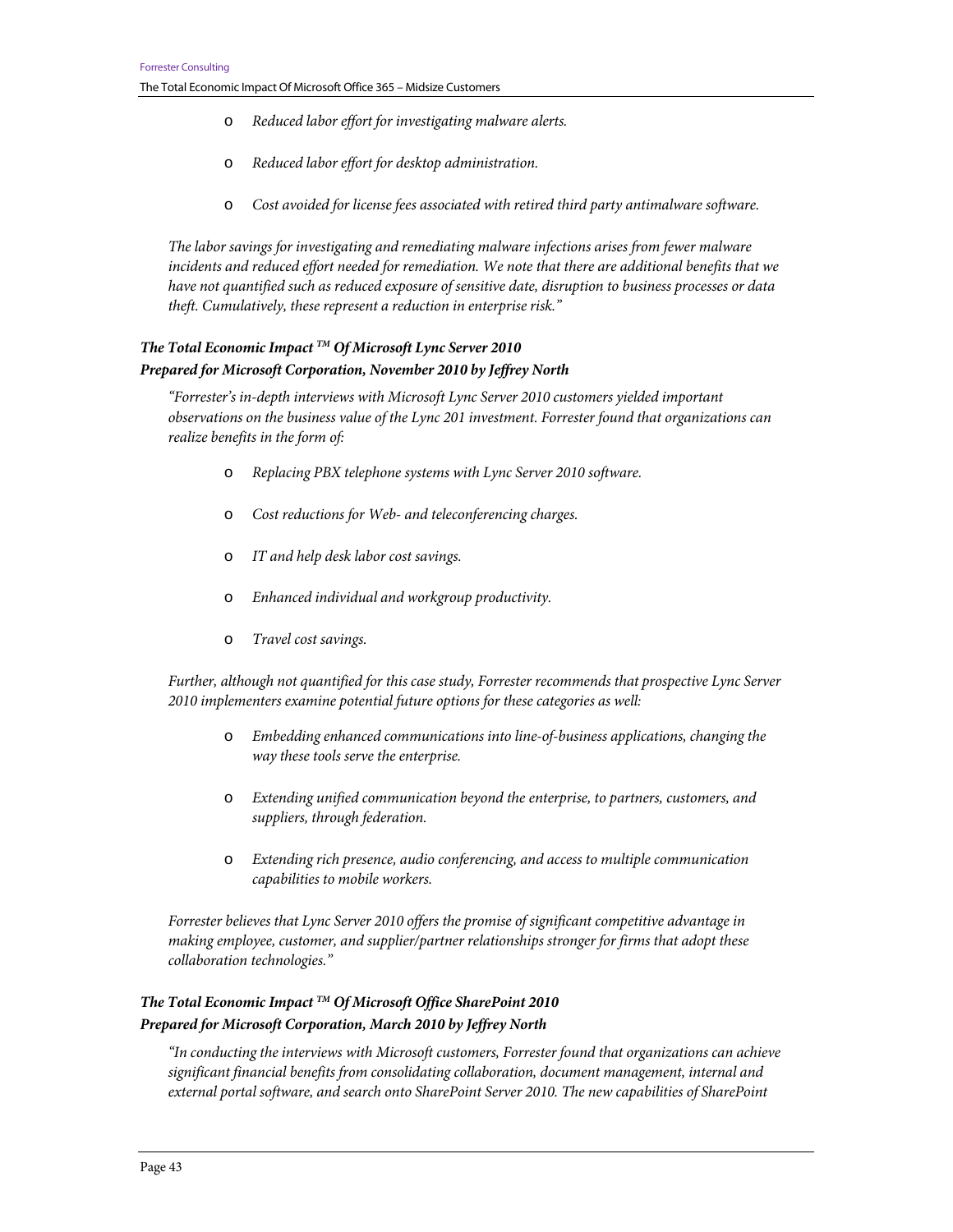*2010 can encompass line of business applications – accounting and finance, business intelligence, and other complex workloads for some customer organizations, allowing organizations to reduce the number of vendors and achieve lower software license and maintenance costs. Additional benefits can be accrued from lower IT administration and simplified application development by upgrading SharePoint 2003 and 2007 environments to SharePoint Server 2010.* 

*The study also uncovered benefits of improved collaboration and information worker productivity and indications of even stronger collaboration in the future as customer organizations take advantage of new capabilities in SharePoint Server 2010."* 

# *The Total Economic Impact TM Of Microsoft Office 2010 Prepared for Microsoft Corporation, May 2010 by Bob Cormier*

*"In conducting the interviews with Microsoft customers, Forrester found that the composite Organization can achieve significant risk-adjusted benefits in the following areas (see Benefits section for more details):* 

- o *Coauthoring productivity benefits in a sales and business development group.*
- o *OneNote productivity benefits for 40 discrete project teams.*
- o *Elimination of 3rd party photo/video editing tool.*
- o *Benefits associated with "can't live without" features of Office 2010 in productivity benefits associated with the aggregate use of the following Office 2010 features/functionality: Microsoft Office Backstage view, Enhanced Ribbon across Office 2010 applications, Microsoft's Protected View feature, Paste/Preview, Conversation View, Quick Steps feature, Calendar Preview and Sparklines and Slicers (Excel 2010)."*

### *The Total Economic Impact TM Of Implementing Microsoft's Productivity Platform Prepared for Microsoft Corporation, May 2010 by Michelle Bishop*

*"The focus of this study was organizations that have implemented multi-product solutions based upon Microsoft's latest Office productivity-related offerings, often in conjunction with a Windows Server 2008 R2-based infrastructure. Forrester found that these organizations achieved additional "better together" benefits of integrating the products for end users and for IT administrators. In particular, we found that the composite organization, based on the companies we interviewed collectively, could achieve:* 

*Improved Productivity and Collaboration* 

- *Improvements in workforce productivity, resulting in savings, on average, of 82.33 hours per year or 3.96% of time per employee per day for the composite organization. Productivity gains were due to:* 
	- *1. Less switching between applications as collaboration features among the different products are more integrated and work better together.*
	- *2. Direct and efficient access to team members' availability through Presence that accelerates connecting to the person that can help.*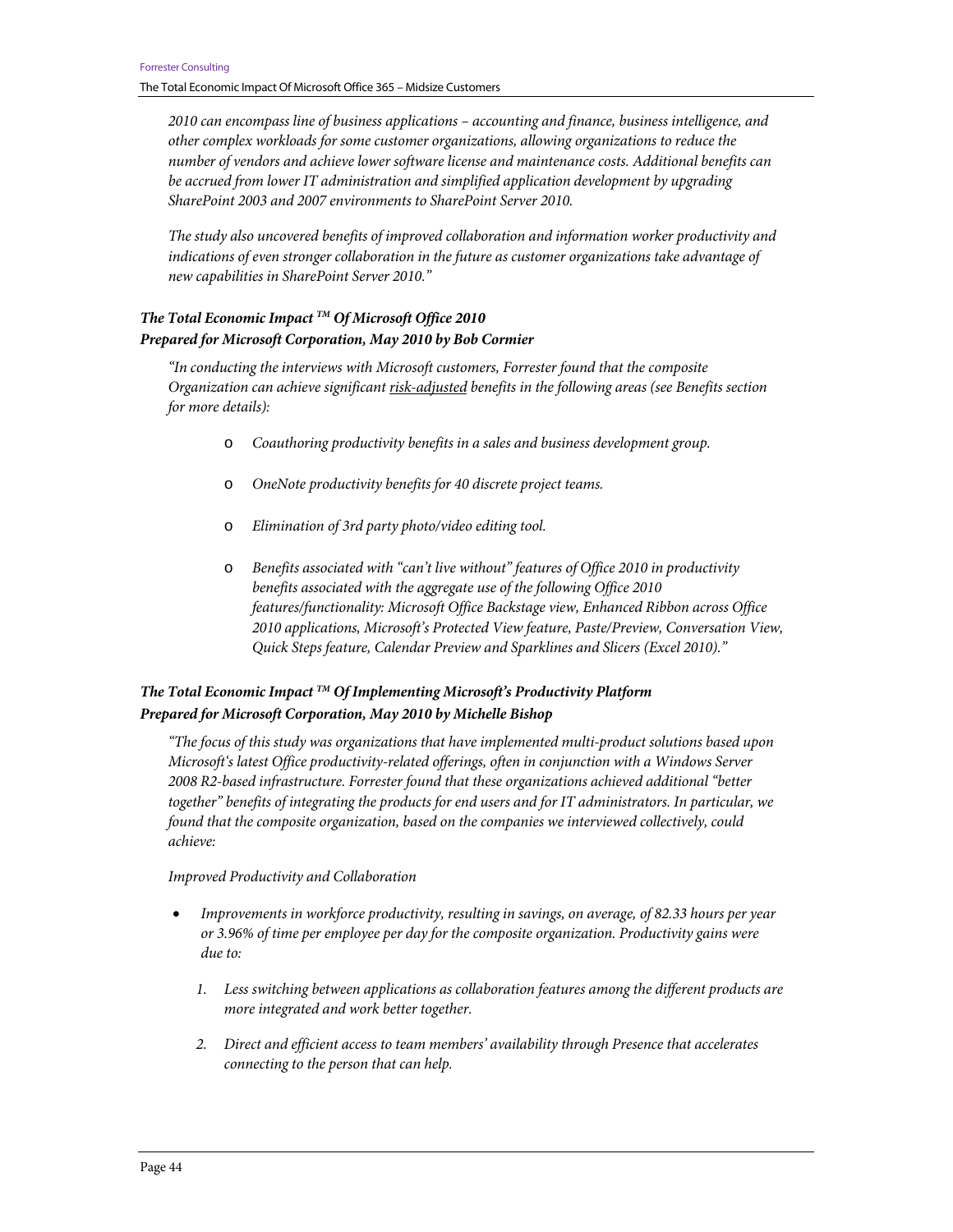- *3. Improved ease of finding and accessing topic and skills-based expertise and knowledge through SharePoint MySites, Active Directory, and better search capabilities.*
- *4. Less time searching and managing documents and email due to improved search and better email management features.*
- *5. Faster application use and higher feature use due to the consistency of the Ribbon User Interface (UI) interface across all applications.*
- *6. Improved reporting incorporating, analyzing, and sharing of data for business intelligence (BI) users.*
- *Improved collaboration process via improvements like the document coauthoring feature for distributed teams, such as sales, clinical trial teams, or professional service.*

#### *Cost Savings*

- *Cost savings from replacing legacy business intelligence (BI) solutions and lessening demand for expensive developer resources due to functionality available in SharePoint 2010 and Excel 2010.*
- *Reduced instances of travel resulting in cost savings from more integrated and seamless conferencing collaboration and communications experiences, as well as viewing and editing on different devices with Microsoft Office 2010 and SharePoint 2010.*
- *Conferencing and long-distance telecom costs avoided by utilizing features such as Voice over IP (VoIP), web/video and dial-in audio conferencing.*
- • *IT administration savings through implementing a standardized environment, with common administration and management tools across SharePoint 2010, Exchange 2010 and Office Communications Server.*
- *Reduction in email storage costs.*
- *Reduction in training costs primarily driven by a consistent user interface across applications.*

*The study also identified possible areas of future benefits as customer organizations take advantage of new capabilities in enterprise voice and the flexibility of implementing hosted or on-premises solutions of SharePoint."*